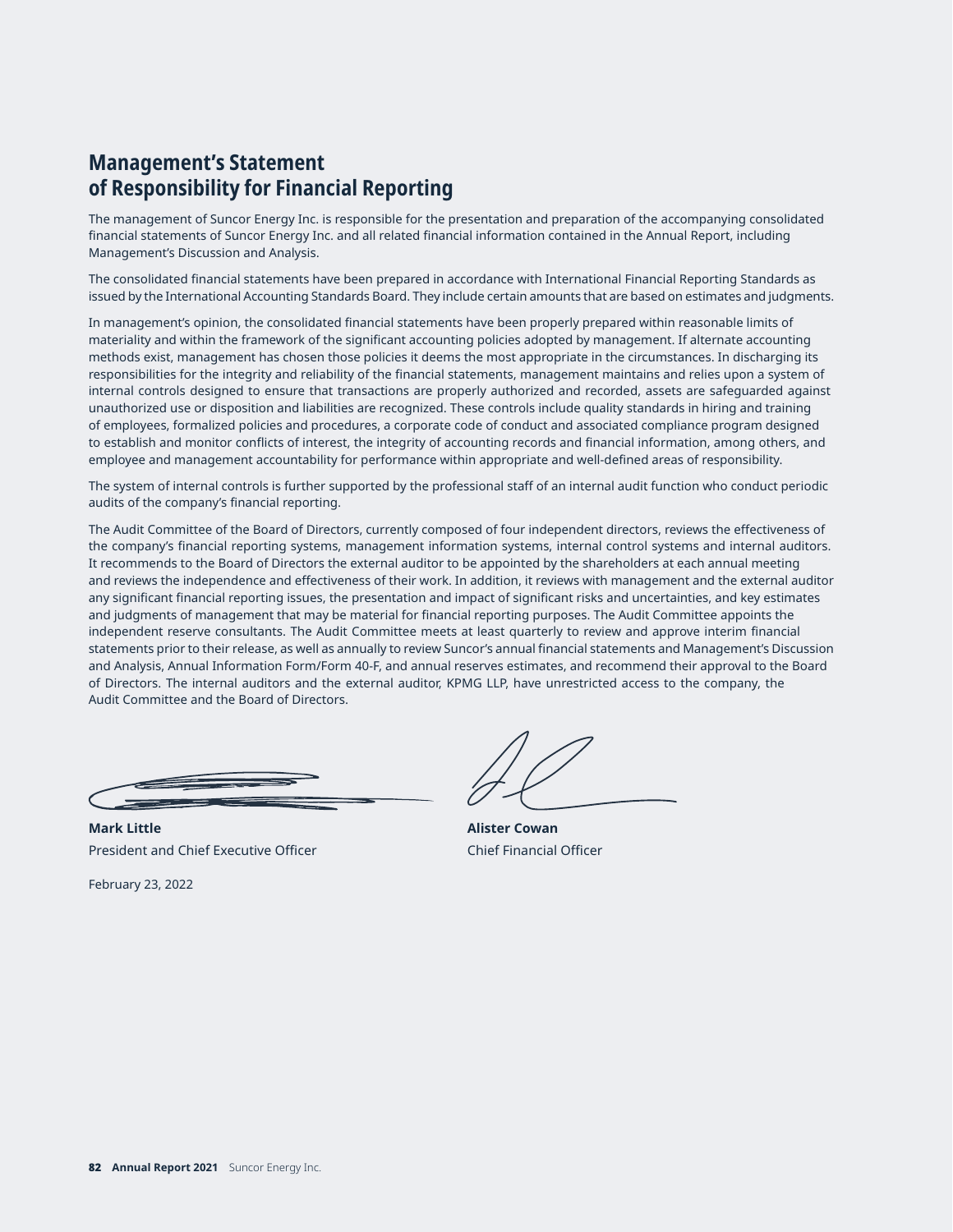The following report is provided by management in respect of the company's internal control over financial reporting (as defined in Rule 13a-15(f) and 15d-15(f) under the U.S. Securities Exchange Act of 1934):

## **Management's Report on Internal Control Over Financial Reporting**

- 1. Management is responsible for establishing and maintaining adequate internal control over the company's financial reporting.
- 2. Management has used the Committee of Sponsoring Organizations of the Treadway Commission (COSO) framework (2013) in Internal Control – Integrated Framework to evaluate the effectiveness of the company's internal control over financial reporting.
- 3. Management has assessed the effectiveness of the company's internal control over financial reporting as at December 31, 2021, and has concluded that such internal control over financial reporting was effective as of that date. In addition, based on this assessment, management determined that there were no material weaknesses in internal control over financial reporting as at December 31, 2021. Because of inherent limitations, systems of internal control over financial reporting may not prevent or detect misstatements and even those systems determined to be effective can provide only reasonable assurance with respect to financial statement preparation and presentation.
- 4. The effectiveness of the company's internal control over financial reporting as at December 31, 2021, has been audited by KPMG LLP, independent auditor, as stated in their report which appears herein.

**Mark Little Alister Cowan** President and Chief Executive Officer Chief Financial Officer

February 23, 2022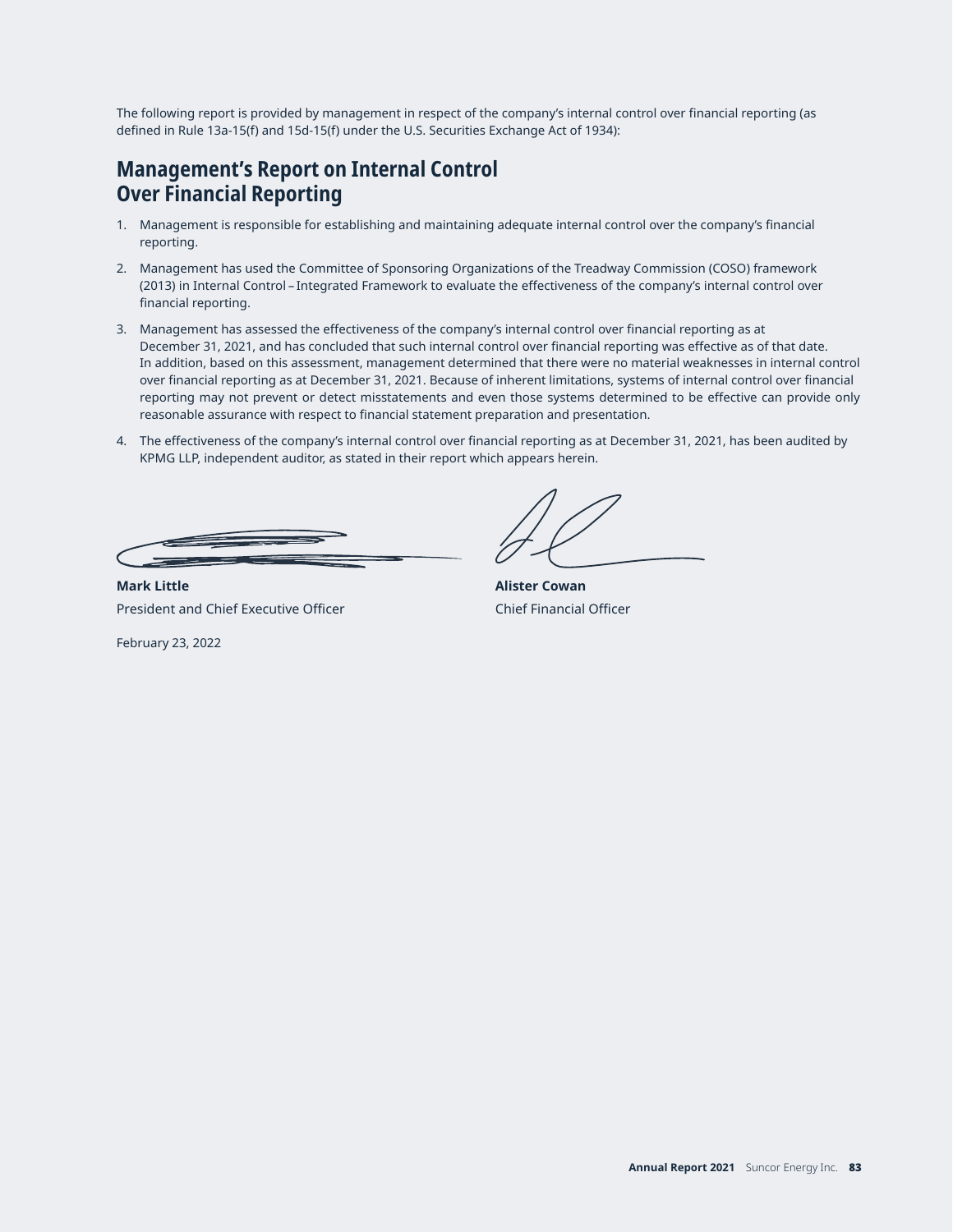# **Report of Independent Registered Public Accounting Firm**

#### **To the Shareholders and Board of Directors of Suncor Energy Inc.**

#### **Opinions on the Consolidated Financial Statements and Internal Control Over Financial Reporting**

We have audited the accompanying consolidated balance sheets of Suncor Energy Inc. (the Company) as of December 31, 2021 and 2020, the related consolidated statements of comprehensive income (loss), changes in equity, and cash flows for each of the years in the two-year period ended December 31, 2021, and the related notes (collectively, the consolidated financial statements). We also have audited the Company's internal control over financial reporting as of December 31, 2021, based on criteria established in *Internal Control – Integrated Framework (2013)* issued by the Committee of Sponsoring Organizations of the Treadway Commission.

In our opinion, the consolidated financial statements referred to above present fairly, in all material respects, the financial position of the Company as of December 31, 2021 and 2020, and its financial performance and its cash flows for each of the years in the two-year period ended December 31, 2021, in conformity with International Financial Reporting Standards as issued by the International Accounting Standards Board. Also in our opinion, the Company maintained, in all material respects, effective internal control over financial reporting as of December 31, 2021 based on criteria established in *Internal Control – Integrated Framework (2013)* issued by the Committee of Sponsoring Organizations of the Treadway Commission.

#### **Basis for Opinions**

The Company's management is responsible for these consolidated financial statements, for maintaining effective internal control over financial reporting, and for its assessment of the effectiveness of internal control over financial reporting, included in the accompanying Management's Report on Internal Control Over Financial Reporting. Our responsibility is to express an opinion on the Company's consolidated financial statements and an opinion on the Company's internal control over financial reporting based on our audits. We are a public accounting firm registered with the Public Company Accounting Oversight Board (United States) (PCAOB) and are required to be independent with respect to the Company in accordance with the U.S. federal securities laws and the applicable rules and regulations of the Securities and Exchange Commission and the PCAOB.

We conducted our audits in accordance with the standards of the PCAOB. Those standards require that we plan and perform the audits to obtain reasonable assurance about whether the consolidated financial statements are free of material misstatement, whether due to error or fraud, and whether effective internal control over financial reporting was maintained in all material respects.

Our audits of the consolidated financial statements included performing procedures to assess the risks of material misstatement of the consolidated financial statements, whether due to error or fraud, and performing procedures that respond to those risks. Such procedures included examining, on a test basis, evidence regarding the amounts and disclosures in the consolidated financial statements. Our audits also included evaluating the accounting principles used and significant estimates made by management, as well as evaluating the overall presentation of the consolidated financial statements. Our audit of internal control over financial reporting included obtaining an understanding of internal control over financial reporting, assessing the risk that a material weakness exists, and testing and evaluating the design and operating effectiveness of internal control based on the assessed risk. Our audits also included performing such other procedures as we considered necessary in the circumstances. We believe that our audits provide a reasonable basis for our opinions.

#### **Definition and Limitations of Internal Control Over Financial Reporting**

A company's internal control over financial reporting is a process designed to provide reasonable assurance regarding the reliability of financial reporting and the preparation of financial statements for external purposes in accordance with generally accepted accounting principles. A company's internal control over financial reporting includes those policies and procedures that (1) pertain to the maintenance of records that, in reasonable detail, accurately and fairly reflect the transactions and dispositions of the assets of the company; (2) provide reasonable assurance that transactions are recorded as necessary to permit preparation of financial statements in accordance with generally accepted accounting principles, and that receipts and expenditures of the company are being made only in accordance with authorizations of management and directors of the company; and (3) provide reasonable assurance regarding prevention or timely detection of unauthorized acquisition, use, or disposition of the company's assets that could have a material effect on the financial statements.

Because of its inherent limitations, internal control over financial reporting may not prevent or detect misstatements. Also, projections of any evaluation of effectiveness to future periods are subject to the risk that controls may become inadequate because of changes in conditions, or that the degree of compliance with the policies or procedures may deteriorate.

#### *Critical Audit Matters*

The critical audit matters communicated below are matters arising from the current period audit of the consolidated financial statements that were communicated or required to be communicated to the audit committee and that: (1) relate to accounts or disclosures that are material to the consolidated financial statements and (2) involved our especially challenging, subjective, or complex judgments. The communication of critical audit matters does not alter in any way our opinion on the consolidated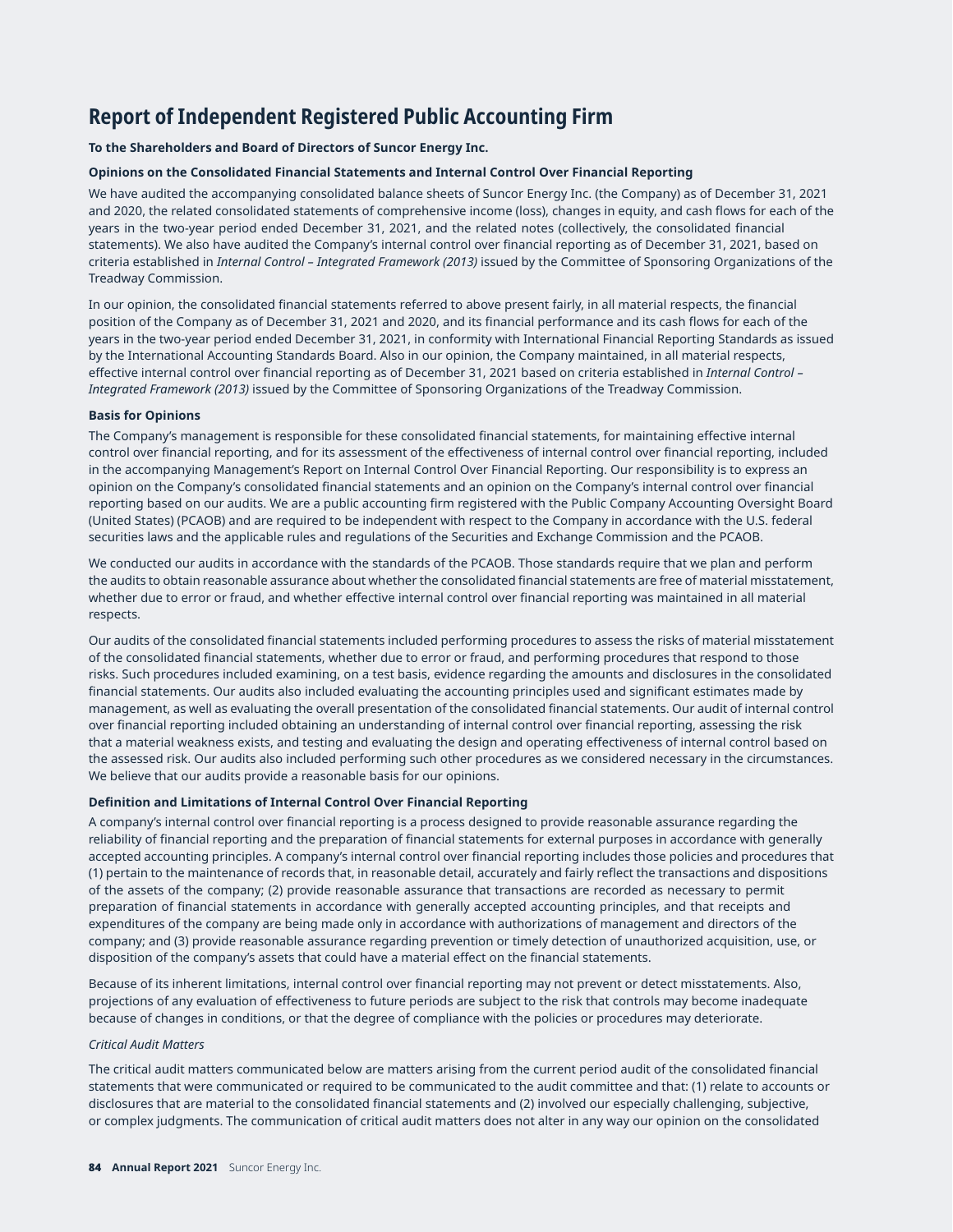financial statements, taken as a whole, and we are not, by communicating the critical audit matters below, providing separate opinions on the critical audit matters or on the accounts or disclosures to which they relate.

#### *Indicators of impairment loss or reversal related to Oil Sands and Exploration and Production property, plant and equipment*

As discussed in Note 3(m) to the consolidated financial statements, when circumstances indicate that a cash generating unit ("CGU") may be impaired or a previous impairment reversed, the Company compares the carrying amount of the CGU to its recoverable amount. Quarterly, the Company analyzes indicators of impairment loss or reversal ("impairment indicators"), such as significant increases or decreases in forecasted production volumes (which include assumptions related to proved and probable oil reserves), commodity prices, capital expenditures and operating costs (collectively, "reserve assumptions"). The estimate of reserve assumptions requires the expertise of independent qualified reserves evaluators. The Company engages independent qualified reserves evaluators to evaluate the Company's proved and probable oil reserves. The carrying amount of the Company's Oil Sands and Exploration and Production property, plant and equipment balance as of December 31, 2021 was \$55,374 million.

We identified the evaluation of the assessment of indicators of impairment loss or reversal related to Oil Sands and Exploration and Production property, plant and equipment as a critical audit matter. A high degree of subjective auditor judgment was required to evaluate the reserve assumptions used by the Company in their assessment.

The following are the primary procedures we performed to address this critical audit matter. We evaluated the design and tested the operating effectiveness of certain internal controls related to the critical audit matter. This included controls related to the Company's assessment of impairment indicators, including controls related to the reserve assumptions. We evaluated the Company's reserve assumptions by comparing the current year externally evaluated proved and probable oil reserves to historical results. We compared the Company's current year actual production volumes, operating costs and capital expenditures to those respective assumptions used in the prior year externally evaluated proved and probable oil reserves to assess the Company's ability to accurately forecast. We evaluated the Company's future commodity price estimates by comparing to a number of publicly available external price curves for the same benchmark pricing. We evaluated the competence, capabilities, and objectivity of the Company's independent qualified reserves evaluators engaged by the Company, who evaluated the proved and probable oil reserves. We evaluated the methodology used by the independent qualified reserves evaluators to evaluate proved and probable oil reserves for compliance with regulatory standards.

#### *Impairment of the Fort Hills cash generating unit*

As discussed in note 16 to the consolidated financial statements, the Company identified an indicator of impairment at December 31, 2021 for the Fort Hills cash generating unit ("CGU") and performed an impairment test to determine the recoverable amount of the CGU based on the fair value less cost of disposal. The estimated recoverable amount of the CGU involves numerous assumptions, including forecasted production volumes, commodity prices (including foreign exchange rates), operating costs ("forecasted cash flow assumptions"), and discount rate.

We identified the assessment of the impairment of the Fort Hills CGU as a critical audit matter. A high degree of subjective auditor judgment was required in evaluating the Company's forecasted cash flow and discount rate assumptions as minor changes to these assumptions could have had a significant effect on the Company's calculation of the recoverable amount of the CGU. A high degree of subjective auditor judgement was also required to evaluate the externally evaluated proved and probable oil reserves which were used to assess the Company's forecasted cash flow assumptions. Additionally, the evaluation of the impairment of the Fort Hills CGU required involvement of valuation professionals with specialized skills and knowledge.

The following are the primary procedures we performed to address this critical audit matter. We evaluated the design and tested the operating effectiveness of certain internal controls related to the critical audit matter. This included controls related to the Company's determination of the recoverable amount of the CGU, including controls related to the determination of the forecasted cash flow assumptions and discount rate. We performed sensitivity analyses over the discount rate and forecasted commodity price assumptions to assess the impact of those assumptions on the Company's determination of the recoverable amount of the CGU. We evaluated the Company's future commodity price (including foreign exchange rate) estimates by comparing to a number of publicly available external price curves for the same benchmark pricing. We evaluated the forecasted production volumes and operating cost assumptions used in the impairment test by comparing to the current year externally evaluated proved and probable oil reserves as well as to historical results. We assessed differences between management's forecasted cash flow assumptions and the externally evaluated proved and probable oil reserves by comparing to recent historical results and comparable CGUs. We compared the Company's current year actual production volumes and operating costs to those respective assumptions used in the prior year externally evaluated proved and probable oil reserves to assess the Company's ability to accurately forecast. We evaluated the competence, capabilities and objectivity of the independent qualified reserves evaluators engaged by the Company, who evaluated the proved and probable oil reserves. We evaluated the methodology used by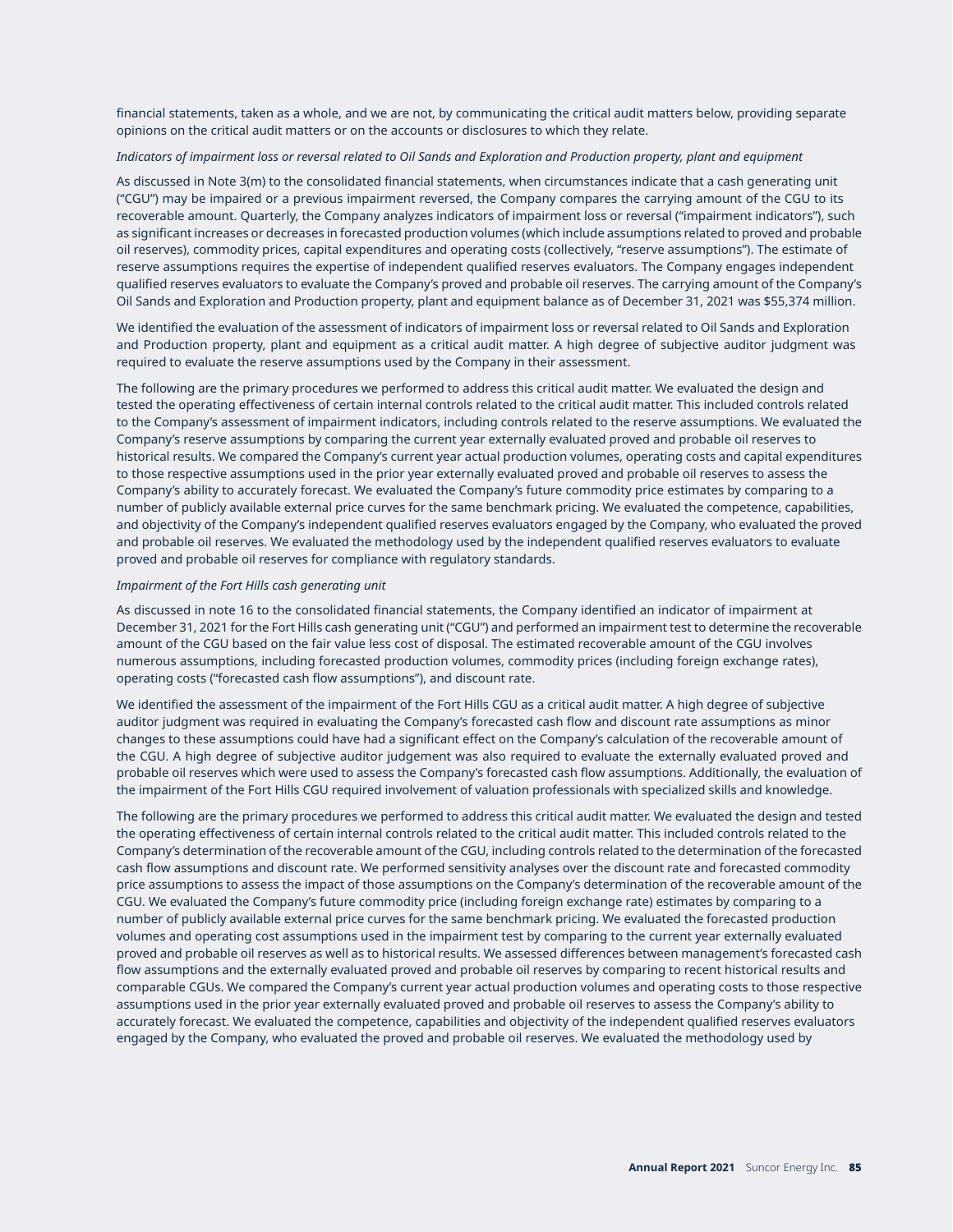independent qualified reserves evaluators to evaluate proved and probable oil reserves for compliance with regulatory standards. We involved valuation professionals with specialized skills and knowledge, who assisted in:

- evaluating the Company's CGU discount rate, by comparing the inputs against publicly available market data for comparable entities and assessing the resulting discount rate
- evaluating the Company's estimate of recoverable amount of the CGU by comparing to publicly available market data and valuation metrics for comparable entities.

KPMGLP

**Chartered Professional Accountants** We have served as the Company's auditor since 2019.

Calgary, Canada February 23, 2022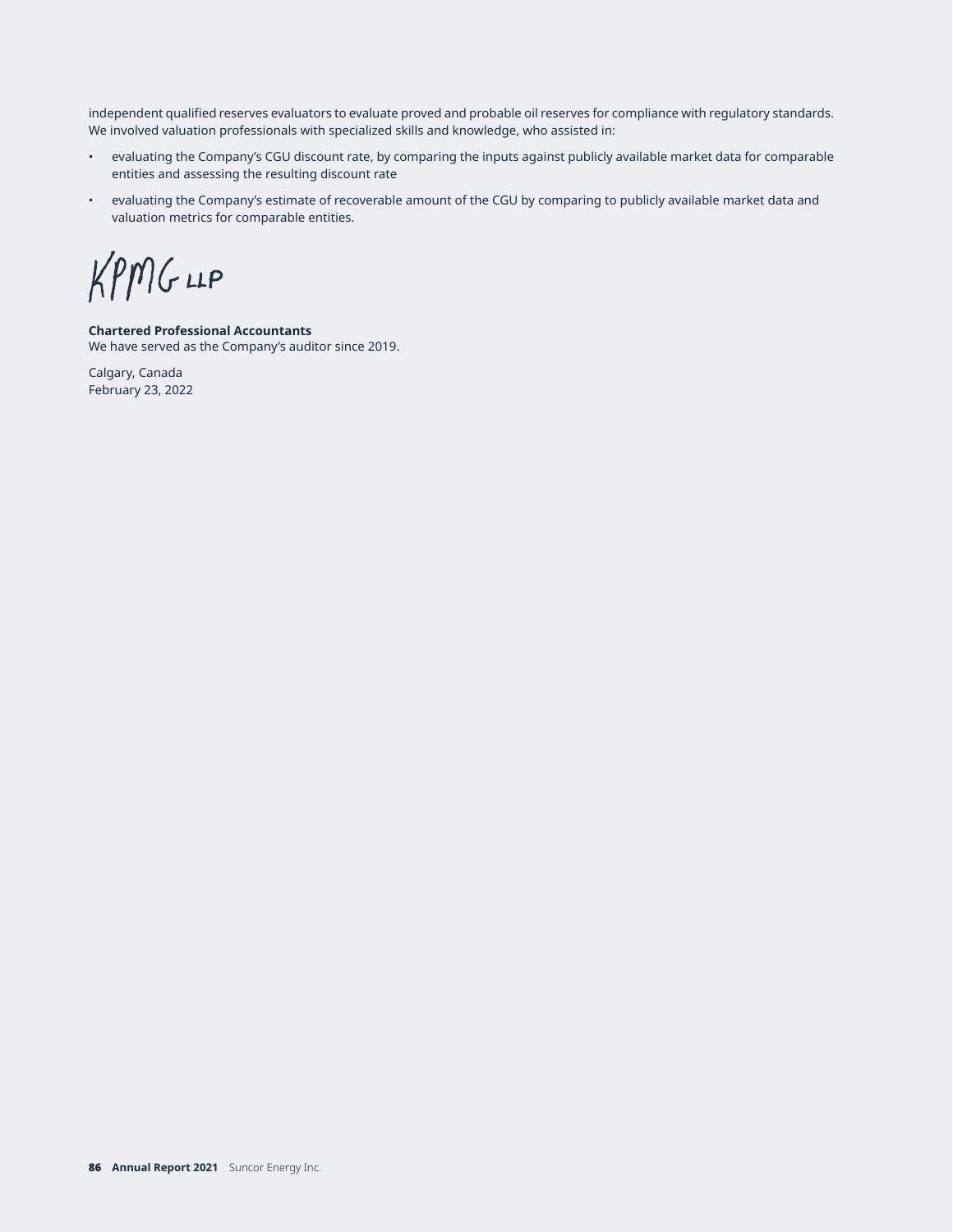# **Consolidated Statements of Comprehensive Income (Loss)**

| For the years ended December 31 (\$ millions)                                      | <b>Notes</b> | 2021    | 2020    |
|------------------------------------------------------------------------------------|--------------|---------|---------|
| <b>Revenues and Other Income</b>                                                   |              |         |         |
| Operating revenues, net of royalties                                               | 6            | 39 132  | 24 662  |
| Other income                                                                       | 7            | (31)    | 390     |
|                                                                                    |              | 39 101  | 25 052  |
| <b>Expenses</b>                                                                    |              |         |         |
| Purchases of crude oil and products                                                |              | 13791   | 9 1 1 2 |
| Operating, selling and general <sup>(1)</sup>                                      | 8 and 26     | 11 366  | 9794    |
| Transportation and distribution(1)                                                 |              | 1479    | 1 551   |
| Depreciation, depletion, amortization and impairment                               | 15 and 16    | 5850    | 9526    |
| Exploration                                                                        |              | 47      | 186     |
| Gain on disposal of assets                                                         | 33           | (257)   | (16)    |
| Financing expenses                                                                 | 9            | 1 2 5 5 | 996     |
|                                                                                    |              | 33 531  | 31 149  |
| <b>Earnings (Loss) before Income Taxes</b>                                         |              | 5 5 7 0 | (6097)  |
| <b>Income Tax Expense (Recovery)</b>                                               |              |         |         |
| Current                                                                            | 10           | 1 3 9 5 | (659)   |
| Deferred                                                                           | 10 and 16    | 56      | (1119)  |
|                                                                                    |              | 1451    | (1778)  |
| <b>Net Earnings (Loss)</b>                                                         |              | 4 1 1 9 | (4319)  |
| <b>Other Comprehensive Income (Loss)</b>                                           |              |         |         |
| Items That May be Subsequently Reclassified to Earnings:                           |              |         |         |
| Foreign currency translation adjustment                                            |              | (63)    | (22)    |
| Items That Will Not be Reclassified to Earnings:                                   |              |         |         |
| Actuarial gain (loss) on employee retirement benefit plans,<br>net of income taxes |              | 856     | (196)   |
| <b>Other Comprehensive Income (Loss)</b>                                           |              | 793     | (218)   |
| <b>Total Comprehensive Income (Loss)</b>                                           |              | 4912    | (4537)  |
| Per Common Share (dollars)                                                         | 11           |         |         |
| Net earnings (loss) - basic and diluted                                            |              | 2.77    | (2.83)  |
| Cash dividends                                                                     |              | 1.05    | 1.10    |

(1) Prior period amounts have been reclassified to align with the current year presentation of transportation and distribution expense. For the year ended December 31, 2020, \$133 million was reclassified from operating, selling and general expense to transportation and distribution expense. This reclassification had no effect on net earnings (loss).

The accompanying notes are an integral part of the consolidated financial statements.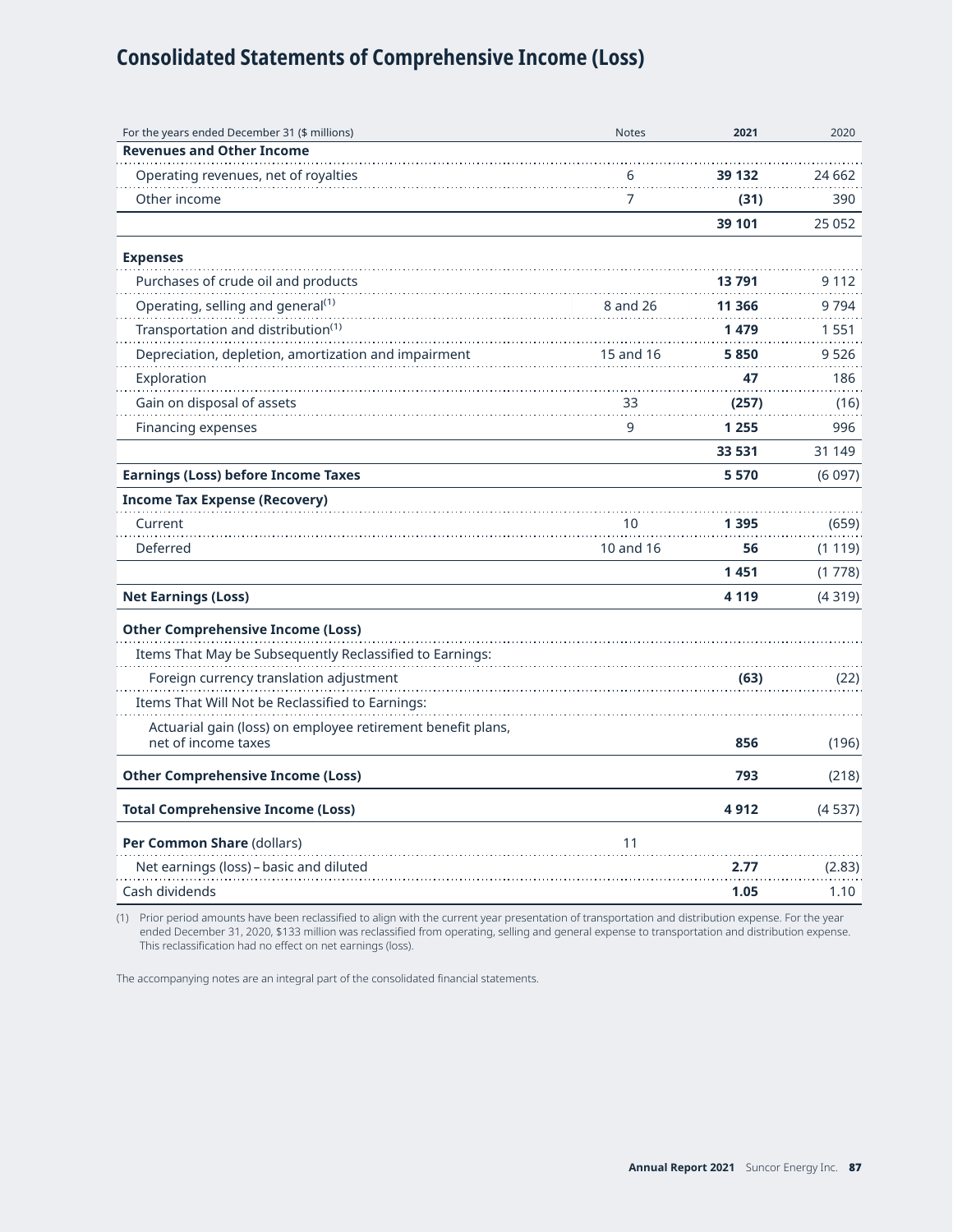# **Consolidated Balance Sheets**

| (\$ millions)                                  | <b>Notes</b> | December 31<br>2021 | December 31<br>2020 |
|------------------------------------------------|--------------|---------------------|---------------------|
| <b>Assets</b>                                  |              |                     |                     |
| <b>Current assets</b>                          |              |                     |                     |
| Cash and cash equivalents                      | 12           | 2 2 0 5             | 1885                |
| Accounts receivable                            |              | 4534                | 3 1 5 7             |
| Inventories                                    | 14           | 4 1 1 0             | 3617                |
| Income taxes receivable                        |              | 128                 | 727                 |
| <b>Total current assets</b>                    |              | 10 977              | 9 3 8 6             |
| Property, plant and equipment, net             | 15-17 and 33 | 65 546              | 68 130              |
| Exploration and evaluation                     | 18           | 2 2 2 6             | 2 2 8 6             |
| Other assets                                   | 19           | 1 307               | 1 277               |
| Goodwill and other intangible assets           | 20           | 3 5 23              | 3 3 2 8             |
| Deferred income taxes                          | 10           | 160                 | 209                 |
| <b>Total assets</b>                            |              | 83739               | 84 616              |
| <b>Liabilities and Shareholders' Equity</b>    |              |                     |                     |
| <b>Current liabilities</b>                     |              |                     |                     |
| Short-term debt                                | 21           | 1 2 8 4             | 3566                |
| Current portion of long-term debt              | 21           | 231                 | 1413                |
| Current portion of long-term lease liabilities | 21           | 310                 | 272                 |
| Accounts payable and accrued liabilities       |              | 6 503               | 4684                |
| Current portion of provisions                  | 24           | 779                 | 527                 |
| Income taxes payable                           |              | 1 2 9 2             | 87                  |
| <b>Total current liabilities</b>               |              | 10 399              | 10 549              |
| Long-term debt                                 | 21           | 13 989              | 13812               |
| Long-term lease liabilities                    | 21           | 2540                | 2636                |
| Other long-term liabilities                    | 22           | 2 180               | 2840                |
| Provisions                                     | 24           | 8776                | 10 055              |
| Deferred income taxes                          | 10 and 16    | 9 241               | 8 9 6 7             |
| Equity                                         |              | 36 614              | 35 757              |
| Total liabilities and shareholders' equity     |              | 83739               | 84 616              |

The accompanying notes are an integral part of the consolidated financial statements.

Approved on behalf of the Board of Directors:

 $\overline{\phantom{a}}$ <u> a component de la partida de la partida de la partida de la partida de la partida de la partida de la partida </u> ⊂

**Mark Little** Director

February 23, 2022

Petrie Schiet

**Patricia M. Bedient** Director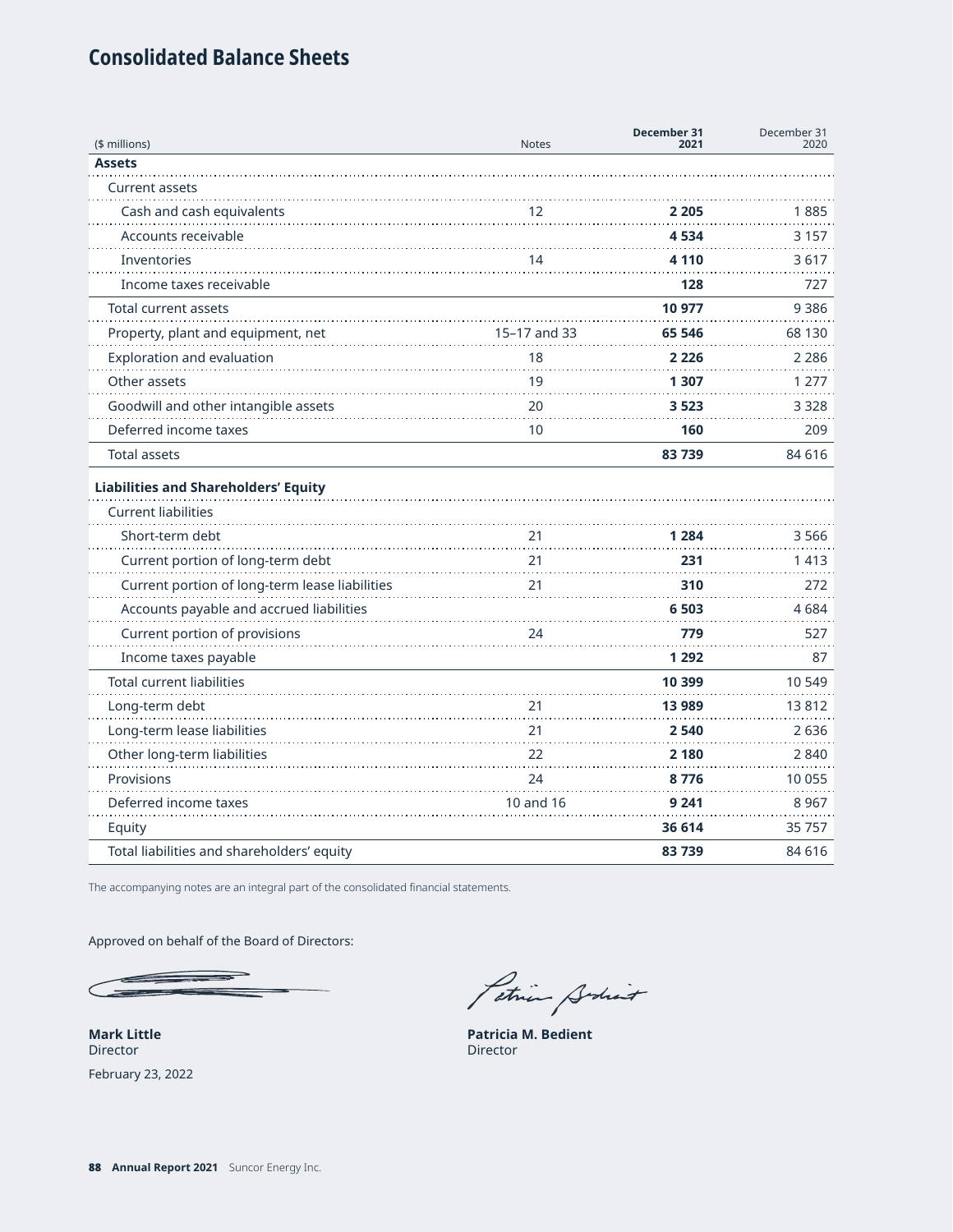# **Consolidated Statements of Cash Flows**

| For the years ended December 31 (\$ millions)                            | <b>Notes</b> | 2021    | 2020    |
|--------------------------------------------------------------------------|--------------|---------|---------|
| <b>Operating Activities</b>                                              |              |         |         |
| Net earnings (loss)                                                      |              | 4 119   | (4319)  |
| Adjustments for:                                                         |              |         |         |
| Depreciation, depletion, amortization and impairment                     |              | 5850    | 9 5 2 6 |
| Deferred income tax expense (recovery)                                   | 10 and 16    | 56      | (1119)  |
| Accretion                                                                | 9            | 304     | 278     |
| Unrealized foreign exchange gain on U.S. dollar denominated debt         | 9            | (113)   | (312)   |
| Change in fair value of financial instruments and trading inventory      |              | (13)    | 108     |
| Gain on disposal of assets                                               | 33           | (257)   | (16)    |
| Loss on extinguishment of long-term debt                                 | 9 and 21     | 80      |         |
| Share-based compensation                                                 |              | 205     | (238)   |
| Exploration                                                              |              |         | 80      |
| Settlement of decommissioning and restoration liabilities                |              | (263)   | (231)   |
| Other                                                                    |              | 289     | 119     |
| Decrease (increase) in non-cash working capital                          | 13           | 1507    | (1 201) |
| Cash flow provided by operating activities                               |              | 11764   | 2675    |
|                                                                          |              |         |         |
| <b>Investing Activities</b>                                              |              |         |         |
| Capital and exploration expenditures<br>Proceeds from disposal of assets |              | (4555)  | (3926)  |
|                                                                          | 33           | 335     | 72      |
| Other investments and acquisitions                                       |              | (28)    | (113)   |
| Decrease (increase) in non-cash working capital                          | 13           | 271     | (557)   |
| Cash flow used in investing activities                                   |              | (3977)  | (4524)  |
| <b>Financing Activities</b>                                              |              |         |         |
| Net (decrease) increase in short-term debt                               |              | (2 256) | 1 445   |
| Repayment of long-term debt                                              | 21           | (2451)  |         |
| Issuance of long-term debt                                               |              | 1423    | 2 6 3 4 |
| Lease liability payments                                                 |              | (325)   | (335)   |
| Issuance of common shares under share option plans                       |              | 8       | 29      |
| Repurchase of common shares                                              | 25           | (2304)  | (307)   |
| Distributions relating to non-controlling interest                       |              | (9)     | (10)    |
| Dividends paid on common shares                                          |              | (1550)  | (1670)  |
| Cash flow (used in) provided by financing activities                     |              | (7464)  | 1 786   |
| <b>Increase (Decrease) in Cash and Cash Equivalents</b>                  |              | 323     | (63)    |
| Effect of foreign exchange on cash and cash equivalents                  |              | (3)     | (12)    |
| Cash and cash equivalents at beginning of year                           |              | 1885    | 1960    |
| Cash and Cash Equivalents at End of Year                                 |              | 2 2 0 5 | 1885    |
| <b>Supplementary Cash Flow Information</b>                               |              |         |         |
| Interest paid                                                            |              | 980     | 1028    |
| Income taxes (received) paid                                             |              | (532)   | 695     |

The accompanying notes are an integral part of the consolidated financial statements.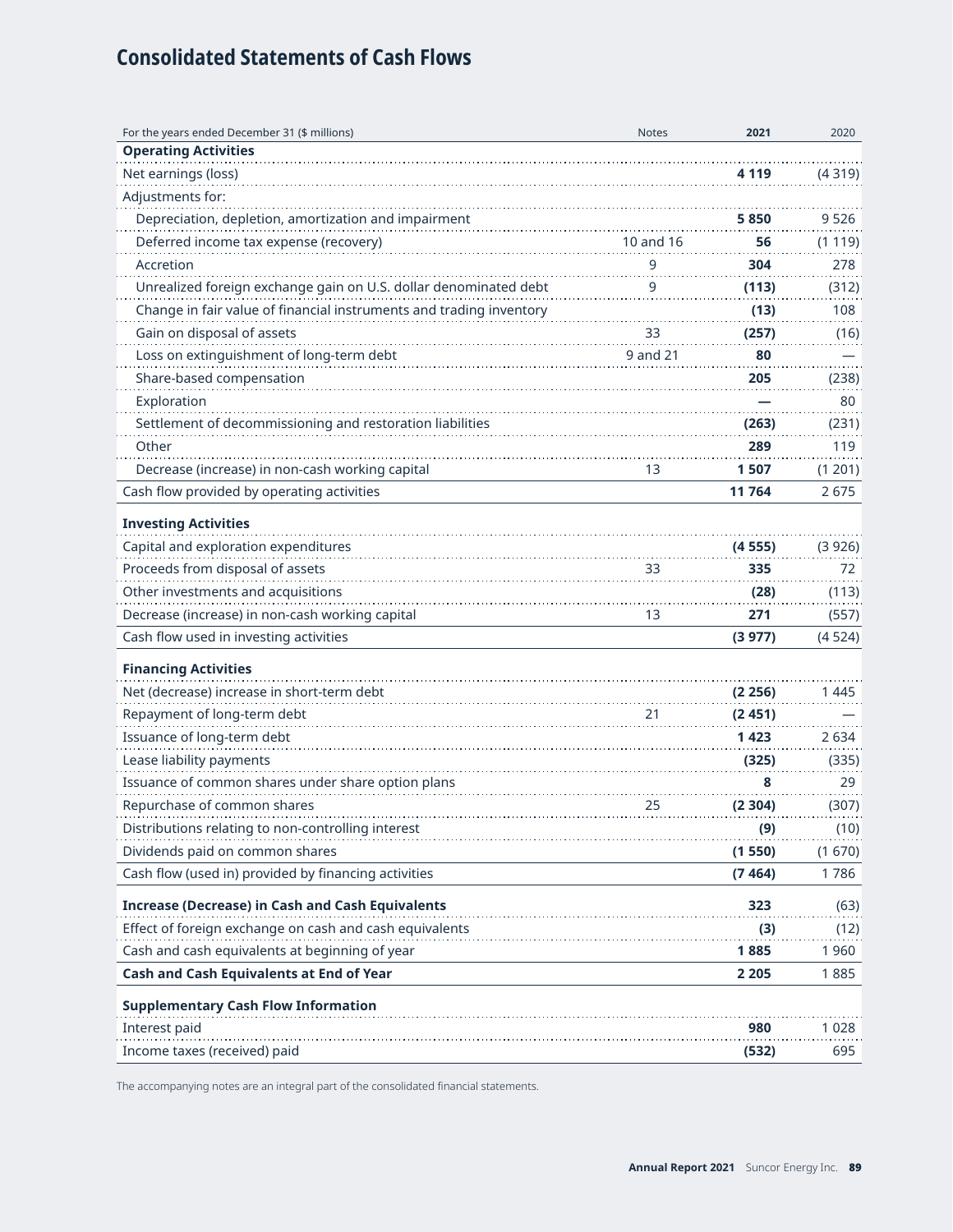# **Consolidated Statements of Changes in Equity**

| (\$ millions)                                                                           | <b>Notes</b> | Share<br>Capital | Contributed<br><b>Surplus</b> | Accumulated<br>Other<br>Comprehensive<br>Income | Retained<br>Earnings | Total   | Number of<br>Common<br><b>Shares</b><br>(thousands) |
|-----------------------------------------------------------------------------------------|--------------|------------------|-------------------------------|-------------------------------------------------|----------------------|---------|-----------------------------------------------------|
| At December 31, 2019                                                                    |              | 25 167           | 566                           | 899                                             | 15 410               | 42 042  | 1 531 874                                           |
| Net loss                                                                                |              |                  |                               |                                                 | (4319)               | (4319)  |                                                     |
| Foreign currency translation<br>adjustment                                              |              |                  |                               | (22)                                            |                      | (22)    |                                                     |
| Actuarial loss on employee retirement<br>benefit plans, net of income taxes<br>of \$62  | 23           |                  |                               |                                                 | (196)                | (196)   |                                                     |
| Total comprehensive (loss) income                                                       |              |                  |                               | (22)                                            | (4515)               | (4537)  |                                                     |
| Issued under share option plans                                                         |              | 36               | (7)                           |                                                 |                      | 29      | 804                                                 |
| Repurchase of common shares for<br>cancellation                                         | 25           | (124)            |                               |                                                 | (183)                | (307)   | (7527)                                              |
| Change in liability for share purchase<br>commitment                                    | 25           | 65               |                               |                                                 | 103                  | 168     |                                                     |
| Share-based compensation                                                                | 26           |                  | 32                            |                                                 |                      | 32      |                                                     |
| Dividends paid on common shares                                                         |              |                  |                               |                                                 | (1670)               | (1670)  |                                                     |
| At December 31, 2020                                                                    |              | 25 144           | 591                           | 877                                             | 9 1 4 5              | 35 757  | 1 525 151                                           |
| Net earnings                                                                            |              |                  |                               |                                                 | 4 1 1 9              | 4 1 1 9 |                                                     |
| Foreign currency translation<br>adjustment                                              |              |                  |                               | (63)                                            |                      | (63)    |                                                     |
| Actuarial gain on employee retirement<br>benefit plans, net of income taxes<br>of \$277 | 23           |                  |                               |                                                 | 856                  | 856     |                                                     |
| Total comprehensive (loss) income                                                       |              |                  |                               | (63)                                            | 4975                 | 4912    |                                                     |
| Issued under share option plans                                                         |              | 8                |                               |                                                 |                      | 8       | 245                                                 |
| Common shares forfeited                                                                 |              |                  |                               |                                                 |                      |         | (186)                                               |
| Repurchase of common shares for                                                         |              |                  |                               |                                                 |                      |         |                                                     |
| cancellation                                                                            | 25           | (1382)           |                               |                                                 | (922)                | (2304)  | (83959)                                             |
| Change in liability for share purchase<br>commitment                                    | 25           | (120)            |                               |                                                 | (110)                | (230)   |                                                     |
| Share-based compensation                                                                | 26           |                  | 21                            |                                                 |                      | 21      |                                                     |
| Dividends paid on common shares                                                         |              |                  |                               |                                                 | (1550)               | (1550)  |                                                     |
| At December 31, 2021                                                                    |              | 23 650           | 612                           | 814                                             | 11 538               | 36 614  | 1441251                                             |

The accompanying notes are an integral part of the consolidated financial statements.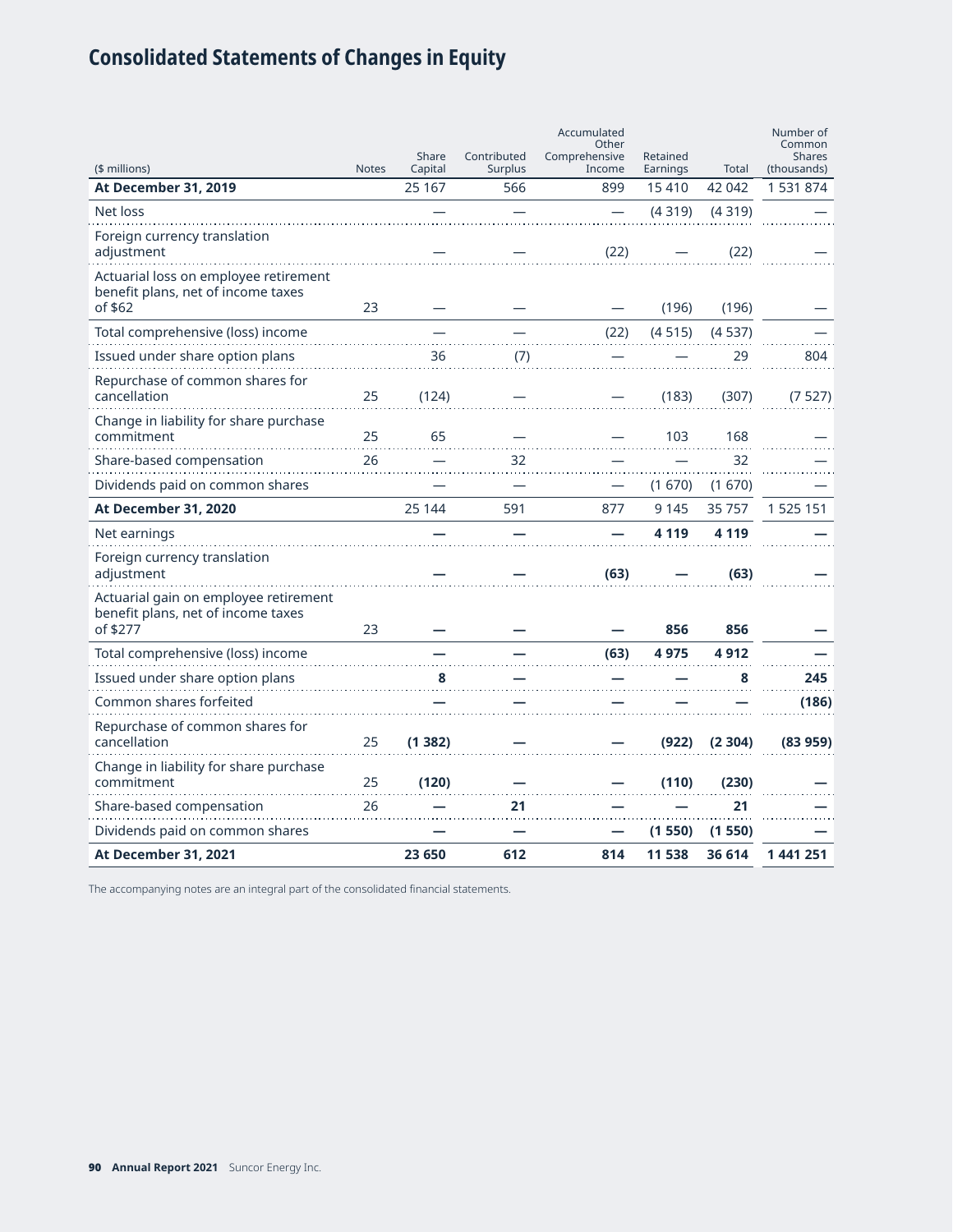## **1. Reporting Entity and Description of the Business**

Suncor Energy Inc. (Suncor or the company) is an integrated energy company headquartered in Calgary, Alberta, Canada. Suncor's operations include oil sands development, production and upgrading; offshore oil and gas; petroleum refining in Canada and the U.S.; and the company's Petro-Canada retail and wholesale distribution networks (including Canada's Electric Highway™, a coast-to-coast network of fast-charging electric vehicle stations). Suncor is developing petroleum resources while advancing the transition to a low-emissions future through investment in power, renewable fuels and hydrogen. Suncor also conducts energy trading activities focused principally on the marketing and trading of crude oil, natural gas, byproducts, refined products and power. Suncor has been recognized for its performance and transparent reporting on the Dow Jones Sustainability index, FTSE4Good and CDP. Suncor is also listed on the UN Global Compact 100 stock index. Suncor's common shares (symbol: SU) are listed on the Toronto Stock Exchange (TSX) and New York Stock Exchange (NYSE).

The address of the company's registered office is 150 – 6th Avenue S.W., Calgary, Alberta, Canada, T2P 3E3.

## **2. Basis of Preparation**

## **(a) Statement of Compliance**

These consolidated financial statements have been prepared in accordance with International Financial Reporting Standards (IFRS) as issued by the International Accounting Standards Board (IASB).

During 2021, the company revised the presentation of certain expenses from "transportation" to "transportation and distribution" and reclassified certain operating, selling and general expenses to transportation and distribution to better reflect the nature of these expenses. There is no impact on net earnings (loss) and comparative periods have been restated to reflect this change.

Suncor's accounting policies are based on IFRS issued and outstanding for all periods presented in these consolidated financial statements. These consolidated financial statements were approved by the Board of Directors on February 23, 2022.

## **(b) Basis of Measurement**

The consolidated financial statements are prepared on a historical cost basis except as detailed in the accounting policies disclosed in note 3. The accounting policies described in note 3 have been applied consistently to all periods presented in these consolidated financial statements.

## **(c) Functional Currency and Presentation Currency**

These consolidated financial statements are presented in Canadian dollars, which is the company's functional currency.

## **(d) Use of Estimates, Assumptions and Judgments**

The timely preparation of financial statements requires that management make estimates and assumptions and use judgment. Accordingly, actual results may differ from estimated amounts as future confirming events occur. Significant estimates and judgments used in the preparation of the consolidated financial statements are described in note 4.

## **3. Summary of Significant Accounting Policies**

## **(a) Principles of Consolidation**

The company consolidates its interests in entities it controls. Control comprises the power to govern an entity's financial and operating policies to obtain benefits from its activities, and is a matter of judgment. All intercompany balances and transactions are eliminated on consolidation.

## **(b) Joint Arrangements**

Joint arrangements represent arrangements in which two or more parties have joint control established by a contractual agreement. Joint control only exists when decisions about the activities that most significantly affect the returns of the investee are unanimous. Joint arrangements can be classified as either a joint operation or a joint venture. The classification of joint arrangements requires judgment. In determining the classification of its joint arrangements, the company considers the contractual rights and obligations of each investor and whether the legal structure of the joint arrangement gives the entity direct rights to the assets and obligations for the liabilities.

Where the company has rights to the assets and obligations for the liabilities of a joint arrangement, such arrangement is classified as a joint operation and the company's proportionate share of the joint operation's assets, liabilities, revenues and expenses are included in the consolidated financial statements, on a line-by-line basis.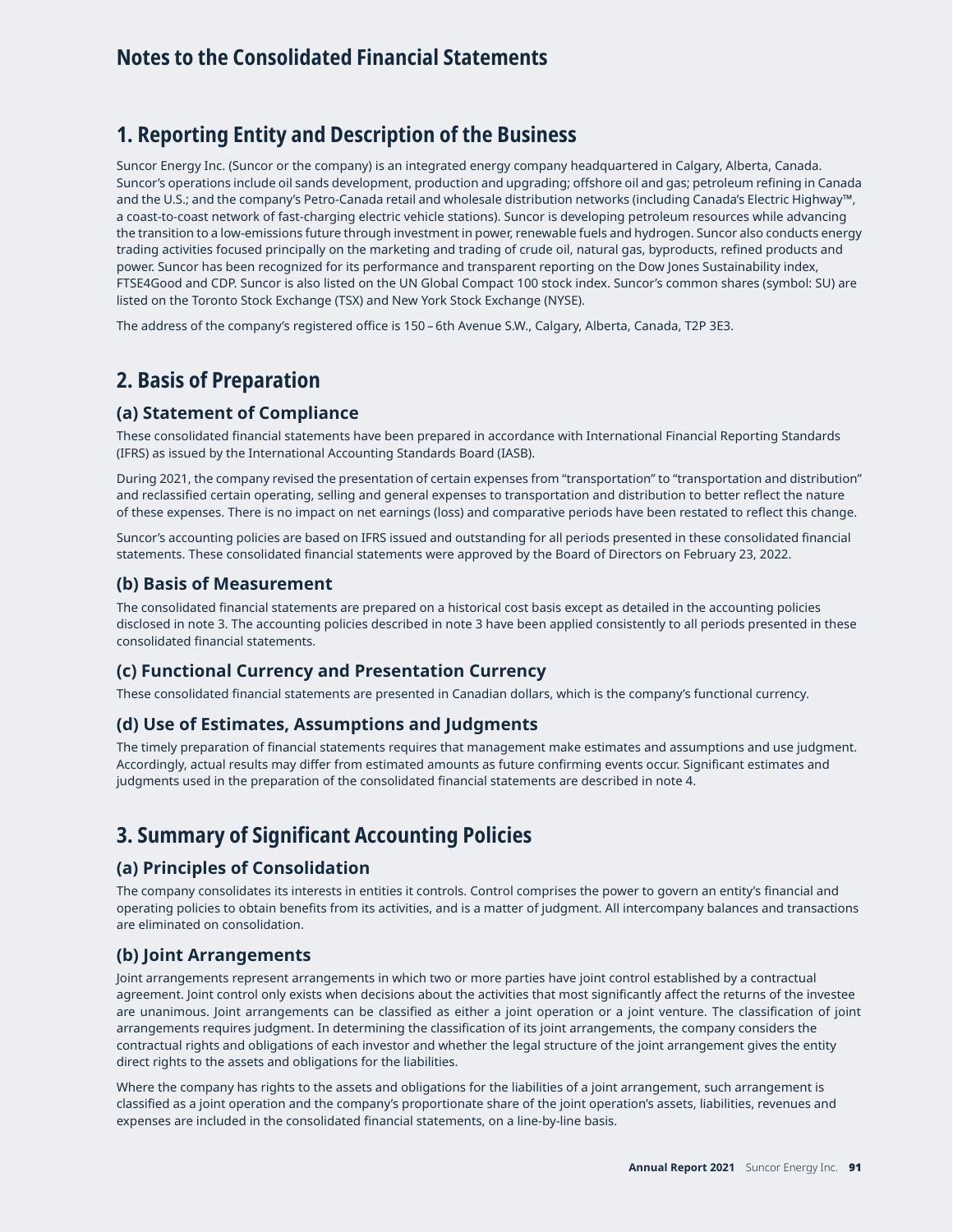Where the company has rights to the net assets of an arrangement, the arrangement is classified as a joint venture and accounted for using the equity method of accounting. Under the equity method, the company's initial investment is recognized at cost and subsequently adjusted for the company's share of the joint venture's income or loss, less distributions received.

### **(c) Investments in Associates**

Associates are entities for which the company has significant influence, but not control or joint control over the financial and operational decisions. Investments in associates are accounted for using the equity method of accounting and are initially recognized at cost and adjusted thereafter for the change in the company's share of the investee's profit or loss and Other Comprehensive Income (OCI) less distributions received until the date that significant influence ceases.

### **(d) Foreign Currency Translation**

Functional currencies of the company's individual entities are the currency of the primary economic environment in which the entity operates. Transactions in foreign currencies are translated to the appropriate functional currency at foreign exchange rates that approximate those on the date of the transaction. Monetary assets and liabilities denominated in foreign currencies are translated to the appropriate functional currency at foreign exchange rates as at the balance sheet date. Foreign exchange differences arising on translation are recognized in net earnings. Non-monetary assets that are measured in a foreign currency at historical cost are translated using the exchange rate at the date of the transaction.

In preparing the company's consolidated financial statements, the financial statements of each entity are translated into Canadian dollars. The assets and liabilities of foreign operations are translated into Canadian dollars at exchange rates as at the balance sheet date. Revenues and expenses of foreign operations are translated into Canadian dollars using foreign exchange rates that approximate those on the date of the underlying transaction. Foreign exchange differences are recognized in OCI.

If the company or any of its entities disposes of its entire interest in a foreign operation, or loses control, joint control or significant influence over a foreign operation, the accumulated foreign currency translation gains or losses related to the foreign operation are recognized in net earnings.

### **(e) Revenues**

Revenue from the sale of crude oil, natural gas, natural gas liquids, purchased products, refined petroleum products and power represent the company's contractual arrangements with customers. Revenue is recorded when control passes to the customer, in accordance with specified contract terms. All operating revenue is earned at a point in time and is based on the consideration that the company expects to receive for the transfer of the goods to the customer. Revenues are usually collected in the month following delivery except retail gasoline, diesel and ancillary products, which are due upon delivery and, accordingly, the company does not adjust consideration for the effects of a financing component.

Revenue from oil and natural gas production is recorded net of royalty expense.

International operations conducted pursuant to Production Sharing Contracts (PSCs) are reflected in the consolidated financial statements based on the company's working interest. Each PSC establishes the exploration, development and operating costs the company is required to fund and establishes specific terms for the company to recover these costs and to share in the production profits. Cost recovery is generally limited to a specified percentage of production during each fiscal year (Cost Recovery Oil). Any Cost Recovery Oil remaining after costs have been recovered is referred to as Excess Petroleum and is shared between the company and the respective government. Assuming collection is reasonably assured, the company's share of Cost Recovery Oil and Excess Petroleum are reported as revenue when the sale of product to a third party occurs. Revenue also includes income taxes paid on the company's behalf by government joint partners.

### **(f) Cash and Cash Equivalents**

Cash and cash equivalents consist primarily of cash in banks, term deposits, certificates of deposit and all other highly liquid investments at the time of purchase.

### **(g) Inventories**

Inventories of crude oil and refined products, other than inventories held for trading purposes, are valued at the lower of cost, using the first-in, first-out method, and net realizable value. Cost of inventory consists of purchase costs, direct production costs, direct overhead and depreciation, depletion and amortization. Materials and supplies are valued at the lower of average cost and net realizable value.

Inventories held for trading purposes are carried at fair value less costs to sell and any changes in fair value are recognized in Other Income within the respective reporting segment to which the trading activity relates.

### **(h) Assets Held for Sale**

Assets and the associated liabilities are classified as held for sale if their carrying amounts are expected to be recovered through a disposition rather than through continued use. The assets or disposal groups are measured at the lower of their carrying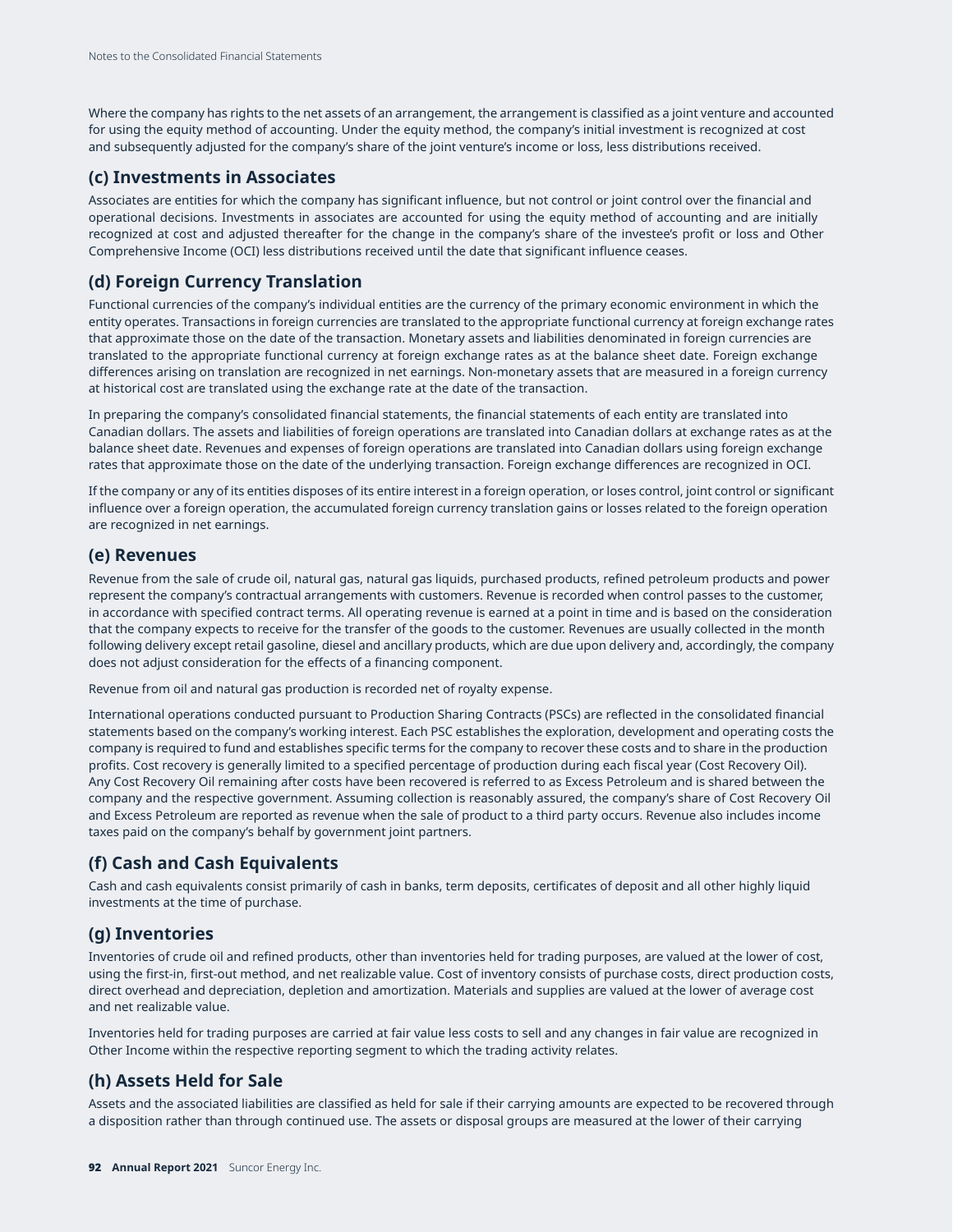amount or estimated fair value less costs of disposal. Impairment losses on initial classification as well as subsequent gains or losses on remeasurement are recognized in Depreciation, Depletion, Amortization and Impairment. When the assets or disposal groups are sold, the gains or losses on the sale are recognized in Gain on Disposal of Assets. Assets classified as held for sale are not depreciated, depleted or amortized.

## **(i) Exploration and Evaluation Assets**

The costs to acquire non-producing oil and gas properties or licences to explore, drill exploratory wells and the costs to evaluate the commercial potential of underlying resources, including related borrowing costs, are initially capitalized as Exploration and Evaluation assets. Certain exploration costs, including geological, geophysical and seismic expenditures and delineation on oil sands properties, are charged to Exploration expense as incurred.

Exploration and Evaluation assets are subject to technical, commercial and management review to confirm the continued intent to develop and extract the underlying resources. If an area or exploration well is no longer considered commercially viable, the related capitalized costs are charged to Exploration expense.

When management determines with reasonable certainty that an Exploration and Evaluation asset will be developed, as evidenced by the classification of proved or probable reserves and the appropriate internal and external approvals, the asset is transferred to Property, Plant and Equipment.

## **(j) Property, Plant and Equipment**

Property, Plant and Equipment are initially recorded at cost.

The costs to acquire developed or producing oil and gas properties, and to develop oil and gas properties, including completing geological and geophysical surveys and drilling development wells, and the costs to construct and install development infrastructure, such as wellhead equipment, well platforms, well pairs, offshore platforms, subsea structures and an estimate of asset retirement costs, are capitalized as oil and gas properties within Property, Plant and Equipment.

The costs to construct, install and commission, or acquire, oil and gas production equipment, including oil sands upgraders, extraction plants, mine equipment, processing and power generation facilities, utility plants, and all renewable energy, refining, and marketing assets, are capitalized as plant and equipment within Property, Plant and Equipment.

Stripping activity required to access oil sands mining resources incurred in the initial development phase is capitalized as part of the construction cost of the mine. Stripping costs incurred in the production phase are charged to expense as they normally relate to production for the current period.

The costs of planned major inspection, overhaul and turnaround activities that maintain Property, Plant and Equipment and benefit future years of operations are capitalized. Recurring planned maintenance activities performed on shorter intervals are expensed as operating costs. Replacements outside of a major inspection, overhaul or turnaround are capitalized when it is probable that future economic benefits will be realized by the company and the associated carrying amount of the replaced component is derecognized.

Borrowing costs relating to assets that take over one year to construct are capitalized as part of the asset. Capitalization of borrowing costs ceases when the asset is in the location and condition necessary for its intended use, and is suspended when construction of an asset is ceased for extended periods.

## **(k) Depreciation, Depletion and Amortization**

Exploration and Evaluation assets are not subject to depreciation, depletion and amortization. Once transferred to oil and gas properties within Property, Plant and Equipment and commercial production commences, these costs are depleted on a unit-ofproduction basis over proved developed reserves, with the exception of costs associated with oil sands mines, which are depreciated on a straight-line basis over the life of the mine, and property acquisition costs, which are depleted over proved reserves.

Capital expenditures are not depreciated or depleted until assets are substantially complete and ready for their intended use.

Costs to develop oil and gas properties other than certain oil sands mining assets, including costs of dedicated infrastructure, such as well pads and wellhead equipment, are depleted on a unit-of-production basis over proved developed reserves. A portion of these costs may not be depleted if they relate to undeveloped reserves. Costs related to offshore facilities are depleted over proved and probable reserves. Costs to develop and construct oil sands mines are depreciated on a straight-line basis over the life of the mine.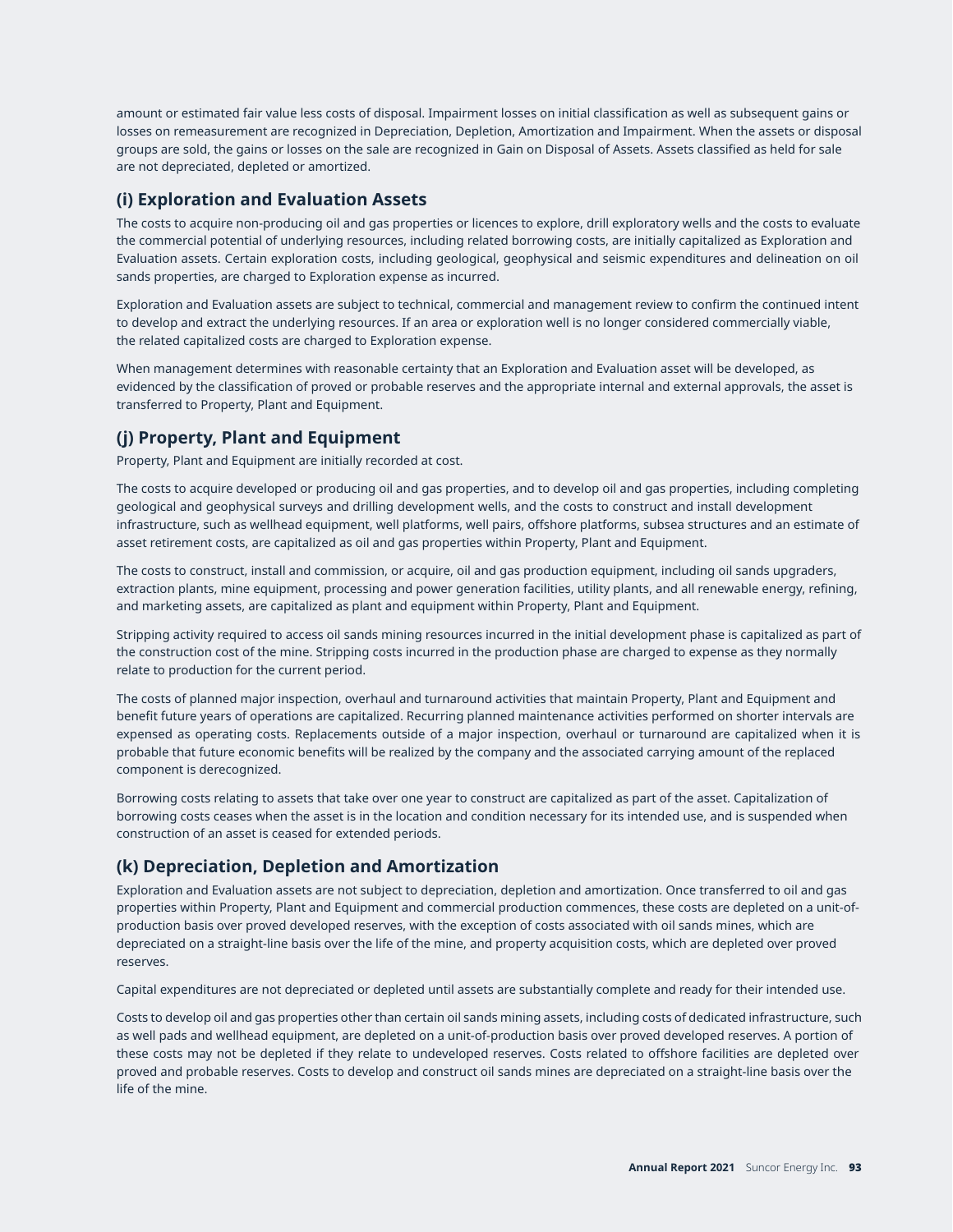Major components of Property, Plant and Equipment are depreciated on a straight-line basis over their expected useful lives.

| Oil sands upgraders, extraction plants and mine facilities | 20 to 40 years |
|------------------------------------------------------------|----------------|
| Oil sands mine equipment                                   | 5 to 15 years  |
| Oil sands in situ processing facilities                    | 30 years       |
| Power generation and utility plants                        | 30 to 40 years |
| Refineries and other processing plants                     | 20 to 40 years |
| Marketing and other distribution assets                    | 10 to 40 years |

The costs of major inspection, overhaul and turnaround activities that are capitalized are depreciated on a straight-line basis over the period to the next scheduled activity, which varies from two to five years.

Depreciation, depletion and amortization rates are reviewed annually or when events or conditions occur that impact capitalized costs, reserves or estimated service lives.

Right-of-use assets within Property, Plant and Equipment are depreciated on a straight-line basis over the shorter of the estimated useful life of the right-of-use asset or the lease term.

### **(l) Goodwill and Other Intangible Assets**

The company accounts for business combinations using the acquisition method. The excess of the purchase price over the fair value of the identifiable net assets represents goodwill, and is allocated to the cash generating units (CGUs) or groups of CGUs expected to benefit from the business combination.

Other intangible assets include acquired customer lists, brand value and certain software costs.

Goodwill and brand value have indefinite useful lives and are not subject to amortization. Customer lists are amortized over their expected useful lives, which range from five to 10 years. Software costs are amortized over their expected useful lives, which range from five to six years. Expected useful lives of other intangible assets are reviewed on an annual basis.

#### **(m) Impairment of Assets**

#### **Non-Financial Assets**

Property, Plant and Equipment and Exploration and Evaluation assets are reviewed quarterly to assess whether there is any indication of impairment. Goodwill and intangible assets that have an indefinite useful life are tested for impairment annually. Exploration and Evaluation assets are also tested for impairment immediately prior to being transferred to Property, Plant and Equipment.

If any indication of impairment exists, an estimate of the asset's recoverable amount is calculated as the higher of the fair value less costs of disposal and value-in-use. In determining fair value less costs of disposal, recent market transactions are considered, if available. In the absence of such transactions, an appropriate valuation model is used. Value-in-use is assessed using the present value of the expected future cash flows of the relevant asset. If the asset does not generate cash inflows that are largely independent of those from other assets or groups of assets, the asset is tested as part of a CGU, which is the smallest identifiable group of assets that generates cash inflows that are largely independent of the cash inflows from other assets or groups of assets. An impairment loss is the amount by which the carrying amount of the individual asset or CGU exceeds its recoverable amount.

Impairments may be reversed for all CGUs and individual assets, other than goodwill, if there has been a change in the estimates and judgments used to determine the asset's recoverable amount since the last impairment loss was recognized. If such indication exists, the carrying amount of the CGU or asset is increased to its revised recoverable amount, which cannot exceed the carrying amount that would have been determined, net of depletion, depreciation and amortization, had no impairment been recognized.

Impairments and impairment reversals are recognized within Depreciation, Depletion, Amortization and Impairment.

#### **Financial Assets**

At each reporting date, the company assesses the expected credit losses associated with its financial assets measured at amortized cost. Expected credit losses are measured as the difference between the cash flows that are due to the company and the cash flows that the company expects to receive, discounted at the effective interest rate determined at initial recognition. For trade accounts receivables, the company applies the simplified approach permitted by IFRS 9 *Financial Instruments*, which requires lifetime expected credit losses to be recognized from initial recognition of the receivables. To measure expected credit losses, accounts receivables are grouped based on the number of days the receivables have been outstanding and the internal credit assessments of the customers. Credit risk for longer term receivables is assessed based on an external credit rating of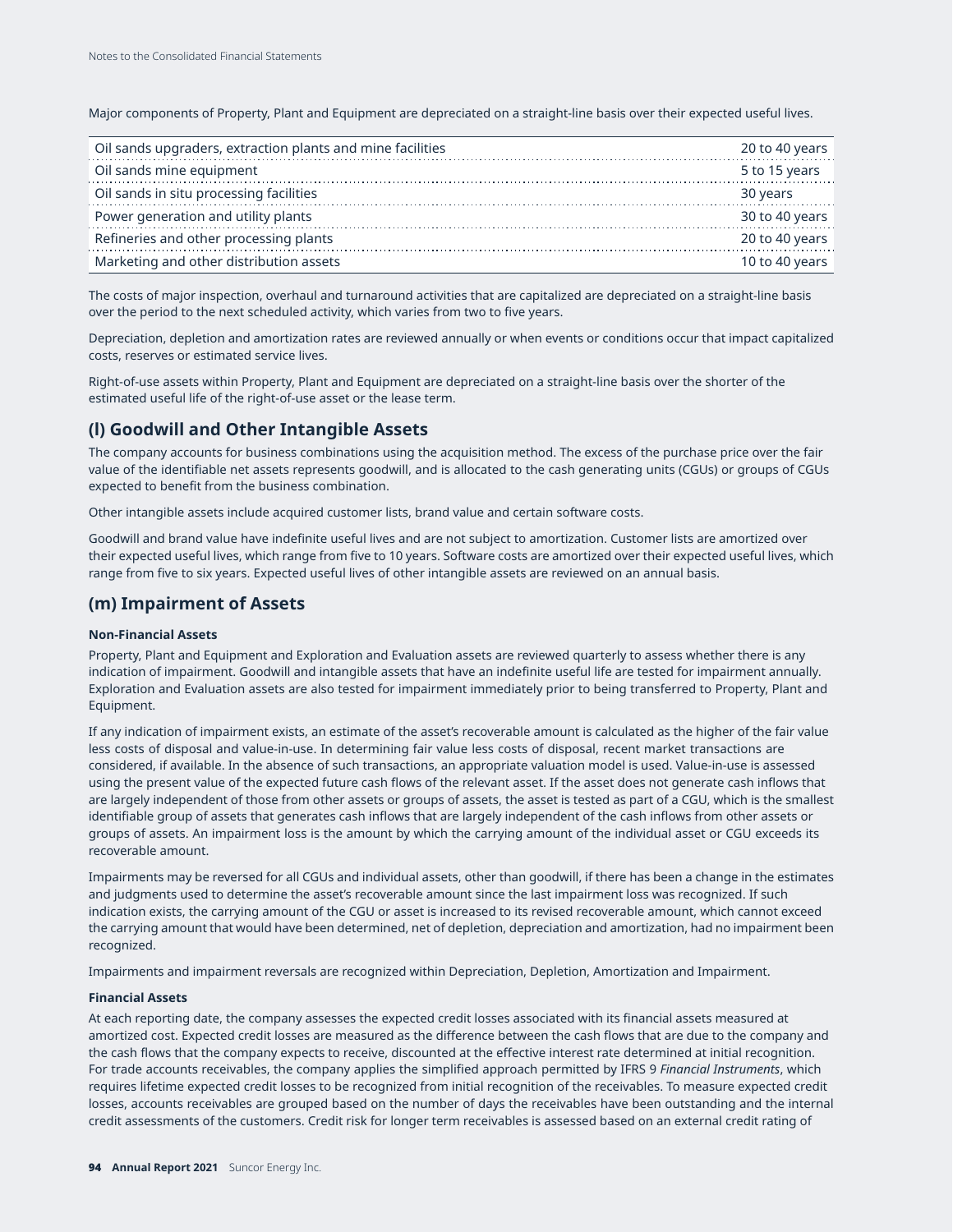the counterparty. For longer term receivables with credit risk that has not increased significantly since the date of recognition, the company measures the expected credit loss as the twelve-month expected credit loss. Expected credit losses are recognized in net earnings.

## **(n) Provisions**

Provisions are recognized by the company when it has a legal or constructive obligation as a result of past events, it is probable that an outflow of economic resources will be required to settle the obligation and a reliable estimate can be made of the amount of the obligation.

Provisions are recognized for decommissioning and restoration obligations associated with the company's Exploration and Evaluation assets and Property, Plant and Equipment. Provisions for decommissioning and restoration obligations are measured at the present value of management's best estimate of the future cash flows required to settle the present obligation, using the credit-adjusted risk-free interest rate. The value of the obligation is added to the carrying amount of the associated asset and amortized over the useful life of the asset. The provision is accreted over time through Financing Expense with actual expenditures charged against the accumulated obligation. Changes in the future cash flow estimates resulting from revisions to the estimated timing or amount of undiscounted cash flows are recognized as a change in the decommissioning and restoration provision and related asset.

## **(o) Income Taxes**

The company follows the liability method of accounting for income taxes whereby deferred income taxes are recorded for the effect of differences between the accounting and income tax basis of an asset or liability. Deferred income tax assets and liabilities are measured using enacted or substantively enacted income tax rates as at the balance sheet date that are anticipated to apply to taxable income in the years in which temporary differences are anticipated to be recovered or settled. Changes to these balances are recognized in net earnings or in Other Comprehensive Income in the period they occur. Investment tax credits are recorded as a reduction to the related expenditures.

The company recognizes the financial statement impact of a tax filing position when it is probable, based on the technical merits, that the position will be sustained upon audit. The company assesses possible outcomes and their associated probabilities. If the company determines payment is probable, it measures the tax provision at the best estimate of the amount of tax payable.

### **(p) Pensions and Other Post-Retirement Benefits**

The company sponsors defined benefit pension plans, defined contribution pension plans and other post-retirement benefits.

The cost of pension benefits earned by employees in the defined contribution pension plan is expensed as incurred. The cost of defined benefit pension plans and other post-retirement benefits are actuarially determined using the projected unit credit method based on present pay levels and management's best estimates of demographic and financial assumptions. Pension benefits earned during the current year are recorded in Operating, Selling and General expense. Interest costs on the net unfunded obligation are recorded in Financing Expense. Any actuarial gains or losses are recognized immediately through Other Comprehensive Income and transferred directly to Retained Earnings.

The liability recognized on the balance sheet is the present value of the defined benefit obligations net of the fair value of plan assets.

## **(q) Share-Based Compensation Plans**

Under the company's share-based compensation plans, share-based awards may be granted to executives, employees and nonemployee directors. Compensation expense is recorded in Operating, Selling and General expense.

Share-based compensation awards that settle in cash or have the option to settle in cash or shares are accounted for as cashsettled plans. These are measured at fair value each reporting period using the Black-Scholes options pricing model. The expense is recognized over the vesting period, with a corresponding adjustment to the outstanding liability. When awards are surrendered for cash, the cash settlement paid reduces the outstanding liability. When awards are exercised for common shares, consideration paid by the holder and the previously recognized liability associated with the options are recorded to Share Capital.

Stock options that give the holder the right to purchase common shares are accounted for as equity-settled plans. The expense is based on the fair value of the options at the time of grant using the Black-Scholes options pricing model and is recognized over the vesting periods of the respective options. A corresponding increase is recorded to Contributed Surplus. Consideration paid to the company on exercise of options is credited to Share Capital and the associated amount in Contributed Surplus is reclassified to Share Capital.

## **(r) Financial Instruments**

The company classifies its financial instruments into one of the following categories: fair value through profit or loss (FVTPL), fair value through other comprehensive income, or at amortized cost. This determination is made at initial recognition. All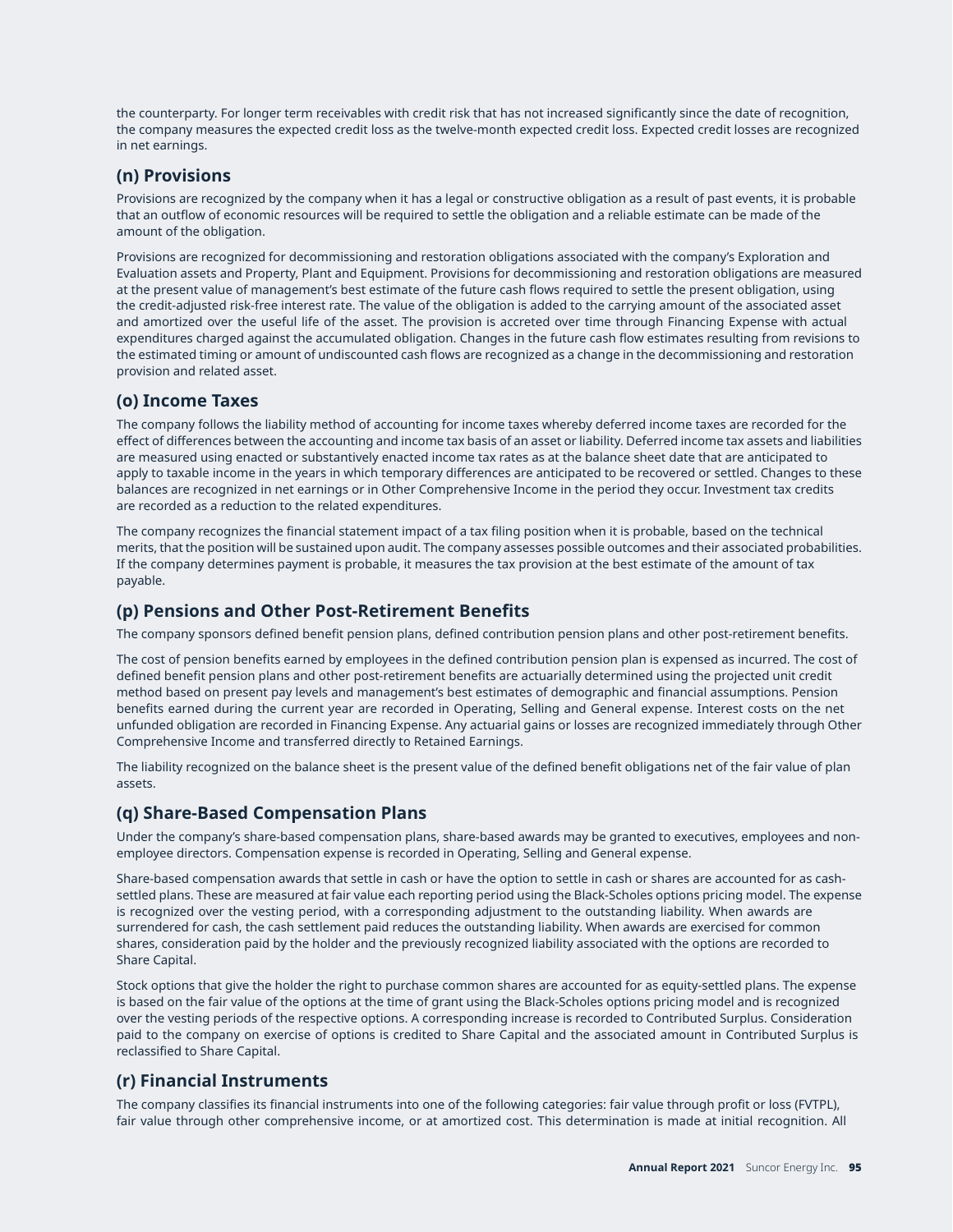financial instruments are initially recognized at fair value on the balance sheet, net of any transaction costs except for financial instruments classified as FVTPL, where transaction costs are expensed as incurred. Subsequent measurement of financial instruments is based on their classification. The company classifies its derivative financial instruments and certain investments as FVTPL, cash and cash equivalents and accounts receivable as financial assets at amortized cost, and accounts payable and accrued liabilities, debt, and other long-term liabilities as financial liabilities at amortized cost.

In circumstances where the company consolidates a subsidiary in which there are other owners with a non-controlling interest and the subsidiary has a non-discretionary obligation to distribute cash based on a predetermined formula to the non-controlling owners, the non-controlling interest is classified as a financial liability rather than equity in accordance with IAS 32 *Financial Instruments: Presentation*. The non-controlling interest liability is classified as an amortized cost liability and is presented within Other Long-Term Liabilities. The balance is accreted based on current period interest expense recorded using the effective interest method and decreased based on distributions made to the non-controlling owners.

The company uses derivative financial instruments, such as physical and financial contracts, either to manage certain exposures to fluctuations in interest rates, commodity prices and foreign exchange rates, as part of its overall risk management program. Earnings impacts from derivatives used to manage a particular risk are reported as part of Other Income in the related reporting segment.

Certain physical commodity contracts, when used for trading purposes, are deemed to be derivative financial instruments for accounting purposes. Physical commodity contracts entered into for the purpose of receipt or delivery in accordance with the company's expected purchase, sale or usage requirements are not considered to be derivative financial instruments and are accounted for as executory contracts.

Derivatives embedded in other financial instruments or other host contracts are recorded as separate derivatives when their risks and characteristics are not closely related to those of the host contract.

### **(s) Hedging Activities**

The company may apply hedge accounting to arrangements that qualify for designated hedge accounting treatment. Documentation is prepared at the inception of a hedge relationship in order to qualify for hedge accounting. Designated hedges are assessed at each reporting date to determine if the relationship between the derivative and the underlying hedged item accomplishes the company's risk management objectives for financial and non-financial risk exposures.

If the derivative is designated as a fair value hedge, changes in the fair value of the derivative and in the fair value of the underlying hedged item are recognized in net earnings. If the derivative is designated as a cash flow hedge, the effective portions of the changes in fair value of the derivative are initially recorded in Other Comprehensive Income and are recognized in net earnings when the hedged item is realized. Ineffective portions of changes in the fair value of cash flow hedges are recognized in net earnings immediately. Changes in the fair value of a derivative designated in a fair value or cash flow hedge are recognized in the same line item as the underlying hedged item.

The company did not apply hedge accounting to any of its derivative instruments for the years ended December 31, 2021 or 2020.

### **(t) Share Capital**

Common shares are classified as equity. Incremental costs directly attributable to the issuance of common shares are recognized as a deduction from equity, net of any tax effects. When the company repurchases its own common shares, share capital is reduced by the average carrying value of the shares repurchased. The excess of the purchase price over the average carrying value is recognized as a deduction from Retained Earnings. Shares are cancelled upon repurchase.

### **(u) Dividend Distributions**

Dividends on common shares are recognized in the period in which the dividends are declared by the company's Board of Directors.

### **(v) Earnings per Share**

Basic earnings per share is calculated by dividing the net earnings for the period by the weighted average number of common shares outstanding during the period.

Diluted earnings per share is calculated by adjusting the weighted average number of common shares outstanding for dilutive common shares related to the company's share-based compensation plans. The number of shares included is computed using the treasury stock method. As these awards can be exchanged for common shares of the company, they are considered potentially dilutive and are included in the calculation of the company's diluted net earnings per share if they have a dilutive impact in the period.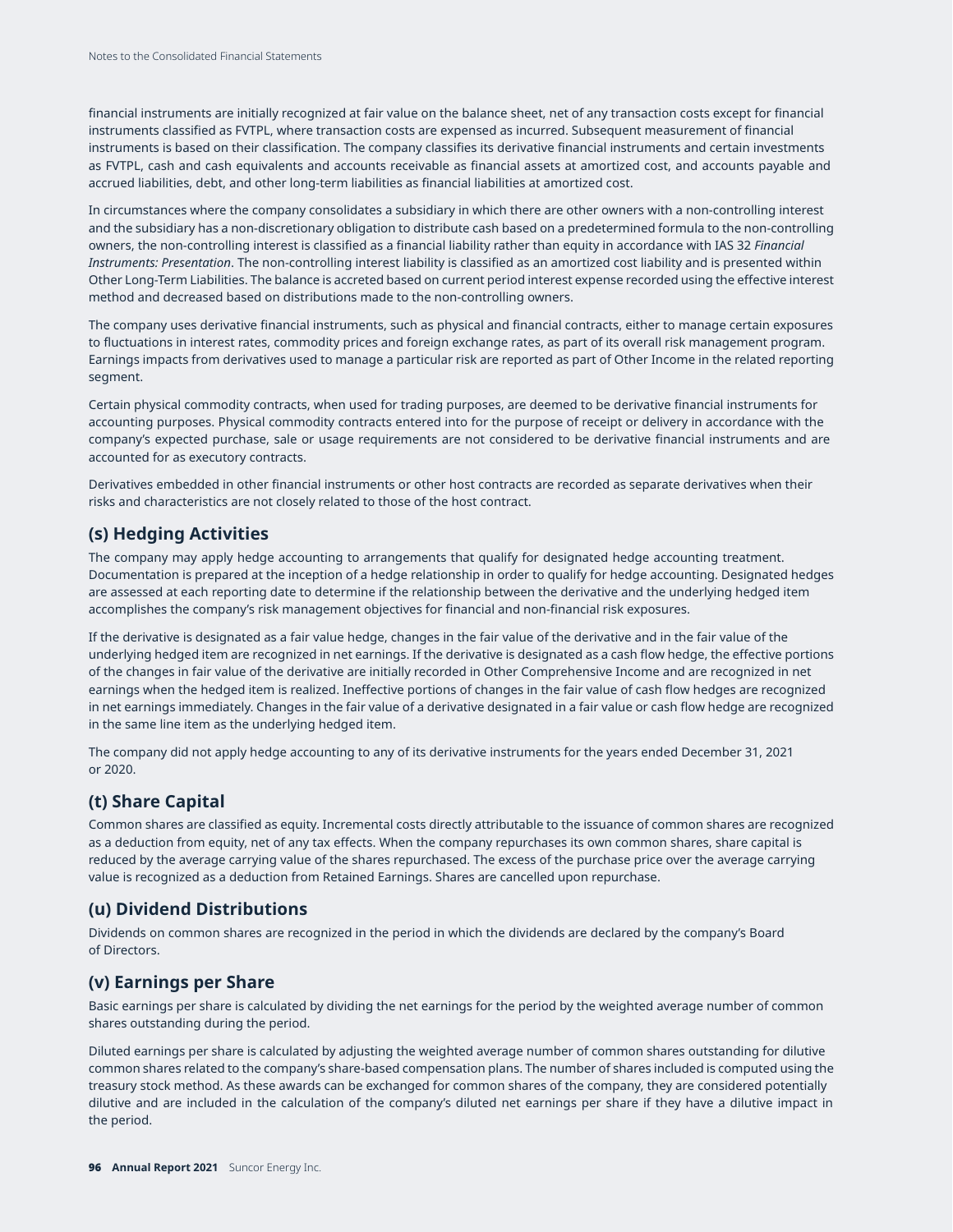## **(w) Emissions Obligations**

Emissions obligations are measured at the weighted average cost per unit of emissions expected to be incurred to settle the obligation and are recorded in the period in which the emissions occur within Operating, Selling and General expense, or Purchases.

Purchases of emissions rights are recognized as Other Assets on the balance sheet and are measured at historical cost. Emissions rights received by way of grant are recorded at a nominal amount.

## **(x) Leases**

At inception of a contract, the company assesses whether a contract is, or contains, a lease based on whether the contract conveys the right to control the use of an identified asset for a period of time in exchange for consideration.

The company recognizes a right-of-use asset and a lease liability at the lease commencement date. The right-of-use asset is initially measured based on the initial amount of the lease liability adjusted for any lease payments made at or before the commencement date, plus any initial direct costs incurred and an estimate of costs to dismantle and remove the underlying asset or to restore the underlying asset on the site on which it is located, less any lease incentives received. The assets are depreciated to the earlier of the end of the useful life of the right-of-use asset or the lease term. Judgment is applied to determine the lease term where a renewal option exists. Right-of-use assets are depreciated using the straight-line method as this most closely reflects the expected pattern of consumption of the future economic benefits. In addition, the right-of-use assets may be reduced by impairment losses or adjusted for certain remeasurements of the lease liability.

The company has elected not to recognize right-of-use assets and lease liabilities for short-term leases that have a lease term of twelve months or less. The lease payments are recognized as an expense when incurred over the lease term. As well, the company has accounted for each lease component and any non-lease components as a single lease component for crude oil storage tanks.

The lease liability is initially measured at the present value of the lease payments that are not paid at the commencement date, discounted using the interest rate implicit in the lease or, if that rate cannot be readily determined, the company's incremental borrowing rate. Lease payments include fixed payments, and variable payments that are based on an index or rate.

Cash payments for the principal portion of the lease liability are presented within the financing activities section and the interest portion of the lease liability is presented within the operating activities section of the statement of cash flows. Short-term lease payments and variable lease payments not included in the measurement of the lease liability are presented within the operating activities section of the statement of cash flows.

The lease liability is measured at amortized cost using the effective interest method. It is remeasured when there is a change in future lease payments arising from a change in an index or rate, if there is a change in the company's estimate of the amount expected to be payable under a residual value guarantee, or if the company changes its assessment of whether it will exercise a purchase, extension or termination option. When the lease liability is remeasured in this way, a corresponding adjustment is made to the carrying amount of the right-of-use asset, or is recorded in profit or loss if the carrying amount of the right-of-use asset has been reduced to zero.

The company has lease contracts which include storage tanks, pipelines, railway cars, vessels, buildings, land, and mobile equipment for the purpose of production, storage and transportation of crude oil and related products.

## **(y) Government Grants**

Government grants are recognized when the company has reasonable assurance that it has complied with the relevant conditions of the grant and that it will be received. The company recognizes the grants that compensate the company for expenses incurred against the financial statement line item that it is intended to compensate, or to other income if the grant is recognized in a different period than the underlying transaction.

## **4. Significant Accounting Estimates and Judgments**

The preparation of financial statements in accordance with IFRS requires management to make estimates and judgments that affect reported assets, liabilities, revenues, expenses, gains, losses and disclosures of contingencies. These estimates and judgments are subject to change based on experience and new information.

## **COVID-19**

On January 30, 2020, the World Health Organization declared the COVID-19 outbreak a Public Health Emergency of International Concern and, on March 10, 2020, declared it to be a pandemic. Actions taken around the world to help mitigate the spread of COVID-19 include restrictions on travel, quarantines in certain areas, and forced closures for certain types of public places and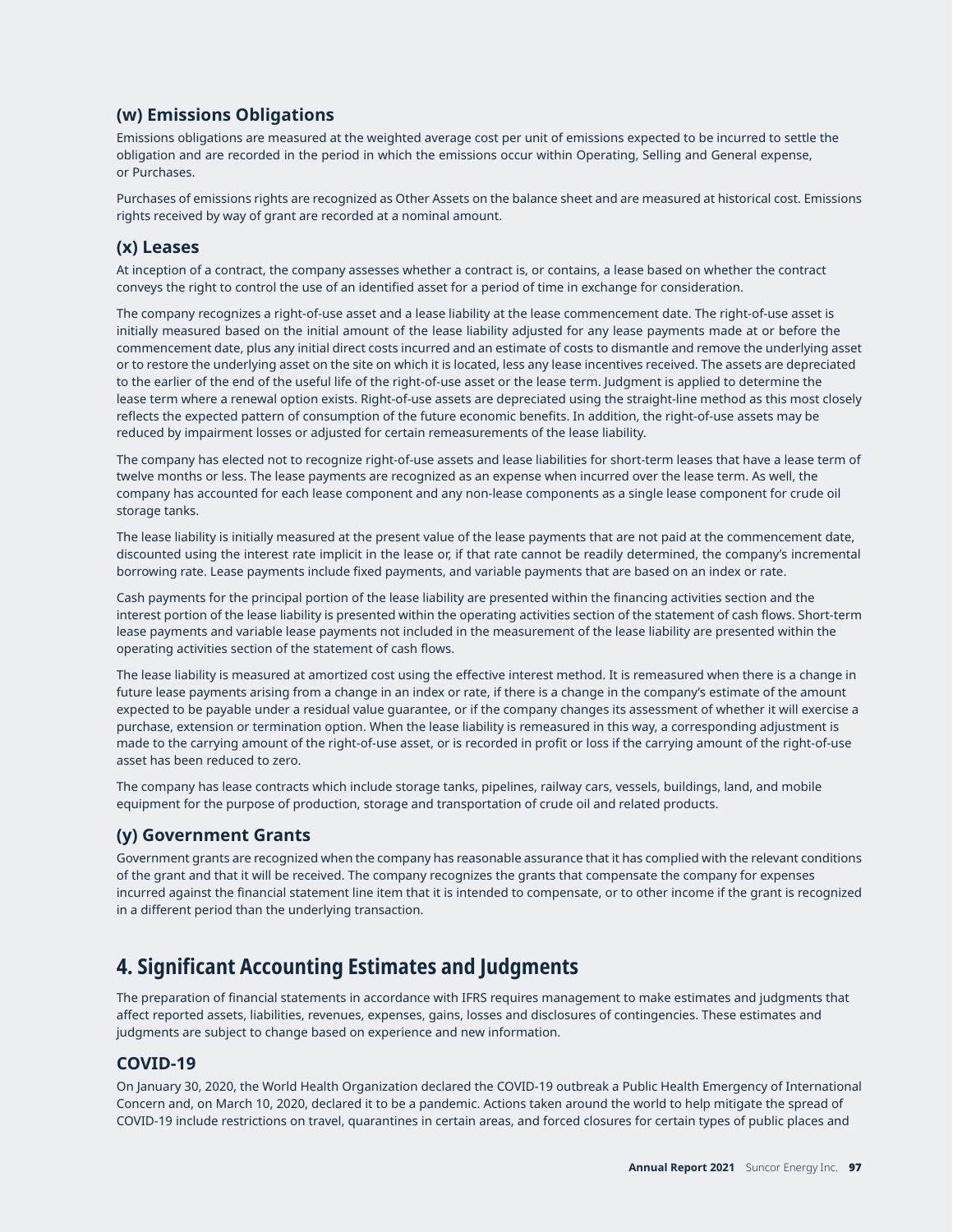businesses. These measures have and may continue to have significant disruption to business operations and a significant increase in economic uncertainty, with fluctuating demand for commodities leading to volatile prices and currency exchange rates, and a decline in long-term interest rates. Our operations and business are particularly sensitive to a reduction in the demand for, and prices of, commodities that are closely linked to Suncor's financial performance, including crude oil, refined petroleum products (such as jet fuel and gasoline), natural gas and electricity. The potential direct and indirect impacts of the economic volatility have been considered in management's estimates, and assumptions at period-end have been reflected in our results with any significant changes described in the relevant financial statement note.

The COVID-19 pandemic is an evolving situation that is expected to continue to have widespread implications for our business environment, operations and financial condition. Management cannot reasonably estimate the length or severity of this pandemic, or the extent to which the disruption may materially impact our consolidated statements of comprehensive income (loss), consolidated balance sheets and consolidated statements of cash flows.

### **Climate Change**

Climate change and the transition to a lower-carbon economy from carbon-based sources to alternative energy were considered in preparing the consolidated financial statements. These may have significant impacts on the currently reported amounts of the company's assets and liabilities discussed below and on similar assets and liabilities that may be recognized in the future.

The financial statement areas that require significant estimates and judgments are as follows:

#### **Oil and Gas Reserves**

The company's estimate of oil and gas reserves is considered in the measurement of depletion, depreciation, impairment, and decommissioning and restoration obligations. The estimation of reserves is an inherently complex process and involves the exercise of professional judgment. All reserves have been evaluated at December 31, 2021, by independent qualified reserves evaluators. Oil and gas reserves estimates are based on a range of geological, technical and economic factors, including projected future rates of production, projected future commodity prices, engineering data, and the timing and amount of future expenditures, all of which are subject to uncertainty. Estimates reflect market and regulatory conditions existing at December 31, 2021, which could differ significantly from other points in time throughout the year, or future periods. Changes in market and regulatory conditions and assumptions, as well as climate change, and the evolving worldwide demand for energy and global advancement of alternative sources of energy that are not sourced from fossil fuels can materially impact the estimation of net reserves. The timing in which global energy markets transition from carbon-based sources to alternative energy is highly uncertain.

### **Oil and Gas Activities**

The company is required to apply judgment when designating the nature of oil and gas activities as exploration, evaluation, development or production, and when determining whether the costs of these activities shall be expensed or capitalized.

#### **Exploration and Evaluation Costs**

Certain exploration and evaluation costs are initially capitalized with the intent to establish commercially viable reserves. The company is required to make judgments about future events and circumstances and applies estimates to assess the economic viability of extracting the underlying resources. The costs are subject to technical, commercial and management review to confirm the continued intent to develop the project. Level of drilling success or changes to project economics, resource quantities, expected production techniques, production costs and required capital expenditures are important judgments when making this determination. Management uses judgment to determine when these costs are reclassified to Property, Plant and Equipment based on several factors, including the existence of reserves, appropriate approvals from regulatory bodies, joint arrangement partners and the company's internal project approval process.

### **Determination of Cash Generating Units (CGUs)**

A CGU is the lowest grouping of integrated assets that generate identifiable cash inflows that are largely independent of the cash inflows of other assets or groups of assets. The allocation of assets into CGUs requires significant judgment and interpretations with respect to the integration between assets, the existence of active markets, similar exposure to market risks, shared infrastructure, and the way in which management monitors the operations.

#### **Asset Impairment and Reversals**

Management applies judgment in assessing the existence of impairment and impairment reversal indicators based on various internal and external factors.

The recoverable amount of CGUs and individual assets is determined based on the higher of fair value less costs of disposal or value-in-use calculations. The key estimates the company applies in determining the recoverable amount normally include estimated future commodity prices, discount rates, expected production volumes, future operating and development costs, income taxes, and refining margins. In determining the recoverable amount, management may also be required to make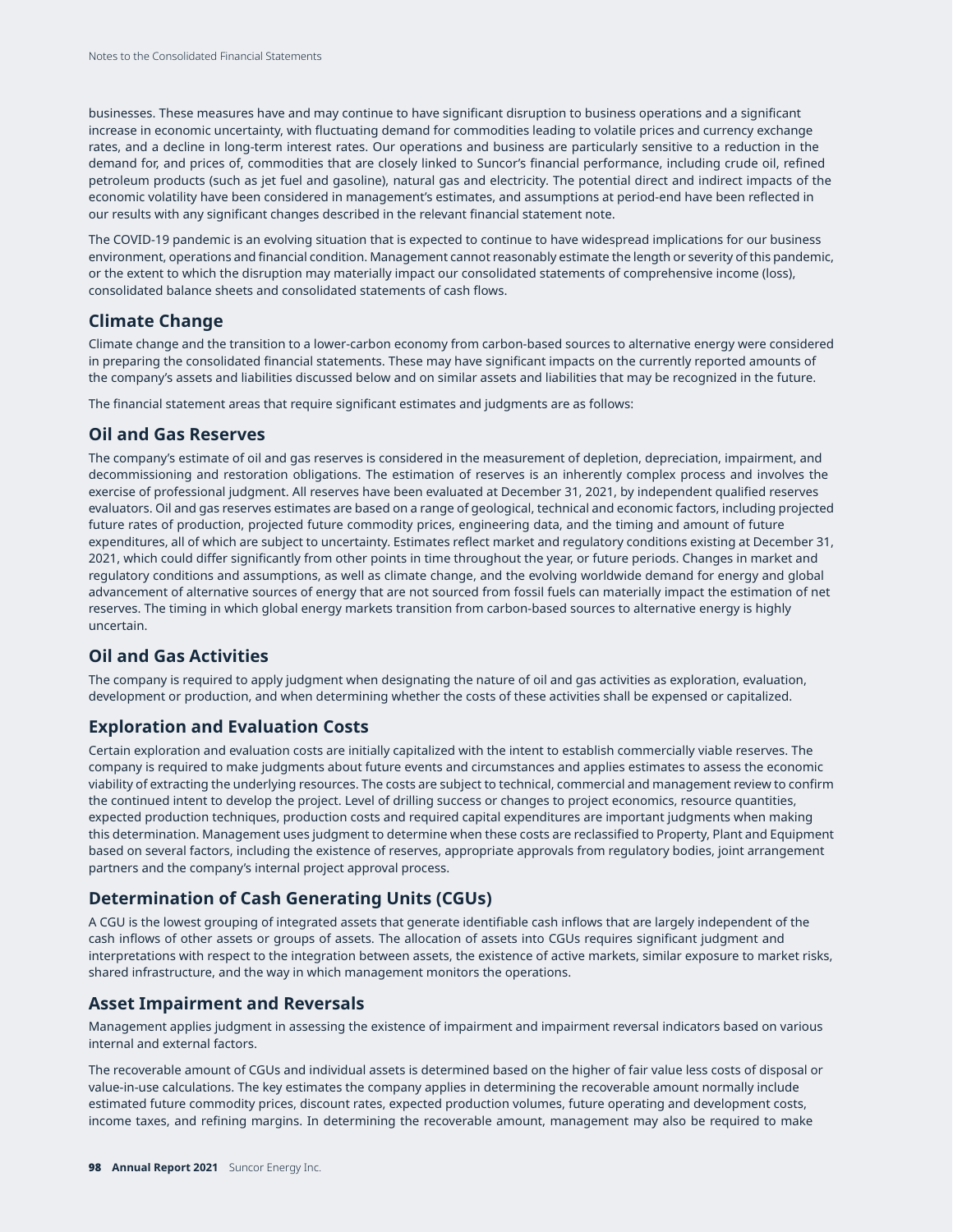judgments regarding the likelihood of occurrence of a future event. Changes to these estimates and judgments will affect the recoverable amounts of CGUs and individual assets and may then require a material adjustment to their related carrying value. In addition, climate change, and the evolving worldwide demand for energy and global advancement of alternative sources of energy that are not sourced from fossil fuels could result in a change in assumptions used in determining the recoverable amount and could affect the carrying value and useful life of the related assets. The timing in which global energy markets transition from carbon-based sources to alternative energy is highly uncertain.

### **Decommissioning and Restoration Costs**

The company recognizes liabilities for the future decommissioning and restoration of Exploration and Evaluation assets and Property, Plant and Equipment based on estimated future decommissioning and restoration costs. Management applies judgment in assessing the existence and extent as well as the expected method of reclamation of the company's decommissioning and restoration obligations at the end of each reporting period. Management also uses judgment to determine whether the nature of the activities performed is related to decommissioning and restoration activities or normal operating activities.

Actual costs are uncertain and estimates may vary as a result of changes to relevant laws and regulations related to the use of certain technologies, the emergence of new technology, operating experience, prices and closure plans. The estimated timing of future decommissioning and restoration may change due to certain factors, including reserves life. Changes to estimates related to future expected costs, discount rates, inflation assumptions, and timing may have a material impact on the amounts presented. In addition, climate change, and the evolving worldwide demand for energy and global advancement of alternative sources of energy that are not sourced from fossil fuels could result in a change in assumptions used in determining the carrying value of the liabilities. The timing in which global energy markets transition from carbon-based sources to alternative energy is highly uncertain.

## **Employee Future Benefits**

The company provides benefits to employees, including pensions and other post-retirement benefits. The cost of defined benefit pension plans and other post-retirement benefits received by employees is estimated based on actuarial valuation methods that require professional judgment. Estimates typically used in determining these amounts include, as applicable, rates of employee turnover, future claim costs, discount rates, future salary and benefit levels, the return on plan assets, mortality rates and future medical costs. Changes to these estimates may have a material impact on the amounts presented.

### **Other Provisions**

The determination of other provisions, including, but not limited to, provisions for royalty disputes, onerous contracts, litigation and constructive obligations, is a complex process that involves judgment about the outcomes of future events, the interpretation of laws and regulations, and estimates on the timing and amount of expected future cash flows and discount rates.

### **Income Taxes**

Management evaluates tax positions, annually or when circumstances require, which involves judgment and could be subject to differing interpretations of applicable tax legislation. The company recognizes a tax provision when a payment to tax authorities is considered probable. However, the results of audits and reassessments and changes in the interpretations of standards may result in changes to those positions and, potentially, a material increase or decrease in the company's assets, liabilities and net earnings.

Deferred tax assets are recognized when it is considered probable that deductible temporary differences will be recovered in the foreseeable future. To the extent that future taxable income and the application of existing tax laws in each jurisdiction differ significantly from the company's estimate, the ability of the company to realize the deferred tax assets could be impacted.

Deferred tax liabilities are recognized when there are taxable temporary differences that will reverse and result in a future outflow of funds to a taxation authority. The company records a provision for the amount that is expected to be settled, which requires judgment as to the ultimate outcome. Deferred tax liabilities could be impacted by changes in the company's judgment of the likelihood of a future outflow and estimates of the expected settlement amount, timing of reversals, and the tax laws in the jurisdictions in which the company operates.

## **5. New IFRS Standards**

### **Recently Announced Accounting Pronouncements**

The standards, amendments and interpretations that are issued, but not yet effective up to the date of authorization of the company's consolidated financial statements, and that may have an impact on the disclosures and financial position of the company are disclosed below. The company intends to adopt these standards, amendments and interpretations when they become effective.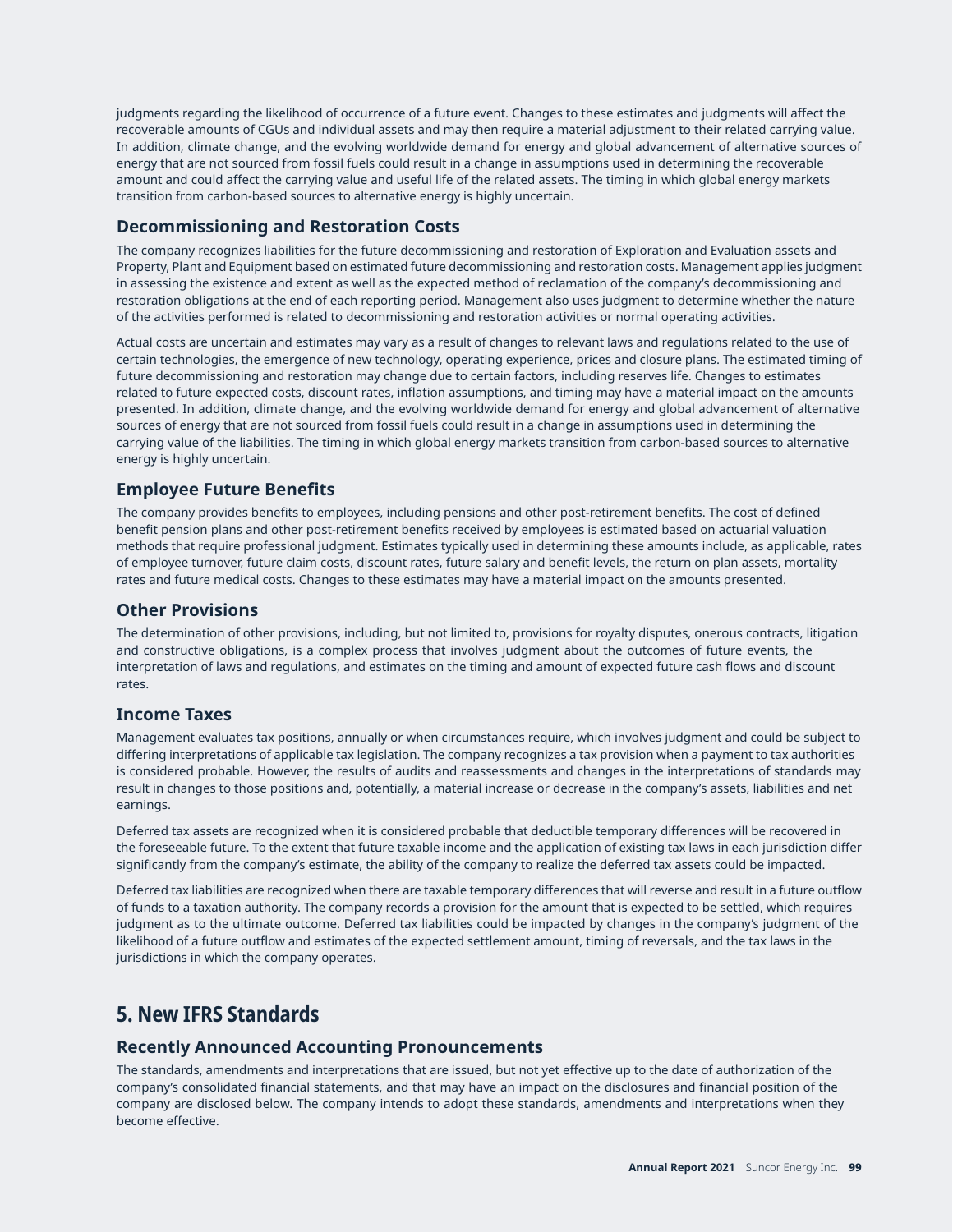#### **Deferred Tax Related to Assets and Liabilities Arising from a Single Transaction**

In May 2021, the IASB issued *Deferred Tax related to Assets and Liabilities arising from a Single Transaction (Amendments to IAS 12)*. The amendments narrowed the scope of the initial recognition exemption to exclude transactions that give rise to equal and offsetting temporary differences. The amendments are effective January 1, 2023, with early adoption permitted. The company does not anticipate any significant impact from these amendments on the consolidated financial statements as a result of the initial application.

#### **Definition of Accounting Estimates**

In February 2021, the IASB issued *Definition of Accounting Estimates (Amendments to IAS 8).* The amendments introduced a definition of accounting estimates and included other amendments to help entities distinguish changes in accounting estimates from changes in accounting policies. The amendments are effective January 1, 2023, with early adoption permitted. The company does not anticipate any significant impact from these amendments on the consolidated financial statements as a result of the initial application.

## **6. Segmented Information**

The company's operating segments are reported based on the nature of their products and services and management responsibility. The following summary describes the operations in each of the segments:

- Oil Sands includes the company's wholly owned operations in the Athabasca oil sands in Alberta to explore, develop and produce bitumen, synthetic crude oil and related products, through the recovery and upgrading of bitumen from mining and in situ operations. This segment also includes the company's joint interest in the Syncrude oil sands mining and upgrading operation, and the company's joint interest in the Fort Hills partnership as well as the marketing, supply, transportation and risk management of crude oil, natural gas, power and byproducts. The individual operating segments related to mining operations, In Situ, Fort Hills and Syncrude have been aggregated into one reportable segment (Oil Sands) due to the similar nature of their business activities, including the production of bitumen, and the single geographic area and regulatory environment in which they operate.
- Exploration and Production (E&P) includes offshore activity in East Coast Canada, with interests in the Hibernia, Terra Nova, White Rose and Hebron oilfields, the exploration and production of crude oil and natural gas at Buzzard and Golden Eagle Area Development (the latter of which the company sold during 2021 – see note 33) in the United Kingdom (U.K.), exploration and production of crude oil and gas at Oda, and the development of the Fenja field in Norway, as well as the marketing and risk management of crude oil and natural gas.
- Refining and Marketing includes the refining of crude oil products, and the distribution, marketing, transportation and risk management of refined and petrochemical products, and other purchased products through the retail and wholesale networks located in Canada and the United States (U.S.). The segment also includes trading of crude oil, natural gas and power.

The company also reports activities not directly attributable to an operating segment under Corporate and Eliminations. This includes renewable projects such as the wind power facilities of Chin Chute and Magrath in Alberta, SunBridge in Saskatchewan and Adelaide in Ontario, the development of the Forty Mile Wind Project in Alberta, as well as other investments in waste-tobiofuels, chemicals, and carbon capture projects.

Intersegment sales of crude oil and natural gas are accounted for at market values and included, for segmented reporting, in revenues of the segment making the transfer and expenses of the segment receiving the transfer. Intersegment balances are eliminated on consolidation. Intersegment profit will not be recognized until the related product has been sold to third parties.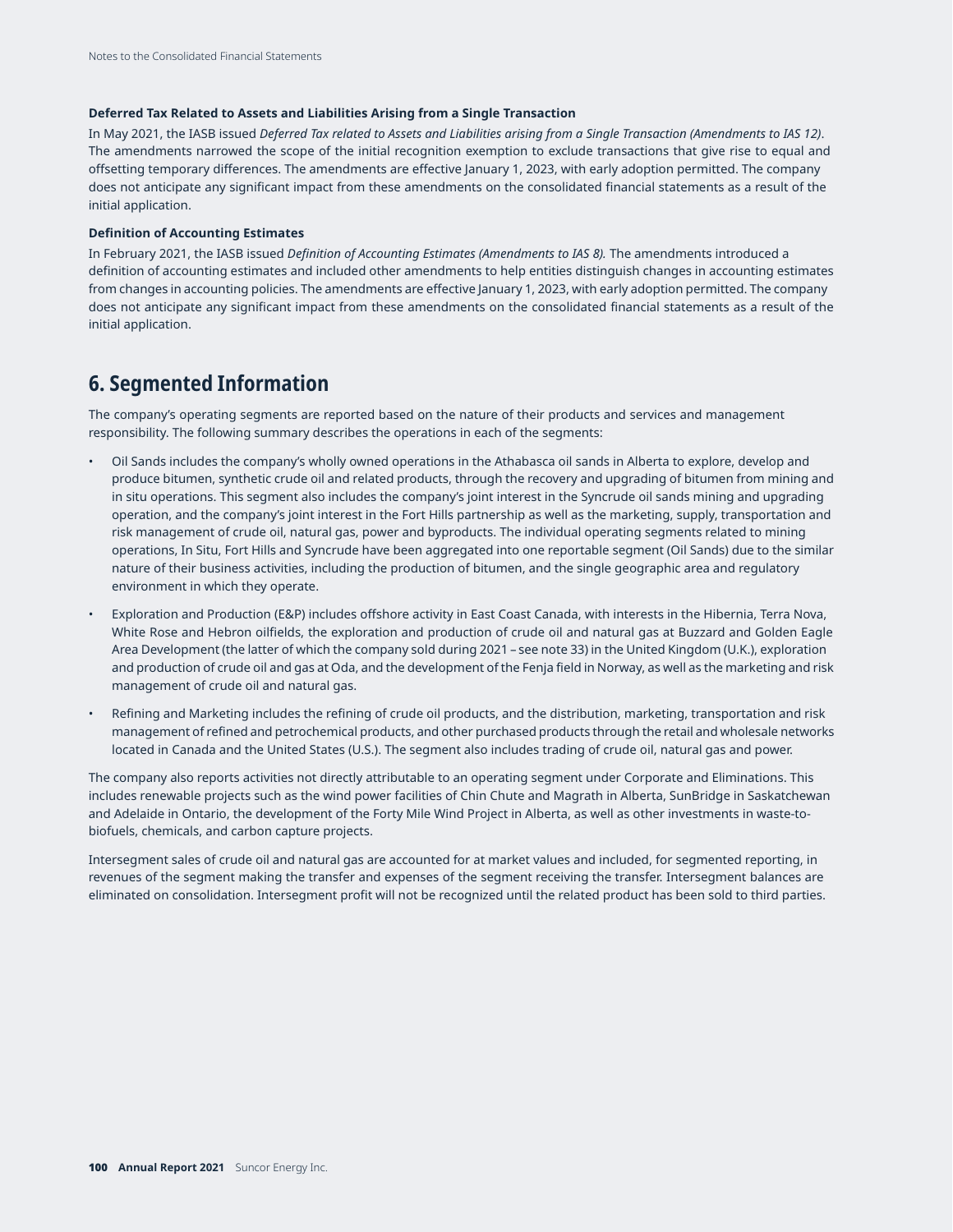| For the years ended December 31                            | Oil Sands |         |         | <b>Exploration and</b><br>Production | Refining and<br>Marketing |         | Corporate and<br>Eliminations |                       | Total   |         |
|------------------------------------------------------------|-----------|---------|---------|--------------------------------------|---------------------------|---------|-------------------------------|-----------------------|---------|---------|
| (\$ millions)                                              | 2021      | 2020    | 2021    | 2020                                 | 2021                      | 2020    | 2021                          | 2020                  | 2021    | 2020    |
| <b>Revenues and Other</b><br>Income                        |           |         |         |                                      |                           |         |                               |                       |         |         |
| Gross revenues                                             | 15 319    | 7 792   | 2978    | 1899                                 | 22 808                    | 15 180  | 28                            | 29                    | 41 133  | 24 900  |
| Intersegment revenues                                      | 4 601     | 2 825   |         |                                      | 107                       | 92      | $(4708)$ $(2917)$             |                       |         |         |
| Less: Royalties                                            | (1523)    | (95)    | (478)   | (143)                                |                           |         |                               |                       | (2 001) | (238)   |
| Operating revenues, net of<br>royalties                    | 18 397    | 10 522  | 2 500   | 1756                                 | 22 915                    | 15 272  |                               | $(4680)$ $(2888)$     | 39 132  | 24 6 62 |
| Other income (loss)                                        | 6         | 298     | 17      | 54                                   | (50)                      | 48      | (4)                           | (10)                  | (31)    | 390     |
|                                                            | 18 4 03   | 10820   | 2517    | 1810                                 | 22 865                    | 15 3 20 | (4684)                        | (2898)                | 39 101  | 25 0 52 |
| <b>Expenses</b>                                            |           |         |         |                                      |                           |         |                               |                       |         |         |
| Purchases of crude oil and<br>products                     | 1444      | 844     |         |                                      | 16 807                    | 11 243  |                               | $(4\,460)$ $(2\,975)$ | 13 791  | 9 1 1 2 |
| Operating, selling and<br>general <sup>(1)</sup>           | 8056      | 7 169   | 429     | 476                                  | 2 019                     | 1759    | 862                           | 390                   | 11 366  | 9 7 9 4 |
| Transportation and<br>distribution <sup>(1)</sup>          | 1 1 2 6   | 1 2 2 3 | 112     | 100                                  | 282                       | 271     | (41)                          | (43)                  | 1479    | 1 5 5 1 |
| Depreciation, depletion,<br>amortization and<br>impairment | 4585      | 6430    | 324     | 2 147                                | 853                       | 867     | 88                            | 82                    | 5850    | 9 5 2 6 |
| Exploration                                                | 12        | 57      | 35      | 129                                  |                           |         |                               |                       | 47      | 186     |
| (Gain) loss on disposal of<br>assets                       | (4)       | (1)     | (227)   |                                      | (19)                      | (24)    | (7)                           | 9                     | (257)   | (16)    |
| Financing expenses                                         | 359       | 336     | 53      | 47                                   | 56                        | 37      | 787                           | 576                   | 1 2 5 5 | 996     |
|                                                            | 15 578    | 16 0 58 | 726     | 2899                                 | 19 998                    | 14 153  | (2771)                        | (1961)                | 33 531  | 31 149  |
| Earnings (Loss) before<br><b>Income Taxes</b>              | 2825      | (5238)  | 1 791   | (1089)                               | 2867                      | 1 167   | (1913)                        | (937)                 | 5 570   | (6097)  |
| <b>Income Tax Expense</b><br>(Recovery)                    |           |         |         |                                      |                           |         |                               |                       |         |         |
| Current                                                    | 729       | (645)   | 473     | 64                                   | 576                       | 325     | (383)                         | (403)                 | 1 3 9 5 | (659)   |
| Deferred                                                   | (51)      | (797)   | 33      | (321)                                | 113                       | (24)    | (39)                          | 23                    | 56      | (1119)  |
|                                                            | 678       | (1442)  | 506     | (257)                                | 689                       | 301     | (422)                         | (380)                 | 1451    | (1778)  |
| <b>Net Earnings (Loss)</b>                                 | 2 1 4 7   | (3796)  | 1 2 8 5 | (832)                                | 2 178                     | 866     | (1491)                        | (557)                 | 4 1 1 9 | (4319)  |
| <b>Capital and Exploration</b><br><b>Expenditures</b>      | 3 1 6 8   | 2736    | 270     | 489                                  | 825                       | 515     | 292                           | 186                   | 4 5 5 5 | 3 9 2 6 |

(1) Prior period amounts of the Refining and Marketing segment have been reclassified to align with the current year presentation of transportation and distribution expense. For the year ended December 31, 2020, \$133 million was reclassified from operating, selling and general expense to transportation and distribution expense. This reclassification had no effect on net earnings (loss).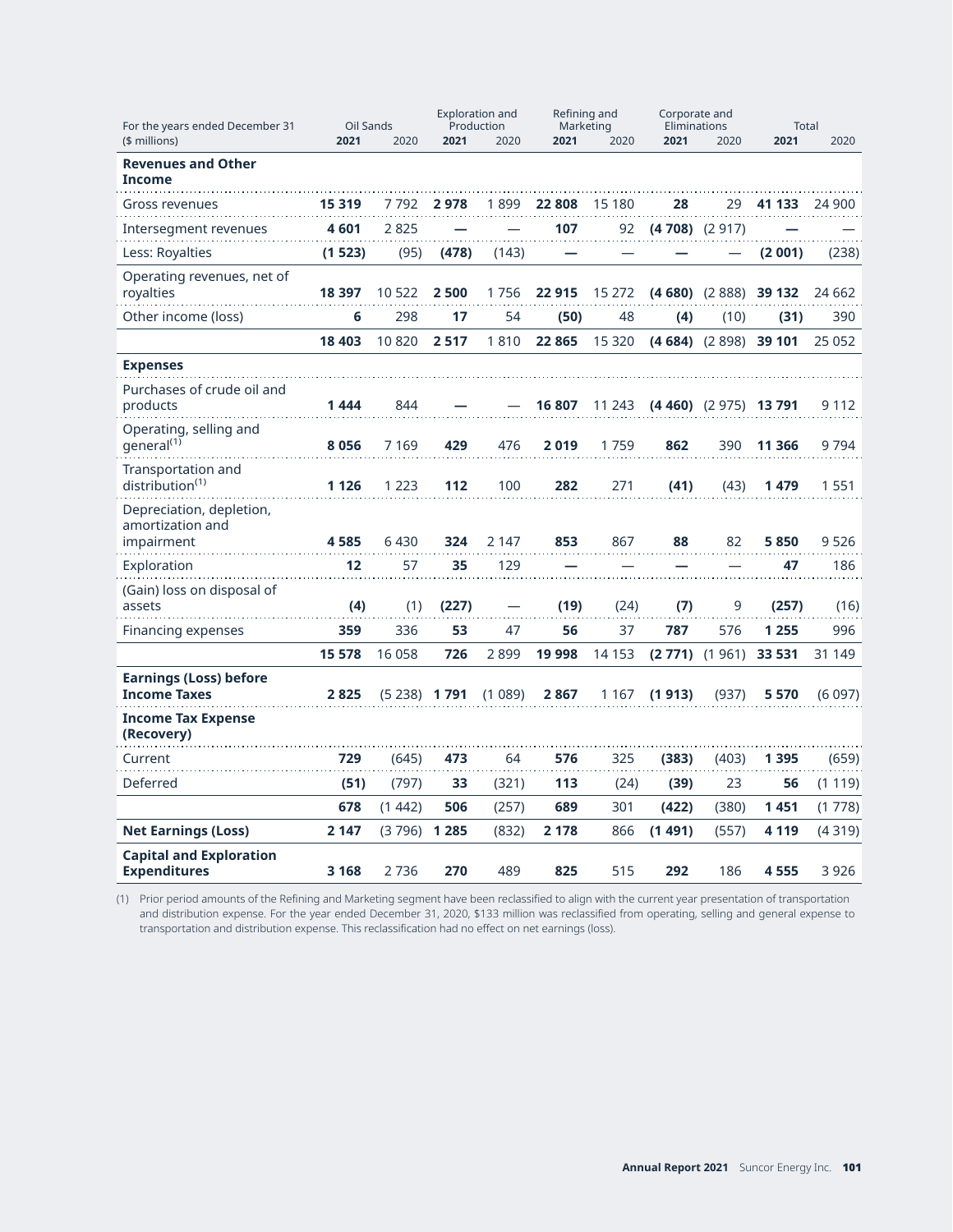#### **Disaggregation of Revenue from Contracts with Customers and Intersegment Revenue**

The company derives revenue from the transfer of goods mainly at a point in time in the following major commodities, revenue streams and geographical regions:

| For the years ended December 31                             | 2021                 |                      |              |               | 2020          |              |
|-------------------------------------------------------------|----------------------|----------------------|--------------|---------------|---------------|--------------|
| (\$ millions)                                               | <b>North America</b> | <b>International</b> | <b>Total</b> | North America | International | <b>Total</b> |
| <b>Oil Sands</b>                                            |                      |                      |              |               |               |              |
| SCO and diesel                                              | 14 452               |                      | 14 4 52      | 8 5 7 4       |               | 8 5 7 4      |
| <b>Bitumen</b>                                              | 5468                 |                      | 5468         | 2 0 4 3       |               | 2 0 4 3      |
|                                                             | 19 9 20              |                      | 19 9 20      | 10 617        |               | 10 617       |
| <b>Exploration and Production</b>                           |                      |                      |              |               |               |              |
| Crude oil and natural gas liquids                           | 1709                 | 1 2 5 7              | 2966         | 1 0 8 9       | 806           | 1895         |
| Natural gas                                                 |                      | 12                   | 12           |               | 4             | 4            |
|                                                             | 1709                 | 1 2 6 9              | 2978         | 1 0 8 9       | 810           | 1899         |
| <b>Refining and Marketing</b>                               |                      |                      |              |               |               |              |
| Gasoline                                                    | 9983                 |                      | 9983         | 6585          |               | 6 5 8 5      |
| <b>Distillate</b>                                           | 9832                 |                      | 9832         | 6 5 2 5       |               | 6 5 2 5      |
| Other                                                       | 3 100                |                      | 3 100        | 2 1 6 2       |               | 2 1 6 2      |
|                                                             | 22 915               |                      | 22 915       | 15 272        |               | 15 272       |
| <b>Corporate and Eliminations</b>                           | (4680)               |                      | (4680)       | (2888)        |               | (2888)       |
| <b>Total Gross Revenue from Contracts</b><br>with Customers | 39 864               | 1 2 6 9              | 41 133       | 24 0 90       | 810           | 24 900       |
|                                                             |                      |                      |              |               |               |              |

#### **Geographical Information**

#### **Operating Revenues, net of Royalties**

| $$$ millions)        | 2021   | 2020    |
|----------------------|--------|---------|
| Canada               | 32 286 | 20 5 88 |
| <b>United States</b> | 5818   | 3.312   |
| Other foreign        | 1028   | 762     |
|                      | 39 132 | 24 662  |

#### **Non-Current Assets(1)**

| (\$ millions)        | December 31<br>2021 | December 31<br>2020 |
|----------------------|---------------------|---------------------|
| Canada               | 68 900              | 71 040              |
| <b>United States</b> | 2020                | 856                 |
| Other foreign        | 1682                | 2 125               |
|                      | 72 602              | 75 N21              |

(1) Excludes deferred income tax assets.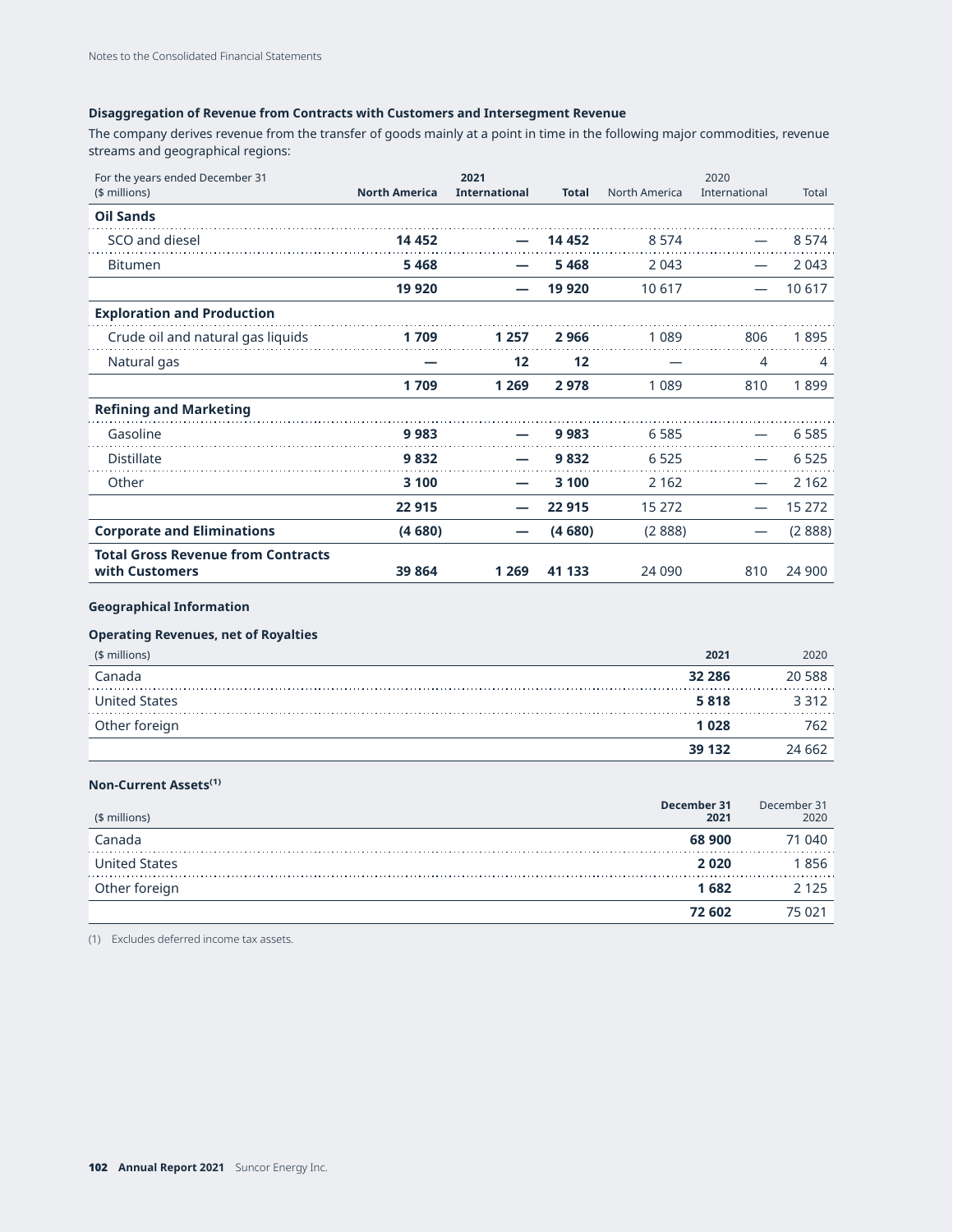## **7. Other Income**

Other income consists of the following:

| $$$ millions)                        |       | ንበንበ |
|--------------------------------------|-------|------|
| Energy trading activities            |       |      |
| Gains recognized in earnings         |       |      |
| Losses on inventory valuation        | (10)  |      |
| Short-term commodity risk management | (198) |      |
| Investment and interest income       | 64    |      |
| Insurance proceeds <sup>(1)</sup>    |       |      |
| Other                                |       |      |
|                                      |       |      |

(1) 2021 includes insurance proceeds for the outages at Mackay River and the secondary extraction facilities at Oil Sands Base Plant and 2020 includes insurance proceeds for MacKay River, both within the Oil Sands segment.

## **8. Operating, Selling and General Expense**

Operating, Selling and General expense consists of the following:

| (\$ millions)                              | 2021    | 2020    |
|--------------------------------------------|---------|---------|
| Contract services <sup>(1)</sup>           | 4 0 9 0 | 4 1 6 5 |
| Employee costs <sup>(1)</sup>              | 3884    | 2 813   |
| <b>Materials</b>                           | 880     | 95      |
| Energy                                     | 1500    | 1 113   |
| Equipment rentals and leases               | 418     | 361     |
| Travel, marketing and other <sup>(2)</sup> | 594     | 39      |
|                                            | 11 366  |         |

(1) The company incurred \$8.6 billion of contract services and employee costs for the year ended December 31, 2021 (2020 – \$7.5 billion), of which \$8.0 billion (2020 – \$7.0 billion) was recorded in Operating, Selling and General expense and \$0.6 billion was recorded as Property, Plant and Equipment (2020 – \$0.5 billion). Employee costs include salaries, benefits and share-based compensation.

(2) Prior period amounts have been reclassified to align with the current year presentation of transportation and distribution expense. For the year ended December 31, 2020, \$133 million was reclassified from operating, selling and general expense to transportation and distribution expense. This reclassification had no effect on net earnings (loss).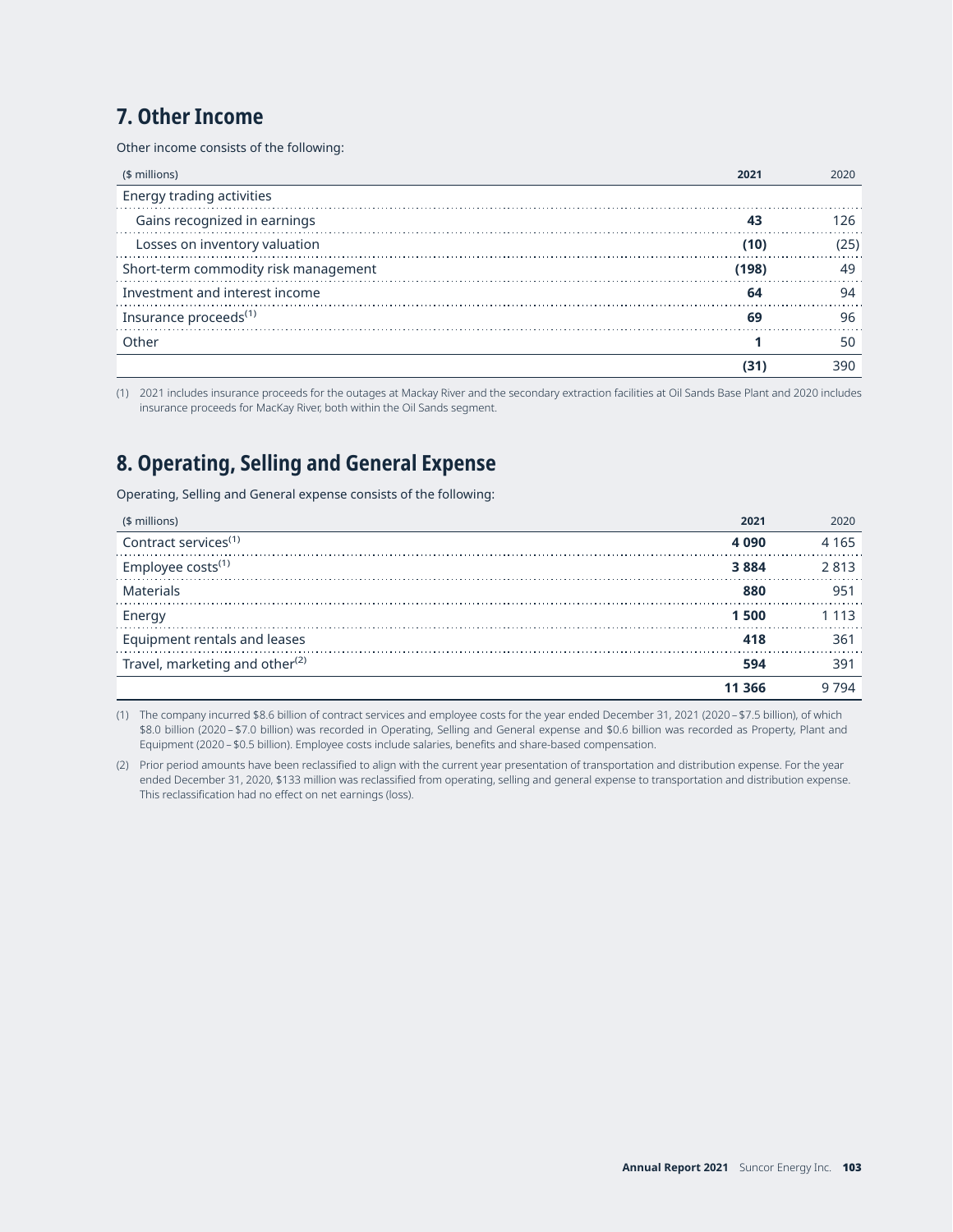# **9. Financing Expenses**

Financing expenses consist of the following:

| $($$ millions)                                         | 2021  | 2020  |
|--------------------------------------------------------|-------|-------|
| Interest on debt                                       | 834   | 884   |
| Interest on lease liabilities                          | 161   | 166   |
| Capitalized interest at 5.0% (2020 – 4.8%)             | (144) | (120) |
| Interest expense                                       | 851   | 930   |
| Interest on partnership liability                      | 51    | 52    |
| Interest on pension and other post-retirement benefits | 59    | 54    |
| Accretion                                              | 304   | 278   |
| Foreign exchange gain on U.S. dollar denominated debt  | (113) | (312) |
| Operational foreign exchange and other                 | 23    | (6)   |
| Loss on extinguishment of long-term debt               | 80    |       |
|                                                        | -255  | 996   |

## **10. Income Taxes**

### **Income Tax Expense (Recovery)**

| (\$ millions)                                                |       | 2020  |
|--------------------------------------------------------------|-------|-------|
| Current:                                                     |       |       |
| Current year                                                 | 1 353 | (650) |
| Adjustments in respect of current income tax of prior years  | 42    |       |
| Deferred:                                                    |       |       |
| Origination and reversal of temporary differences            | 79    | (973) |
| Adjustments in respect of deferred income tax of prior years | 23    | (52)  |
| Changes in tax rates and legislation                         | Զ     | (106) |
| Movement in unrecognized deferred income tax assets          | (4)   |       |
| Total income tax expense (recovery)                          | 1 451 | 78)   |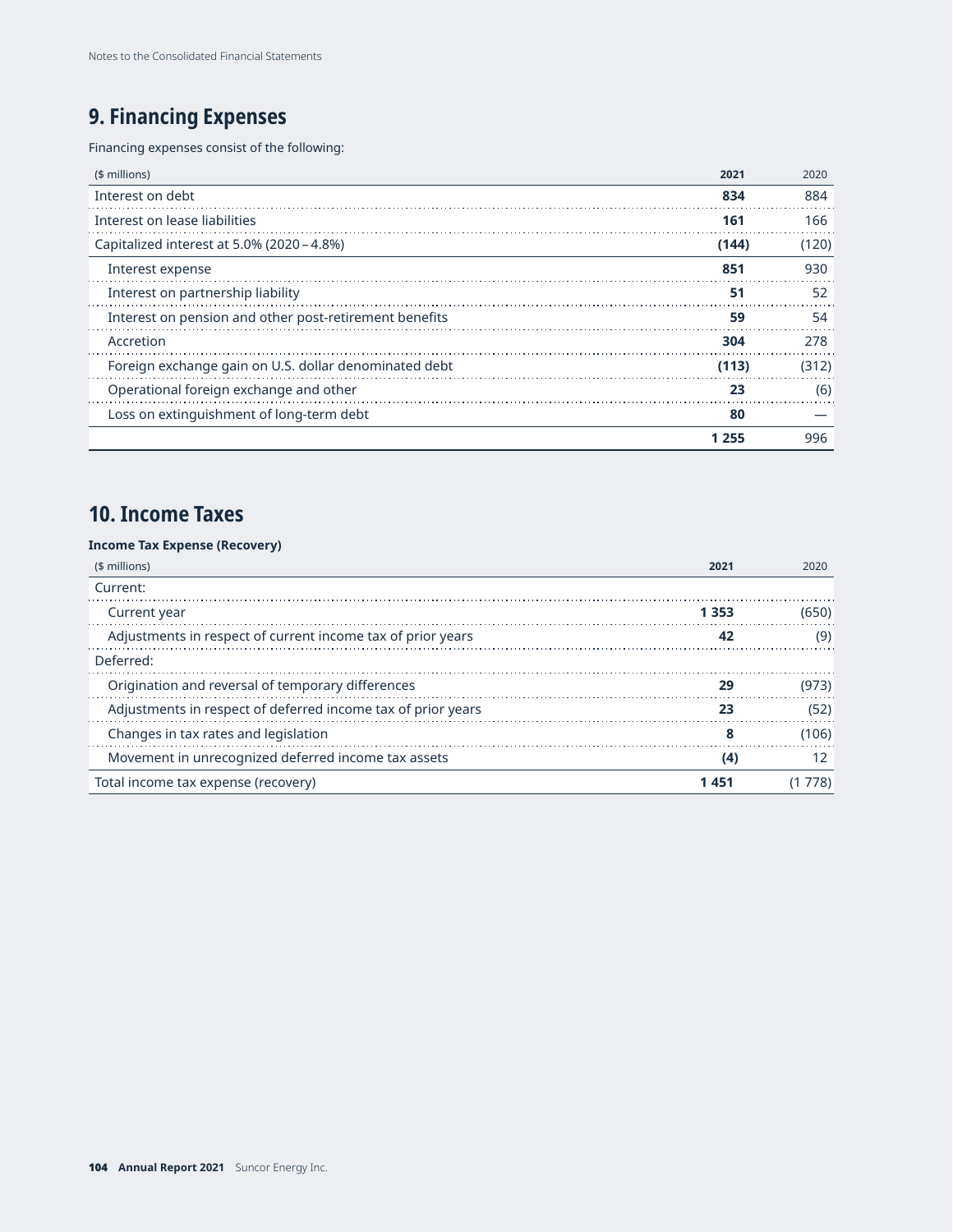## **Reconciliation of Effective Tax Rate**

The provision for income taxes reflects an effective tax rate that differs from the statutory tax rate. A reconciliation of the difference is as follows:

| (\$ millions)                                       | 2021    | 2020    |
|-----------------------------------------------------|---------|---------|
| Earnings (loss) before income tax                   | 5 5 7 0 | (6097)  |
| Canadian statutory tax rate                         | 24.24%  | 24.96%  |
| Statutory tax                                       | 1 3 5 0 | (1 522) |
| Add (deduct) the tax effect of:                     |         |         |
| Non-taxable component of capital gains              | (12)    | (45)    |
| Share-based compensation and other permanent items  | З       |         |
| Assessments and adjustments                         | 65      | (58)    |
| Impact of income tax rates and legislative changes  | 8       | (173)   |
| Non-taxable component of dispositions               | (66)    |         |
| Foreign tax rate differential                       | 111     | 3       |
| Movement in unrecognized deferred income tax assets | (4)     | 12      |
| Other                                               | (4)     | (2)     |
| Total income tax expense (recovery)                 | 1451    | (1778)  |
| Effective tax rate                                  | 26.1%   | 29.2%   |

## **Deferred Income Tax Balances**

The significant components of the company's deferred income tax (assets) liabilities and deferred income tax expense (recovery) are comprised of the following:

|                                                          | Deferred Income Tax Expense<br>(Recovery) |        | Deferred Income Tax Liability<br>(Asset) |                     |  |
|----------------------------------------------------------|-------------------------------------------|--------|------------------------------------------|---------------------|--|
| (\$ millions)                                            | 2021                                      | 2020   | December 31<br>2021                      | December 31<br>2020 |  |
| Property, plant and equipment                            | (260)                                     | (1084) | 11 477                                   | 11 963              |  |
| Decommissioning and restoration provision                | 141                                       | 21     | (1936)                                   | (2304)              |  |
| Employee retirement benefit plans                        | (142)                                     | 34     | (470)                                    | (605)               |  |
| Tax loss carry-forwards                                  | 161                                       | (20)   | (15)                                     | (176)               |  |
| Other                                                    | 156                                       | (70)   | 25                                       | (120)               |  |
| Net deferred income tax expense (recovery) and liability | 56                                        | 119)   | 9081                                     | 8758                |  |

## **Change in Deferred Income Tax Balances**

| (\$ millions)                                        |       | 2020    |
|------------------------------------------------------|-------|---------|
| Net deferred income tax liability, beginning of year | 8758  | 9967    |
| Recognized in deferred income tax expense (recovery) |       | 1 119). |
| Recognized in other comprehensive income             |       | 6Z)     |
| Foreign exchange, acquisition and other              | (10)  | 28)     |
| Net deferred income tax liability, end of year       | 9 081 | 8 758.  |

## **Deferred Tax in Shareholders' Equity**

| $$$ millions)                                                | 2021 | 2020 |
|--------------------------------------------------------------|------|------|
| Deferred Tax in Other Comprehensive Income                   |      |      |
| Actuarial gain (loss) on employment retirement benefit plans | 777  | (62) |
| Total income tax expense (recovery) reported in equity       | 277  |      |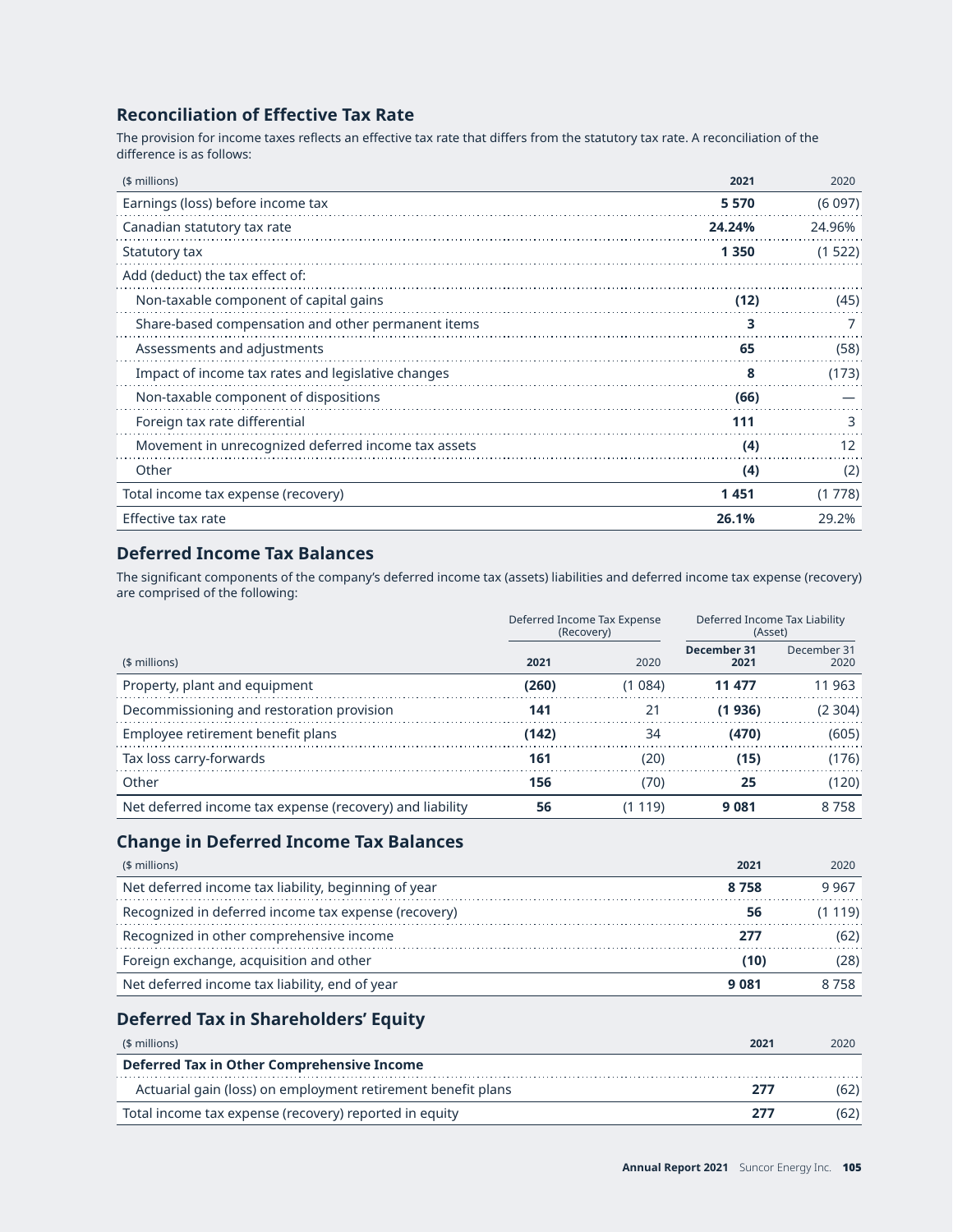Deferred income tax assets are recognized for tax loss carry-forwards to the extent that the realization of the related tax benefit is probable based on estimated future earnings. Suncor has not recognized a \$74 million (2020 – \$78 million) deferred income tax asset on \$606 million (2020 – \$640 million) of capital losses related to unrealized foreign exchange on U.S. dollar denominated debt, which can only be utilized against future capital gains.

No deferred tax liability has been recognized at December 31, 2021, on unremitted net earnings of foreign subsidiaries, as the company is able to control the timing and amount of distributions and is not expected to incur any taxes associated with future distributions.

## **11. Earnings (Loss) per Common Share**

| (\$ millions)                                    | 2021    | 2020    |
|--------------------------------------------------|---------|---------|
| Net earnings (loss)                              | 4 1 1 9 | (4319)  |
| (millions of common shares)                      |         |         |
| Weighted average number of common shares         | 1488    | 1.526   |
| Dilutive securities:                             |         |         |
| Effect of share options                          |         |         |
| Weighted average number of diluted common shares | 1489    | 1 5 2 6 |
| (dollars per common share)                       |         |         |
| Basic and diluted earnings (loss) per share      | 2.77    | (2.83)  |

## **12. Cash and Cash Equivalents**

| (\$ millions)    | December 31<br>2021 | December 31<br>2020 |
|------------------|---------------------|---------------------|
| Cash             | 1971                | -523                |
| Cash equivalents | 234                 | 362                 |
|                  | 2 2 0 5             | 885                 |

## **13. Supplemental Cash Flow Information**

The (increase) decrease in non-cash working capital is comprised of:

| (\$ millions)                                           | 2021    | 2020   |
|---------------------------------------------------------|---------|--------|
| Accounts receivable                                     | (1324)  | 954    |
| Inventories                                             | (551)   | 121    |
| Accounts payable and accrued liabilities <sup>(1)</sup> | 1588    | (1605) |
| Current portion of provisions <sup>(1)</sup>            | 235     | 122    |
| Income taxes payable (net) <sup>(2)</sup>               | 1830    | (1350) |
|                                                         | 1 7 7 8 | (1758) |
| Relating to:                                            |         |        |
| Operating activities                                    | 1507    | (1201) |
| Investing activities                                    | 271     | (557)  |
|                                                         | 1 778   | (1758) |

(1) Prior period amounts of the current portion of provisions have been reclassified to conform to the current year presentation. For the year ended December 31, 2020, \$133 million was reclassified from accounts payable and accrued liabilities to current portion of provisions. This reclassification had no effect on the non-cash working capital.

(2) During the twelve months ended December 31, 2021, the increase in taxes payable was primarily related to the company's 2021 current income tax expense, which is payable in early 2022.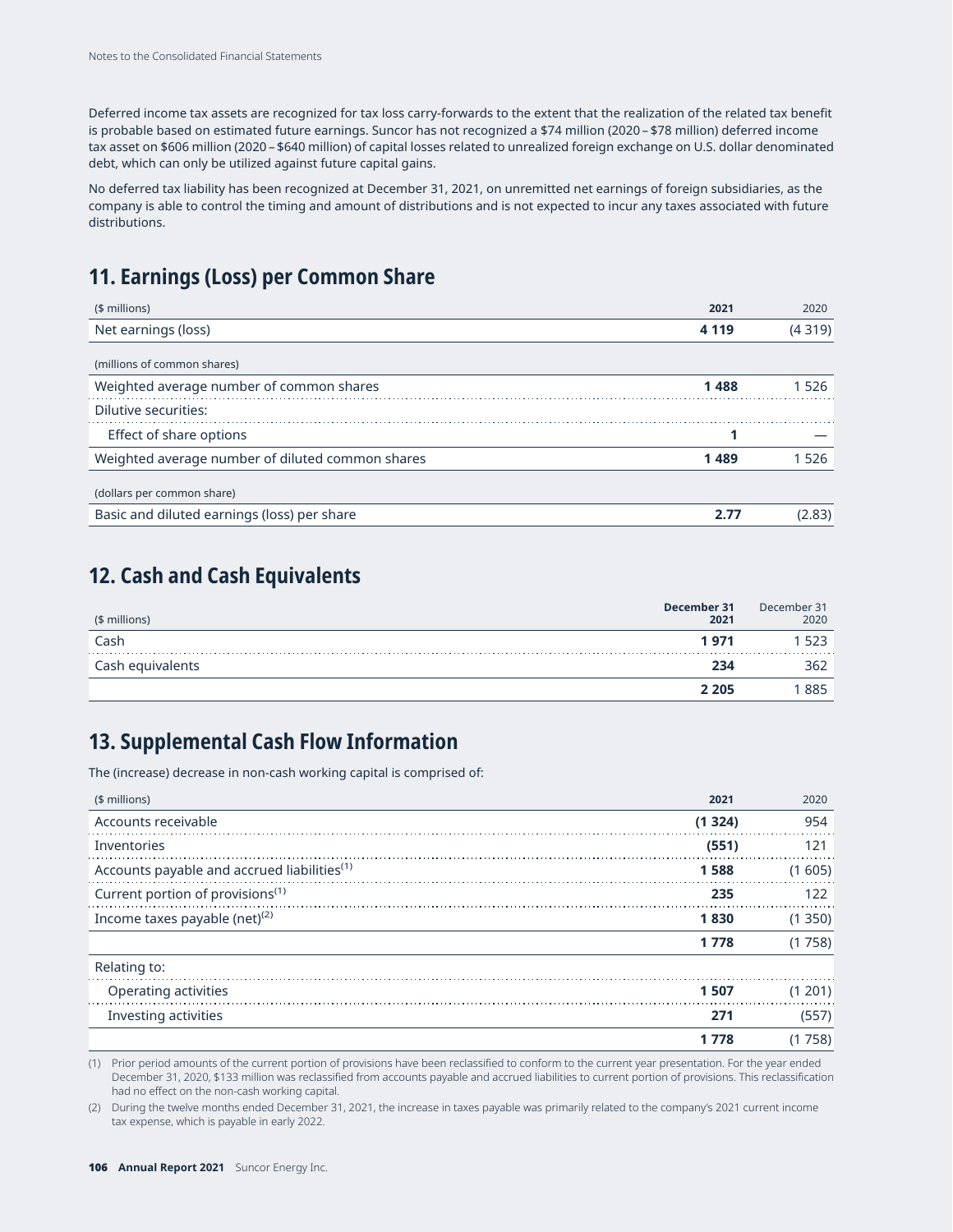Reconciliation of movements of liabilities to cash flows arising from financing activities:

| (\$ millions)                                     | Short-Term<br><b>Debt</b> | <b>Current Portion</b><br>of Long-Term<br>Lease Liabilities | Long-Term<br>Lease Liabilities | <b>Current Portion</b><br>of Long-Term<br><b>Debt</b> | Long-Term<br>Debt | Partnership<br>Liability | <b>Dividends</b><br>Payable |
|---------------------------------------------------|---------------------------|-------------------------------------------------------------|--------------------------------|-------------------------------------------------------|-------------------|--------------------------|-----------------------------|
| At December 31, 2019                              | 2 1 5 5                   | 310                                                         | 2621                           |                                                       | 12884             | 455                      |                             |
| <b>Changes from financing</b><br>cash flows:      |                           |                                                             |                                |                                                       |                   |                          |                             |
| Net issuance of commercial<br>paper               | 1 4 4 5                   |                                                             |                                |                                                       |                   |                          |                             |
| Gross proceeds from<br>issuance of long-term debt |                           |                                                             |                                |                                                       | 2651              |                          |                             |
| Debt issuance costs                               |                           |                                                             |                                |                                                       | (17)              |                          |                             |
| Dividends paid on common<br>shares                |                           |                                                             |                                |                                                       |                   |                          | (1670)                      |
| Lease liability payments                          |                           | (335)                                                       |                                |                                                       |                   |                          |                             |
| Distributions to<br>non-controlling interest      |                           |                                                             |                                |                                                       |                   | (10)                     |                             |
| <b>Non-cash changes:</b>                          |                           |                                                             |                                |                                                       |                   |                          |                             |
| Dividends declared on<br>common shares            |                           |                                                             |                                |                                                       |                   |                          | 1670                        |
| Unrealized foreign<br>exchange gains              | (34)                      |                                                             |                                | (20)                                                  | (258)             |                          |                             |
| Reclassification of debt                          |                           |                                                             |                                | 1 4 3 3                                               | (1433)            |                          |                             |
| Reclassification of lease<br>obligations          |                           | 297                                                         | (297)                          |                                                       |                   |                          |                             |
| Deferred financing costs                          |                           |                                                             |                                |                                                       | (15)              |                          |                             |
| Reassessment of<br>partnership liability          |                           |                                                             |                                |                                                       |                   | (9)                      |                             |
| New leases                                        |                           |                                                             | 312                            |                                                       |                   |                          |                             |
| At December 31, 2020                              | 3566                      | 272                                                         | 2 6 3 6                        | 1413                                                  | 13812             | 436                      |                             |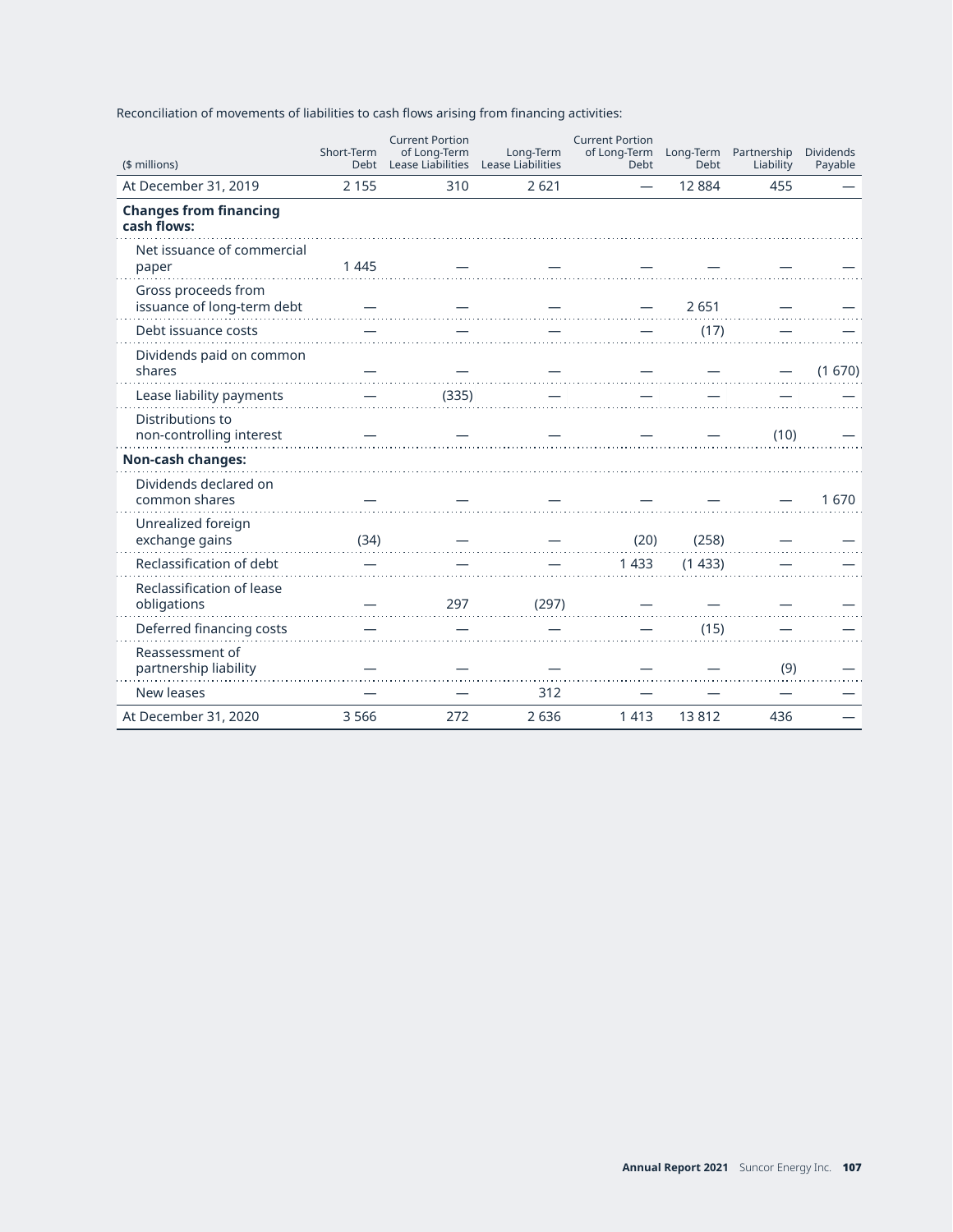| (\$ millions)                                        | Short-Term<br><b>Debt</b> | <b>Current Portion</b><br>of Long-Term<br>Lease Liabilities | Long-Term<br><b>Lease Liabilities</b> | <b>Current Portion</b><br>of Long-Term<br><b>Debt</b> | <b>Debt</b> | Long-Term Partnership<br>Liability | <b>Dividends</b><br>Payable |
|------------------------------------------------------|---------------------------|-------------------------------------------------------------|---------------------------------------|-------------------------------------------------------|-------------|------------------------------------|-----------------------------|
| <b>Changes from financing</b><br>cash flows:         |                           |                                                             |                                       |                                                       |             |                                    |                             |
| Reduction of commercial<br>paper                     | (2256)                    |                                                             |                                       |                                                       |             |                                    |                             |
| Gross proceeds from<br>issuance of long-term debt    |                           |                                                             |                                       |                                                       | 1446        |                                    |                             |
| Debt issuance costs                                  |                           |                                                             |                                       |                                                       | (23)        |                                    |                             |
| Repayment of long-term<br>debt                       |                           |                                                             |                                       | (2451)                                                |             |                                    |                             |
| Loss on extinguishment of<br>long-term debt          |                           |                                                             |                                       | 80                                                    |             |                                    |                             |
| Realized foreign exchange<br>(gains) and losses      | (79)                      |                                                             |                                       | 128                                                   |             |                                    |                             |
| Dividends paid on common<br>shares                   |                           |                                                             |                                       |                                                       |             |                                    | 1 550                       |
| Lease liability payments                             |                           | (325)                                                       |                                       |                                                       |             |                                    |                             |
| Distributions to<br>non-controlling interest         |                           |                                                             |                                       |                                                       |             | (9)                                |                             |
| Other                                                |                           |                                                             |                                       | 25                                                    |             |                                    |                             |
| Non-cash changes:                                    |                           |                                                             |                                       |                                                       |             |                                    |                             |
| Dividends declared on<br>common shares               |                           |                                                             |                                       |                                                       |             |                                    | (1550)                      |
| Unrealized foreign<br>exchange losses and<br>(gains) | 53                        |                                                             |                                       | (47)                                                  | (168)       |                                    |                             |
| Reclassification of debt                             |                           |                                                             |                                       | 1 0 8 3                                               | (1083)      |                                    |                             |
| Lease derecognition                                  |                           |                                                             | (41)                                  |                                                       |             |                                    |                             |
| Reclassification of lease<br>obligations             |                           | 363                                                         | (363)                                 |                                                       |             |                                    |                             |
| Deferred financing costs                             |                           |                                                             |                                       |                                                       |             |                                    |                             |
| New lease liabilities                                |                           |                                                             | 308                                   |                                                       |             |                                    |                             |
| At December 31, 2021                                 | 1 2 8 4                   | 310                                                         | 2 5 4 0                               | 231                                                   | 13 989      | 427                                |                             |

## **14. Inventories**

| (\$ millions)                       | December 31<br>2021 | December 31<br>2020 |
|-------------------------------------|---------------------|---------------------|
| Crude oil <sup>(1)</sup>            | 1501                | 1429                |
| Refined products                    | 1820                | 1 322               |
| Materials, supplies and merchandise | 789                 | 866                 |
|                                     | 4 1 1 0             | 3.617               |

(1) Includes \$110 million of inventories held for trading purposes (2020 – \$154 million), which are measured at fair value less costs to sell based on Level 1 and Level 2 fair value inputs.

During 2021, purchased product inventories of \$14.7 billion (2020 – \$9.4 billion) were recorded as an expense.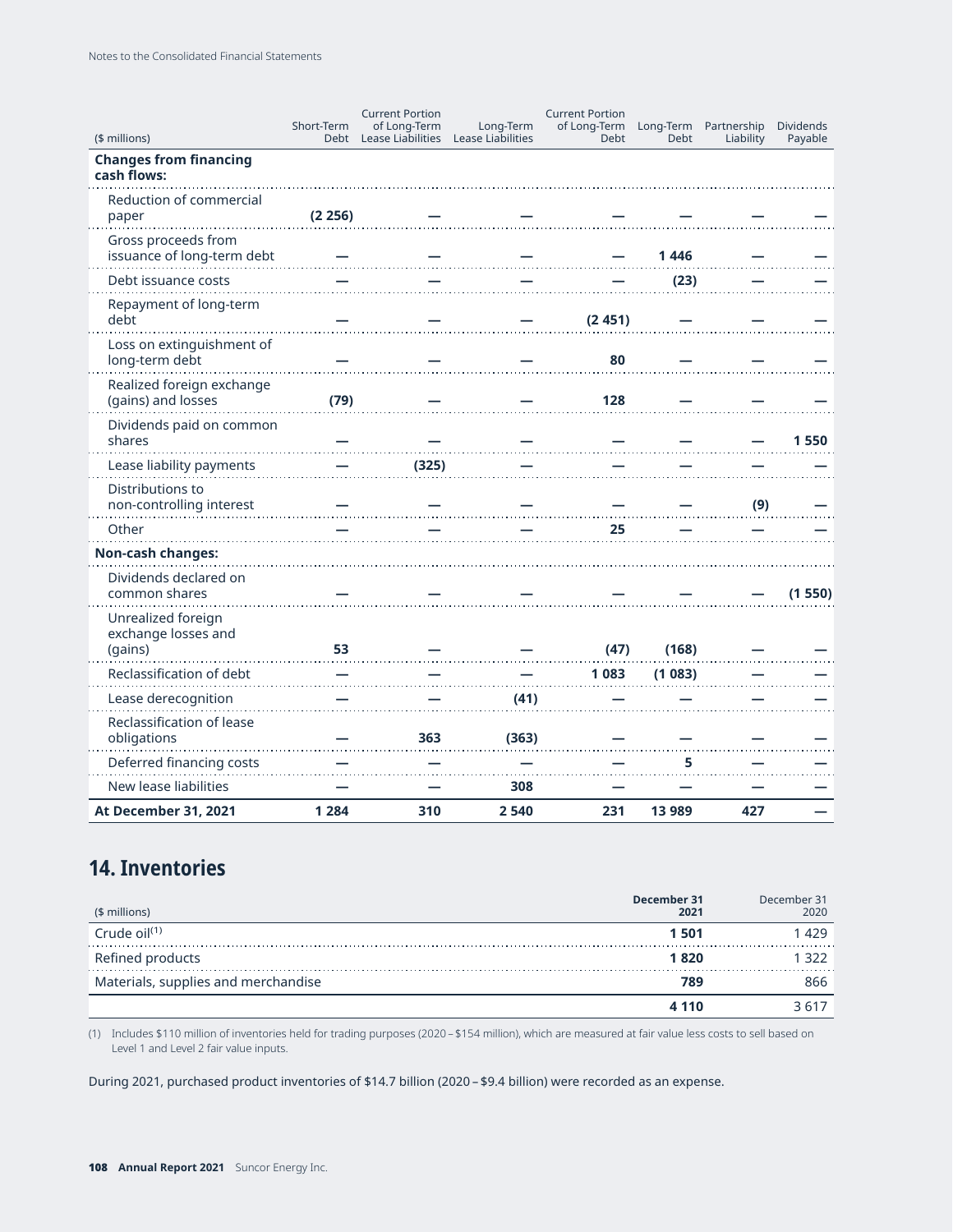# **15. Property, Plant and Equipment**

| (\$ millions)                                        | Oil and Gas<br>Properties | Plant and<br>Equipment | Total    |
|------------------------------------------------------|---------------------------|------------------------|----------|
| Cost                                                 |                           |                        |          |
| At December 31. 2019                                 | 40 596                    | 84 568                 | 125 164  |
| <b>Additions</b>                                     | 820                       | 2 994                  | 3814     |
| Transfers from exploration and evaluation            | 170                       |                        | 170      |
| Changes in decommissioning and restoration           | 1078                      | 3                      | 1 0 8 1  |
| Disposals and derecognition                          | (9)                       | (2528)                 | (2537)   |
| Foreign exchange adjustments                         | 54                        | (88)                   | (34)     |
| At December 31, 2020                                 | 42709                     | 84 949                 | 127 658  |
| Additions                                            | 755                       | 3 901                  | 4 656    |
| Transfers from exploration and evaluation            |                           |                        |          |
| Changes in decommissioning and restoration           | (1127)                    | (5)                    | (1132)   |
| Disposals and derecognition                          | (1902)                    | (2652)                 | (4554)   |
| Foreign exchange adjustments                         | (118)                     | 49                     | (69)     |
| At December 31, 2021                                 | 40 317                    | 86 242                 | 126 559  |
| <b>Accumulated provision</b>                         |                           |                        |          |
| At December 31, 2019                                 | (22 389)                  | (30135)                | (52 524) |
| Depreciation, depletion, amortization and impairment | (3039)                    | (6166)                 | (9, 205) |
| Disposals and derecognition                          |                           | 2 2 0 5                | 2 2 0 5  |
| Foreign exchange adjustments                         | (45)                      | 41                     | (4)      |
| At December 31, 2020                                 | (25 473)                  | (34055)                | (59 528) |
| Depreciation, depletion, amortization and impairment | (1216)                    | (4465)                 | (5681)   |
| Disposals and derecognition                          | 1676                      | 2452                   | 4 1 2 8  |
| Foreign exchange adjustments                         | 70                        | (2)                    | 68       |
| At December 31, 2021                                 | (24943)                   | (36070)                | (61013)  |
| Net property, plant and equipment                    |                           |                        |          |
| December 31, 2020                                    | 17 236                    | 50 894                 | 68 130   |
| <b>December 31, 2021</b>                             | 15 374                    | 50 172                 | 65 546   |

|                                   |          | <b>December 31, 2021</b>               |                          |         | December 31, 2020        |                   |
|-----------------------------------|----------|----------------------------------------|--------------------------|---------|--------------------------|-------------------|
| $$$ millions)                     | Cost     | <b>Accumulated</b><br><b>Provision</b> | <b>Net Book</b><br>Value | Cost    | Accumulated<br>Provision | Net Book<br>Value |
| Oil Sands                         | 87849    | (37 971)                               | 49 878                   | 86 999  | (35 059)                 | 51 940            |
| <b>Exploration and Production</b> | 21 4 9 5 | (15 999)                               | 5496                     | 23 640  | (17 424)                 | 6 2 1 6           |
| Refining and Marketing            | 15 989   | (6596)                                 | 9 3 9 3                  | 15757   | (6 547)                  | 9 2 1 0           |
| <b>Corporate and Eliminations</b> | 1 2 2 6  | (447)                                  | 779                      | 1 2 6 2 | (498)                    | 764               |
|                                   | 126 559  | (61 013)                               | 65 546                   | 127 658 | (59 528)                 | 68 130            |

At December 31, 2021, the balance of assets under construction and not subject to depreciation or depletion was \$4.6 billion (December 31, 2020 – \$5.0 billion).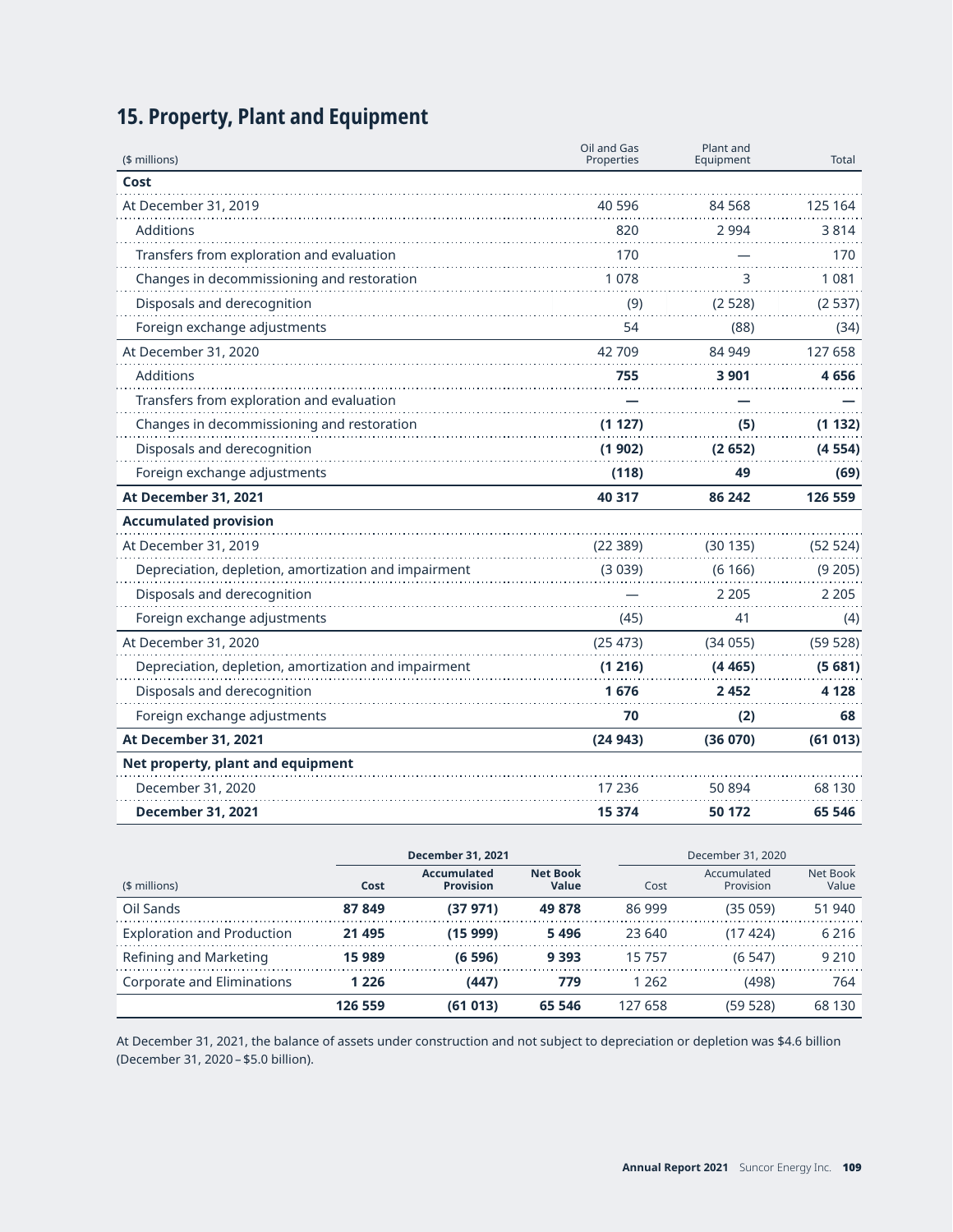## **16. Asset Impairments**

#### **Oil Sands**

#### **Fort Hills assets:**

During the fourth quarter of 2021, the company performed an asset impairment test on its Fort Hills cash generating unit (CGU) due to changes in its mine plan. The impairment test was performed using recoverable amounts based on fair value less cost of disposal. An expected cash flow approach was used with the following asset-specific assumptions (Level 3 fair value inputs note 27):

- Western Canada Select (WCS) price forecast of US\$55.00/bbl in 2022, US\$54.57/bbl in 2023, and an average price of US\$50.86/bbl between 2024 and 2031, escalating at 2% per year thereafter over the life of the project up to 2058, adjusted for asset-specific location and quality differentials;
- the company's share of production ranging from 94,000 to 111,000 bbls/d over the life of the project;
- cash operating costs averaging \$22.00/bbl to \$23.00/bbl over the life of the project (expressed in real dollars), which reflects operating, selling and general expenses adjusted for non-production costs, including share-based compensation, research costs, and excess power revenue;
- foreign exchange rate of US\$0.80 per one Canadian dollar; and
- risk-adjusted discount rate of 7.5% (after-tax).

Factors including an improved WCS price forecast in the next two years and optimization of the mine plan to exclude high strip ratio zones were offset by higher operating and capital costs. The recoverable amount of the Fort Hills CGU was \$5.5 billion as at December 31, 2021, which indicated that no impairment loss or reversal was required.

The recoverable amount estimate is most sensitive to price and discount rate. A 5% average decrease in price over the life of the project would have resulted in an impairment charge of approximately \$1.0 billion (after-tax) on the company's share of the Fort Hills assets. A 1% increase in the discount rate would have resulted in an impairment charge of approximately \$0.5 billion (after-tax) on the company's share of the Fort Hills assets.

#### **Exploration and Production**

#### **Terra Nova assets:**

During the third quarter of 2021, the company finalized an agreement with the co-owners of the Terra Nova Project to restructure the project ownership and move forward with the Asset Life Extension Project. The agreement increased the company's working interest to 48% (previously approximately 38%) and includes royalty and financial support from the Government of Newfoundland and Labrador. The company received \$26 million (net of taxes of \$8 million) in cash consideration to acquire the additional 10% working interest, which was primarily allocated to the asset retirement obligation and property, plant and equipment of the project. As a result of these events, during the third quarter of 2021, the company performed an impairment reversal test on the Terra Nova CGU as the recoverable amount of this CGU was sensitive to the financial support from the Government of Newfoundland and Labrador and revised royalty structure resulting in increased profitability and economic value. The impairment reversal test was performed using recoverable amounts based on the fair value less cost of disposal. An expected cash flow approach was used with the key assumptions discussed below (Level 3 fair value inputs – note 27).

As a result of the impairment reversal test, the recoverable amounts were determined to be greater than the carrying values of the Terra Nova CGU and the company recorded an impairment reversal of \$168 million (net of taxes of \$53 million) on its share of the Terra Nova assets in the Exploration and Production segment in the third quarter of 2021. In addition to the financial support from the government, the recoverable amount was determined based on the following asset-specific assumptions:

- Brent price forecast of US\$65.00/bbl in 2023 and US\$68.00/bbl in 2024, escalating at 2% per year thereafter over the life of the project to 2033 and adjusted for asset-specific location and quality differentials;
- the anticipated return to operations before the end of 2022 and the company's share of production of approximately 6,000 bbls/d (based on its previous 38% working interest) over the life of the project; and
- risk-adjusted discount rate of 9.0% (after-tax).

The recoverable amount of the Terra Nova CGU was \$177 million as at September 30, 2021.

No indicators of impairment or reversals of impairment were identified as at December 31, 2021.

#### **Asset Impairments in 2020**

The COVID-19 pandemic has resulted in a significant decrease in global demand for crude oil and commodity prices. In response, the company announced plans to reduce capital and operating costs. As a result of these events, the company performed asset impairment tests on certain CGUs in its Oil Sands and Exploration and Production segments as at March 31, 2020 as the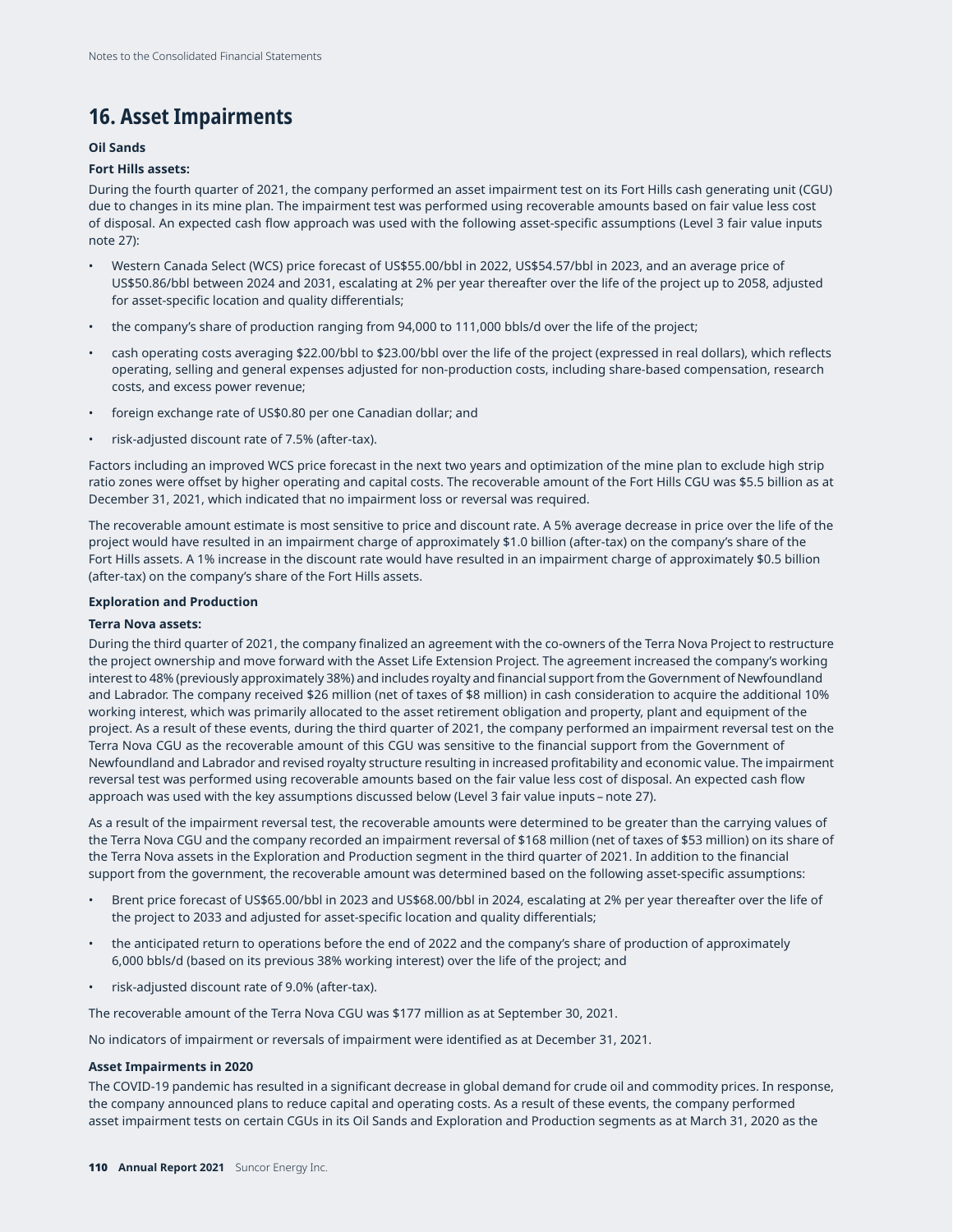recoverable amounts of these CGUs were most sensitive to the combined reduction in crude oil prices and changes to their respective capital and operating plans.

During the fourth quarter of 2020, the Fort Hills partners approved an earlier date for the phased restart of the second primary extraction train, compared to what was assumed in the first quarter impairment test. As such, the company performed an impairment reversal assessment as at December 31, 2020. Further, as there is significant doubt on the future of the West White Rose (WWR) Project, the company also performed an impairment test for the White Rose CGU as at December 31, 2020. The impairment tests were performed using recoverable amounts based on the fair value less cost of disposal. An expected cash flow approach was used with the key assumptions discussed below (Level 3 fair value inputs – note 27):

#### **Oil Sands**

The company performed an impairment reversal assessment for the Fort Hills CGU using the following asset-specific assumptions at December 31, 2020:

- Western Canadian Select (WCS) price forecast of US\$32.00/bbl in 2021, US\$41.15/bbl in 2022, US\$47.50/bbl in 2023 and US\$49.50/bbl in 2024, escalating at approximately 2% per year thereafter over the life of the project up to 2064, adjusted for asset-specific location and quality differentials;
- the company's share of production averaging 74,000 bbls/d through 2022 while the Fort Hills Project operates on two primary extraction trains but at a reduced capacity, and then ranging from 97,000 to 105,000 bbls/d over the remaining life of the project;
- cash operating costs averaging \$25.50/bbl through 2022 while the Fort Hills Project operates on two primary extraction trains but at a reduced capacity, and then ranging from \$19.00/bbl to \$23.00/bbl thereafter as the project returns to full capacity over the remaining life of the project (expressed in real dollars). Cash operating costs reflect operating, selling and general expense adjusted for non-production costs, including share-based compensation, research costs, and excess power revenue;
- foreign exchange rate of US\$0.76 per one Canadian dollar in 2021, and US\$0.80 per one Canadian dollar thereafter; and
- risk-adjusted discount rate of 7.5% (after-tax).

Positive factors, including an increase to forecast production as a result of the restart of the second primary extraction train, improved the WCS price forecast in the next two years, and lower operating costs were offset by lower long-term prices and the negative impact from a strengthening Canadian dollar. The recoverable amount of the Fort Hills CGU was \$5.7 billion as at December 31, 2020, which indicated that no impairment reversal was required.

The recoverable amount estimate is most sensitive to price and discount rate. A 5% average increase in price over the life of the project would have resulted in an impairment reversal amount of approximately \$1.0 billion (after-tax) on the company's share of the Fort Hills assets. A 1% decrease in the discount rate would have resulted in an impairment reversal amount of approximately \$0.9 billion (after-tax) on the company's share of the Fort Hills assets.

During the first quarter of 2020, the company recorded an impairment of \$1.38 billion (net of taxes of \$0.44 billion) on its share of the Fort Hills Project in the Oil Sands segment using the following asset-specific assumptions:

- WCS price forecast of US\$9.00/bbl for the remainder of 2020, US\$13.60/bbl in 2021, US\$32.00/bbl in 2022, US\$51.55/bbl in 2023 and US\$52.90/bbl in 2024, escalating at 2% per year thereafter over the life of the project up to 2061, adjusted for assetspecific location and quality differentials;
- the company's share of production of 47,000 bbls/d while the Fort Hills Project operates on one primary extraction train for the remainder of 2020 through to 2021, and ramping up to two primary extraction trains during 2022, and then ranging from 96,000 to 106,000 bbls/d over the remaining life of the project;
- cash operating costs averaging \$32.00/bbl to \$37.00/bbl while the Fort Hills Project operates on one primary extraction train for the remainder of 2020 through to 2021, and ranging from \$22.00/bbl to \$24.00/bbl thereafter, as the project returns to two primary extraction trains over the remaining life of the project (expressed in real dollars). Cash operating costs reflect operating, selling and general expense adjusted for non-production costs, including share-based compensation, research costs, and excess power revenue;
- foreign exchange rate of US\$0.76 per one Canadian dollar; and
- risk-adjusted discount rate of 7.5% (after-tax).

The recoverable amount of the Fort Hills CGU was \$6.4 billion as at March 31, 2020. The recoverable amount estimate is most sensitive to price and discount rate. A 5% average decrease in price over the life of the project would have resulted in an increase to the impairment charge of approximately \$1.1 billion (after-tax) on the company's share of the Fort Hills assets. A 1% increase in the discount rate would have resulted in an increase to the impairment charge of approximately \$1.1 billion (after-tax) on the company's share of the Fort Hills assets.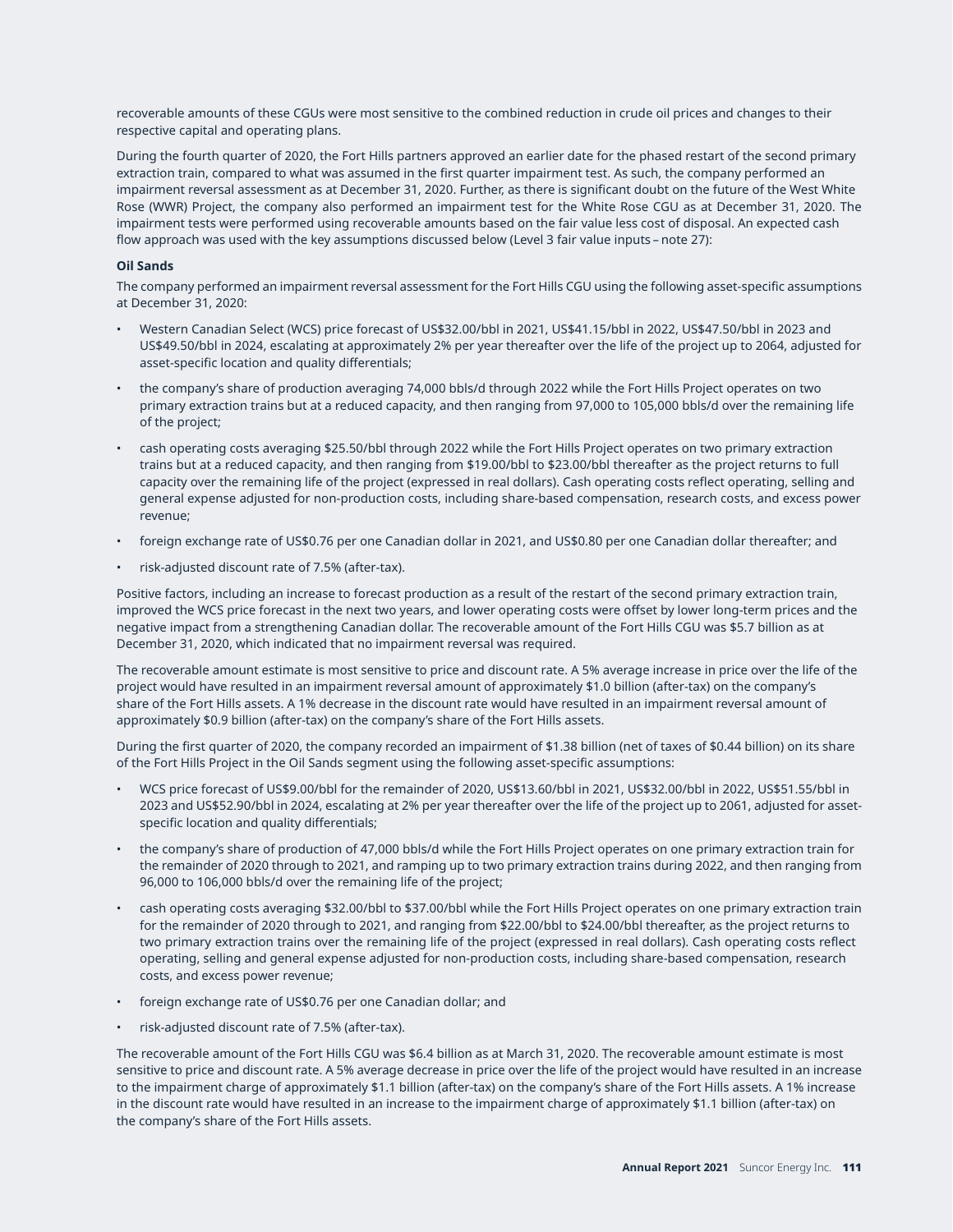#### **Exploration and Production**

#### **White Rose assets:**

In the fourth quarter of 2020, the company reassessed the likelihood of completing the West White Rose (WWR) Project. As a result of this reassessment, the company performed an impairment test of the White Rose CGU. While the base White Rose Project will continue to produce in 2021, the company has removed the reserves and forecast revenues for the WWR Project. This decision reduced planned production from the CGU and increased the expected closure costs relative to the assumptions used in the first quarter of 2020, with all other assumptions remaining relatively consistent. An after-tax impairment charge of \$423 million (net of taxes of \$136 million) was recognized and the White Rose CGU is fully impaired as at December 31, 2020.

During the first quarter of 2020, the company recorded an impairment of \$137 million (net of taxes of \$45 million) on its share of the White Rose assets in the Exploration and Production segment using the following asset-specific assumptions:

- Brent price forecast of US\$30.00/bbl for the remainder of 2020, US\$35.00/bbl in 2021, US\$50.00/bbl in 2022 and US\$69.00/bbl in 2023, escalating at 2% per year thereafter over the life of the project to 2036 and adjusted for asset-specific location and quality differentials;
- the company's share of production of approximately 9,800 bbls/d over the life of the project;
- the company's share of future capital expenditures of \$1.435 billion, including the WWR expansion; and
- risk-adjusted discount rate of 9.0% (after-tax).

The recoverable amount of the White Rose CGU was \$185 million as at March 31, 2020. The recoverable amount estimate was most sensitive to price and discount rate. A 5% average decrease in price over the life of the project would have resulted in an increase to the impairment charge of approximately \$83 million (after-tax) on the company's share of the White Rose assets. A 1% increase in the discount rate would have resulted in an increase to the impairment charge of approximately \$45 million (after-tax) on the company's share of the White Rose assets.

#### **Terra Nova assets:**

During the first quarter of 2020, the company recorded an impairment of \$285 million (net of taxes of \$93 million) on its share of the Terra Nova assets in the Exploration and Production segment using the following asset-specific assumptions:

- Brent price forecast of US\$30.00/bbl for the remainder of 2020, US\$35.00/bbl in 2021, US\$50.00/bbl in 2022 and US\$69.00/bbl in 2023, escalating at 2% per year thereafter over the life of the project to 2031 and adjusted for asset-specific location and quality differentials;
- the company's share of production of approximately 6,200 bbls/d over the life of the project, including the benefit of the asset life extension project; and
- risk-adjusted discount rate of 9.0% (after-tax).

The recoverable amount of the Terra Nova CGU was \$24 million as at March 31, 2020.

No indicators of impairment or reversals of impairment were identified as at December 31, 2020.

## **17. Right-of-Use Assets and Leases**

#### **Right-of-use (ROU) assets within Property, Plant and Equipment:**

| $$$ millions)                                             | December 31<br>2021 | December 31<br>2020 |
|-----------------------------------------------------------|---------------------|---------------------|
| Property, plant and equipment, net – excluding ROU assets | 62 821              | 65 306              |
| ROU assets                                                | 2 7 2 5             | 2824                |
|                                                           | 65 546              | 68 130              |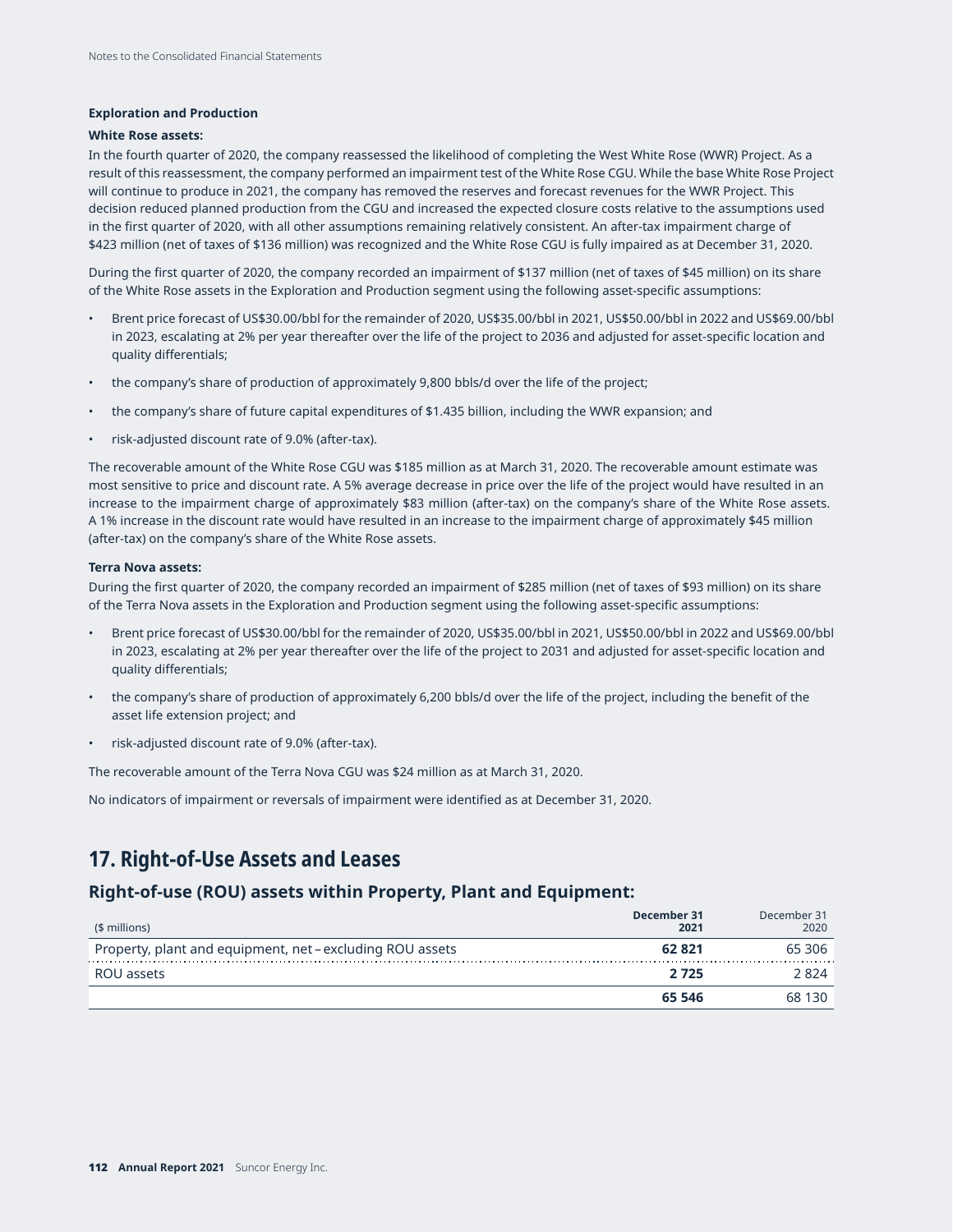The following table presents the ROU assets by asset class:

| (\$ millions)                | Plant and<br>Equipment |
|------------------------------|------------------------|
| Cost                         |                        |
| At January 1, 2020           | 3 5 0 5                |
| Additions and adjustments    | 312                    |
| Disposals                    | (25)                   |
| Foreign exchange             | (6)                    |
| At December 31, 2020         | 3786                   |
| Additions and adjustments    | 307                    |
| Disposals                    | (232)                  |
| Foreign exchange             |                        |
| At December 31, 2021         | 3 8 6 1                |
| <b>Accumulated provision</b> |                        |
| At January 1, 2020           | (610)                  |
| Depreciation                 | (375)                  |
| Disposals                    | 21                     |
| Foreign exchange             | 2                      |
| At December 31, 2020         | (962)                  |
| Depreciation                 | (396)                  |
| Disposals                    | 221                    |
| Foreign exchange             | 1                      |
| At December 31, 2021         | (1136)                 |
| <b>Net ROU assets</b>        |                        |
| At December 31, 2020         | 2824                   |
| At December 31, 2021         | 2 7 2 5                |

## **Other lease-related items recognized in the Consolidated Statements of Comprehensive Income (Loss):**

|                                       |      | For the year ended<br>December 31 |
|---------------------------------------|------|-----------------------------------|
| $$$ millions)                         | 2021 | 2020                              |
| <b>Operating, selling and general</b> |      |                                   |
| Short-term lease expense              | 143  | 18                                |
| Variable lease expense                |      |                                   |

There were no leases with residual value guarantees. For the year ended December 31, 2021, total cash outflow for leases, excluding short-term lease expense and variable lease expense, was \$486 million (2020 – \$501 million).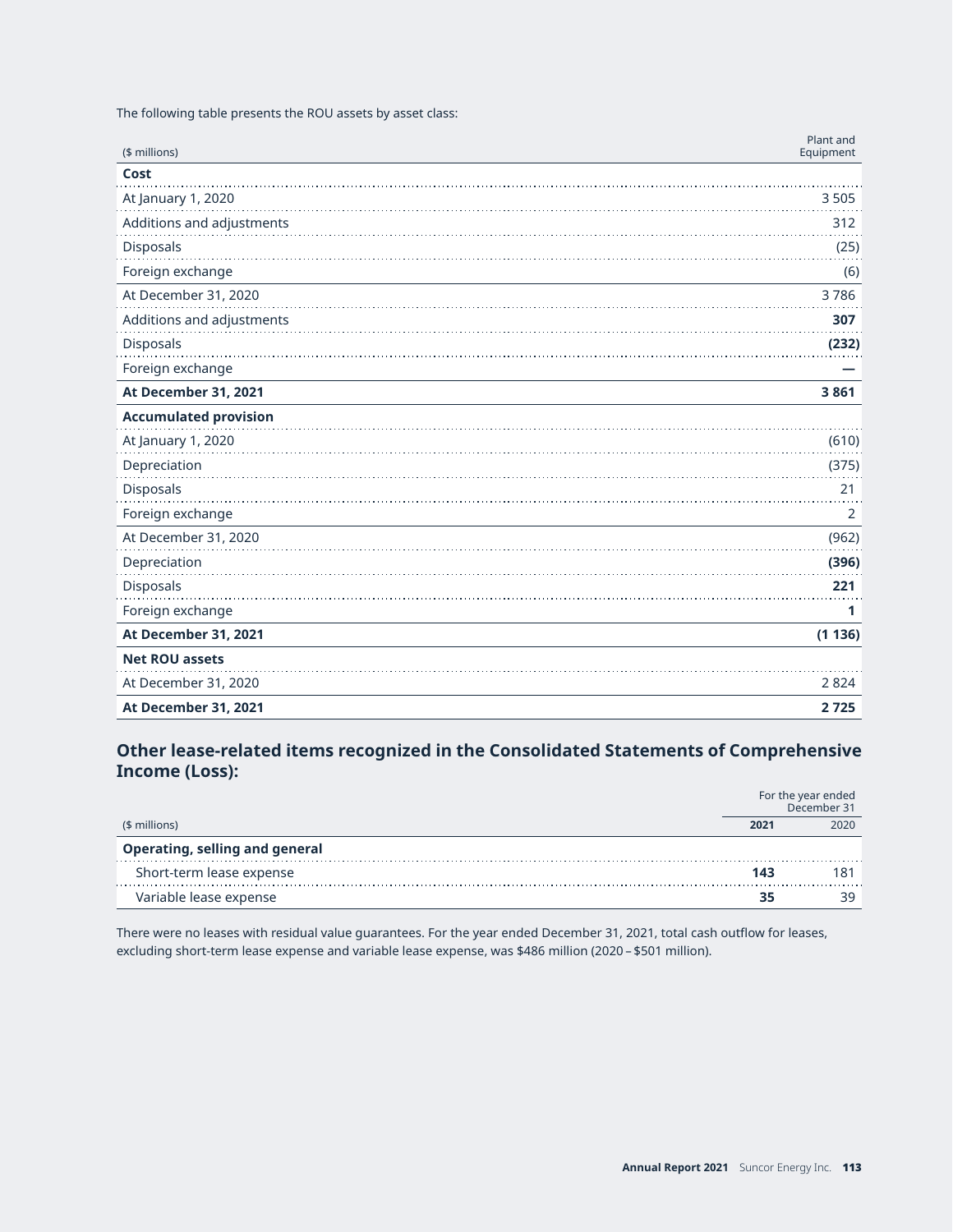## **18. Exploration and Evaluation Assets**

| (\$ millions)                   | December 31<br>2021 | December 31<br>2020 |
|---------------------------------|---------------------|---------------------|
| Beginning of year               | 2 2 8 6             | 2 4 2 8             |
| Acquisitions and additions      |                     | 176                 |
| Transfers to oil and gas assets |                     | (170)               |
| Dry hole expenses               |                     | (80)                |
| Disposals and derecognition     | (54)                | (70)                |
| Foreign exchange adjustments    | (8)                 |                     |
| <b>End of year</b>              | 2 226               | 2 286               |

## **19. Other Assets**

| (\$ millions)      | December 31<br>2021 | December 31<br>2020 |
|--------------------|---------------------|---------------------|
| Investments        | 391                 |                     |
| Prepaids and other | 916                 | 954                 |
|                    | 1 3 0 7             |                     |

Prepaids and other includes long-term accounts receivable related to deposits paid on Notices of Reassessments that have been received from the Canada Revenue Agency and are unlikely to be settled within one year.

## **20. Goodwill and Other Intangible Assets**

| (\$ millions)               | Oil Sands<br>Goodwill | Refining and<br>Marketing<br>Goodwill | Other<br>Intangibles | Total |
|-----------------------------|-----------------------|---------------------------------------|----------------------|-------|
| At December 31, 2019        | 2752                  | 140                                   | 166                  | 3058  |
| Additions                   |                       |                                       | 272                  | 272   |
| Amortization                |                       |                                       | (2)                  | (2)   |
| At December 31, 2020        | 2752                  | 140                                   | 436                  | 3.328 |
| Additions                   |                       |                                       | 213                  | 213   |
| Amortization                |                       |                                       | (18)                 | (18)  |
| <b>At December 31, 2021</b> | 2752                  | 140                                   | 631                  | 3.523 |

The company performed a goodwill impairment test at December 31, 2021 on its Oil Sands segment. Recoverable amounts were based on fair value less costs of disposal calculated using the present value of the segment's expected future cash flows.

Cash flow forecasts are based on past experience, historical trends, third-party evaluations of the company's reserves and resources to determine production profiles and volumes, and estimates of operating costs, maintenance and capital expenditures. These estimates are validated against the estimates approved through the company's annual reserves evaluation process and determine the duration of the underlying cash flows used in the discounted cash flow test. Projected cash flows reflect current market assessments of key assumptions, including climate change, long-term forecasts of commodity prices, inflation rates, foreign exchange rates and discount rates specific to the CGU (Level 3 fair value inputs)

Future cash flow estimates are discounted using after-tax risk-adjusted discount rates. The after-tax discount rate applied to cash flow projections was 7.5% (2020 – 7.5%). The company based its cash flow projections on a West Texas Intermediate price of US\$71.00/bbl in 2022, US\$66.81/bbl in 2023, US\$63.46/bbl in 2024, US\$64.73/bbl in 2025 and escalating at an average of 2% thereafter, adjusted for applicable quality and location differentials depending on the underlying CGU. The forecast cash flow period ranged from 50 years to 55 years based on the respective CGU. As a result of this analysis, management did not identify any impairment of goodwill within the Oil Sands operating segment.

The company also performed a goodwill impairment test of its Refining and Marketing CGUs. The recoverable amounts are based on fair value less costs of disposal calculated using the present value of the CGUs' expected future cash flows, based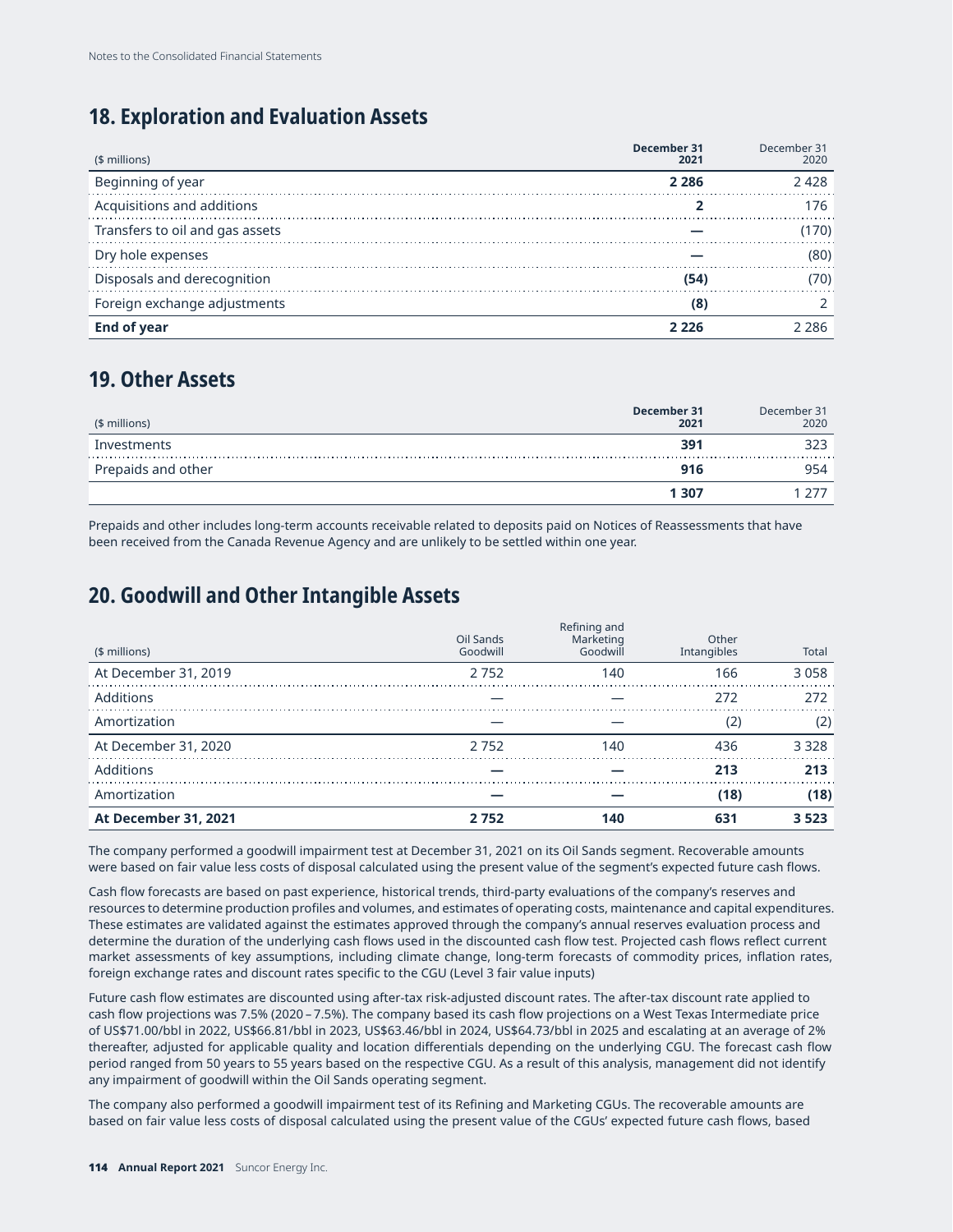primarily on historical results adjusted for current economic conditions. As a result of this analysis, management did not identify any impairment of goodwill within the Refining and Marketing segment.

## **21. Debt and Credit Facilities**

Debt and credit facilities are comprised of the following:

## **Short-Term Debt**

| (\$ millions)                   | December 31<br>2021 | December 31<br>2020 |
|---------------------------------|---------------------|---------------------|
| Commercial paper <sup>(1)</sup> | 1 284               | 3566                |

(1) The commercial paper is supported by a revolving credit facility with a syndicate of lenders. The company is authorized to issue commercial paper to a maximum of \$5.0 billion having a term not to exceed 365 days. The weighted average interest rate as at December 31, 2021 was 0.33% (December 31, 2020 – 0.39%).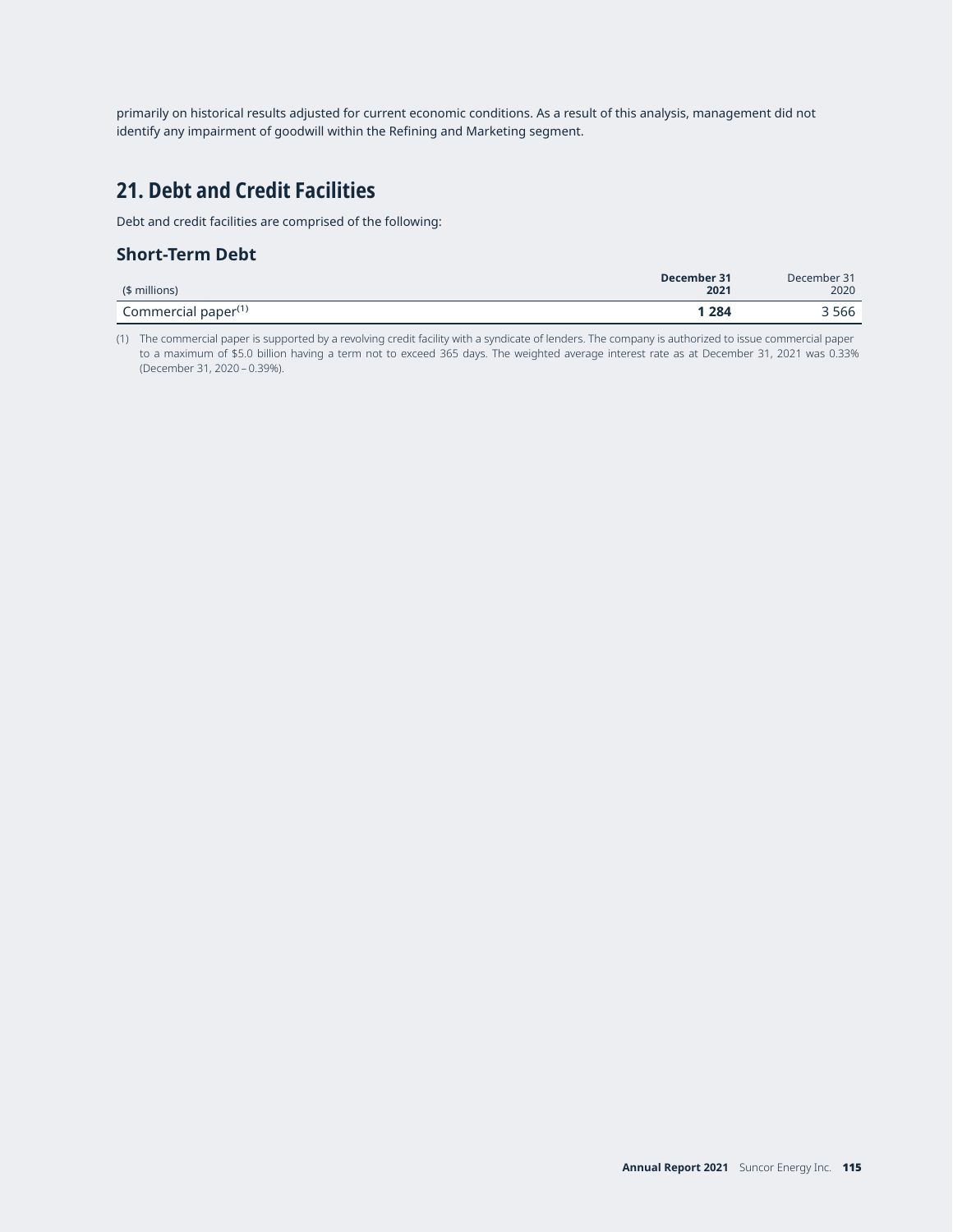## **Long-Term Debt**

| (\$ millions)                                           | December 31<br>2021 | December 31<br>2020 |
|---------------------------------------------------------|---------------------|---------------------|
| Fixed-term debt $^{(2)(3)}$                             |                     |                     |
| 3.10% Series 5 Medium Term Notes, due 2021              |                     | 748                 |
| 9.25% Debentures, due 2021 (US\$300)                    |                     | 389                 |
| 9.40% Notes, due 2021 (US\$220) <sup>(4)(5)</sup>       |                     | 281                 |
| 4.50% Notes, due 2022 (US\$182) <sup>(4)</sup>          | 231                 | 224                 |
| 2.80% Notes, due 2023 (US\$450)                         | 569                 | 574                 |
| 3.60% Notes, due 2024 (US\$750)                         |                     | 953                 |
| 3.10% Notes, due 2025 (US\$550)                         | 696                 | 701                 |
| 3.00% Series 5 Medium Term Notes, due 2026              | 699                 | 699                 |
| 7.875% Debentures, due 2026 (US\$275)                   | 359                 | 364                 |
| 8.20% Notes, due 2027 (US\$59) <sup>(4)</sup>           | 78                  | 79                  |
| 7.00% Debentures, due 2028 (US\$250)                    | 320                 | 323                 |
| 3.10% Series 6 Medium Term Notes, due 2029              | 748                 | 748                 |
| 5.00% Series 7 Medium Term Notes, due 2030              | 1 247               | 1 247               |
| 7.15% Notes, due 2032 (US\$500)                         | 631                 | 637                 |
| 5.35% Notes, due 2033 (US\$300)                         | 355                 | 356                 |
| 5.95% Notes, due 2034 (US\$500)                         | 630                 | 636                 |
| 5.95% Notes, due 2035 (US\$600)                         | 731                 | 736                 |
| 5.39% Series 4 Medium Term Notes, due 2037              | 599                 | 599                 |
| 6.50% Notes, due 2038 (US\$1 150)                       | 1 451               | 1 464               |
| 6.80% Notes, due 2038 (US\$900)                         | 1 156               | 1 167               |
| 6.85% Notes, due 2039 (US\$750)                         | 946                 | 953                 |
| 6.00% Notes, due 2042 (US\$152) <sup>(4)</sup>          | 149                 | 149                 |
| 4.34% Series 5 Medium Term Notes, due 2046              | 300                 | 300                 |
| 4.00% Notes, due 2047 (US\$750)                         | 945                 | 952                 |
| 3.95% Series 8 Medium Term Notes, due 2051              | 493                 |                     |
| 3.75% Notes, due 2051 (US\$750)                         | 945                 |                     |
| Total unsecured long-term debt                          | 14 278              | 15 279              |
| Lease liabilities <sup>(6)</sup>                        | 2850                | 2 9 0 8             |
| Deferred financing costs                                | (58)                | (54)                |
|                                                         | 17070               | 18 133              |
| Current portion of long-term debt and lease liabilities |                     |                     |
| Lease liabilities                                       | (310)               | (272)               |
| Long-term debt                                          | (231)               | (1413)              |
|                                                         | (541)               | (1685)              |
| <b>Total long-term lease liabilities</b>                | 2 5 4 0             | 2636                |
| <b>Total long-term debt</b>                             | 13 989              | 13812               |

(2) The value of debt includes the unamortized balance of premiums or discounts.

(3) Certain securities are redeemable at the option of the company.

(4) Debt acquired through the acquisition of Canadian Oil Sands Limited (COS).

(5) Subsequent to the acquisition of COS, Moody's Investors Service downgraded COS long-term senior debt rating from Baa3 (negative outlook) to Ba3 (stable outlook). This triggered a change in the coupon rate of the note from 7.9% to 9.4%.

(6) Interest rates range from 0.4% to 14.2% and maturity dates range from 2022 to 2062.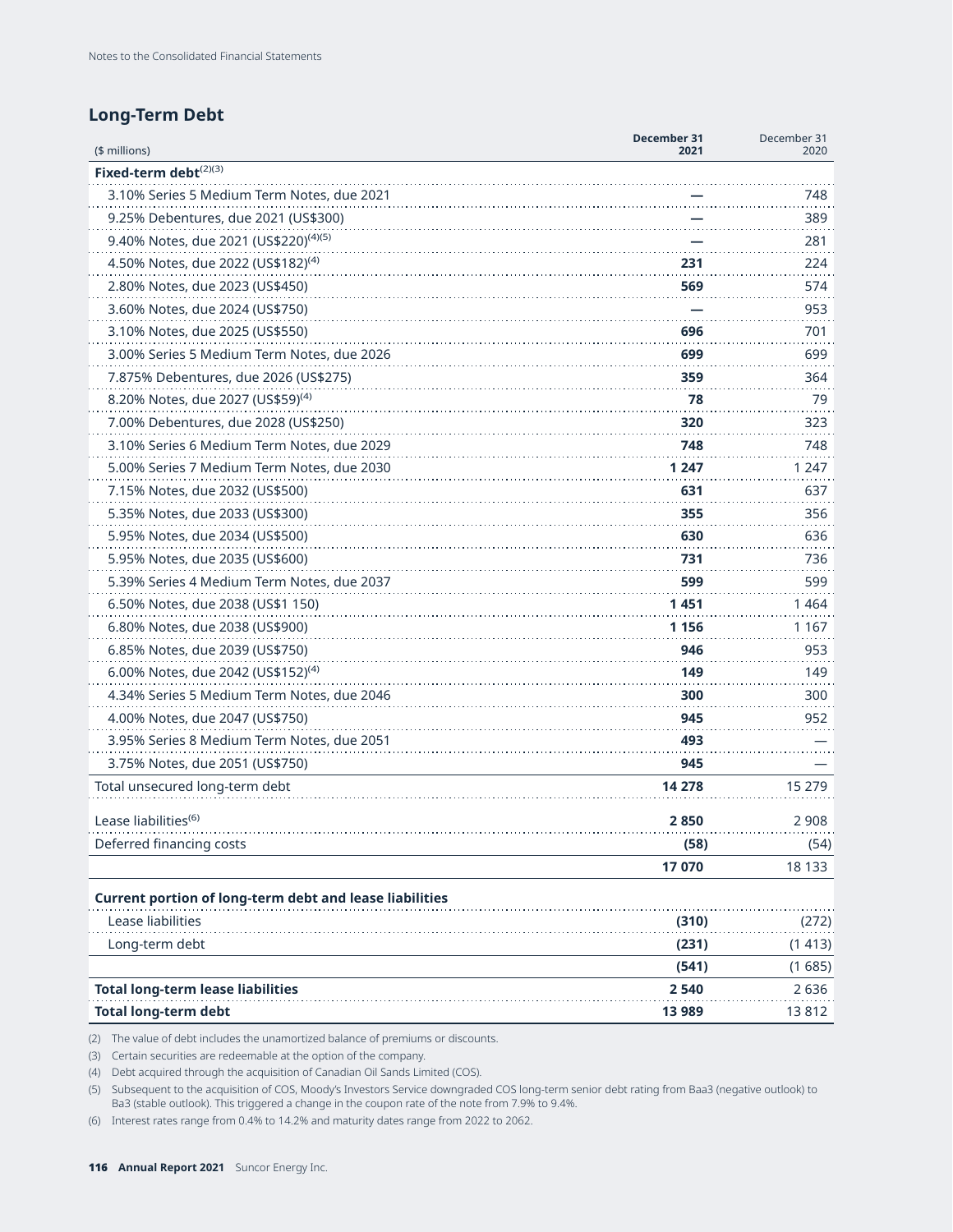Subsequent to the fourth quarter of 2021, the company completed an early redemption of its outstanding US\$182 million 4.50% notes, originally scheduled to mature in the second quarter of 2022.

During the fourth quarter of 2021, the company repaid its US\$300 million (book value of \$371 million) senior unsecured notes at maturity with a coupon of 9.25%, for US\$314 million (\$388 million), including US\$14 million (\$17 million) of accrued interest.

In the third quarter of 2021, the company completed an early redemption of its US\$750 million (book value of \$951 million) senior unsecured notes with a coupon interest of 3.60% originally scheduled to mature on December 1, 2024, for US\$822 million (\$1.0 billion), including US\$9 million (\$11 million) of accrued interest, resulting in a debt extinguishment loss of \$80 million (\$60 million after tax).

On March 4, 2021, the company issued US\$750 million of senior unsecured notes maturing on March 4, 2051. The notes have a coupon of 3.75% and were priced at US\$99.518 per US\$100 principal amount for an effective yield of 3.777%. The company also issued \$500 million of senior unsecured Series 8 medium-term notes on March 4, 2021, maturing on March 4, 2051. The notes have a coupon of 3.95% and were priced at \$98.546 per \$100 principal amount for an effective yield of 4.034%. Interest on the 3.75% and 3.95% notes is paid semi-annually.

In the first quarter of 2021, the company completed an early redemption of its \$750 million senior unsecured Series 5 mediumterm notes with a coupon of 3.10%, originally scheduled to mature on November 26, 2021, for \$770 million, including \$8 million of accrued interest, resulting in a debt extinguishment loss of \$12 million (\$9 million after-tax). The company also completed an early redemption of its US\$220 million (book value of \$278 million) senior unsecured notes with a coupon of 9.40%, originally scheduled to mature on September 1, 2021, for US\$230 million (\$290 million), including US\$2 million (\$2 million) of accrued interest, resulting in a debt extinguishment loss of \$10 million (\$8 million after-tax).

In 2020, the company issued \$1.25 billion of senior unsecured Series 7 Medium Term Notes maturing on April 9, 2030. The Series 7 Medium Term Notes have a coupon of 5.00% and were priced at \$99.697 per \$100 principal amount for an effective yield of 5.039%. Interest on the Series 7 Medium Term Notes is paid semi-annually.

In 2020, the company issued US\$450 million of senior unsecured notes maturing on May 15, 2023. The notes have a coupon of 2.80% and were priced at US\$99.903 per US\$100 principal amount for an effective yield of 2.834%. The company also issued US\$550 million of senior unsecured notes in 2020 maturing on May 15, 2025. The notes have a coupon of 3.10% and were priced at US\$99.949 per US\$100 principal amount for an effective yield of 3.111%. Interest on the 2.80% and 3.10% notes is paid semi-annually.

### **Scheduled Debt Repayments**

Scheduled principal repayments as at December 31, 2021 for lease liabilities, short-term debt and long-term debt are as follows:

| (\$ millions) | Repayment |
|---------------|-----------|
| 2022          | 1816      |
| 2023          | 828       |
| 2024          | 232       |
| 2025          | 907       |
| 2026          | 244       |
| Thereafter    | 13 482    |
|               | 509       |

### **Credit Facilities**

In the second quarter of 2021, the company reduced the size of each tranche of its syndicated credit facilities by US\$500 million and \$500 million to US\$2.0 billion and \$3.0 billion, respectively, and extended the maturity from April 2022 and April 2023 to June 2024 and June 2025, respectively.

Effective March 5, 2021, the company terminated \$2.8 billion of bilateral credit facilities as these credit facilities were no longer required. The terminated credit facilities had a two-year term and were entered into in March and April 2020 to ensure access to adequate financial resources in connection with the COVID-19 pandemic should they have been required.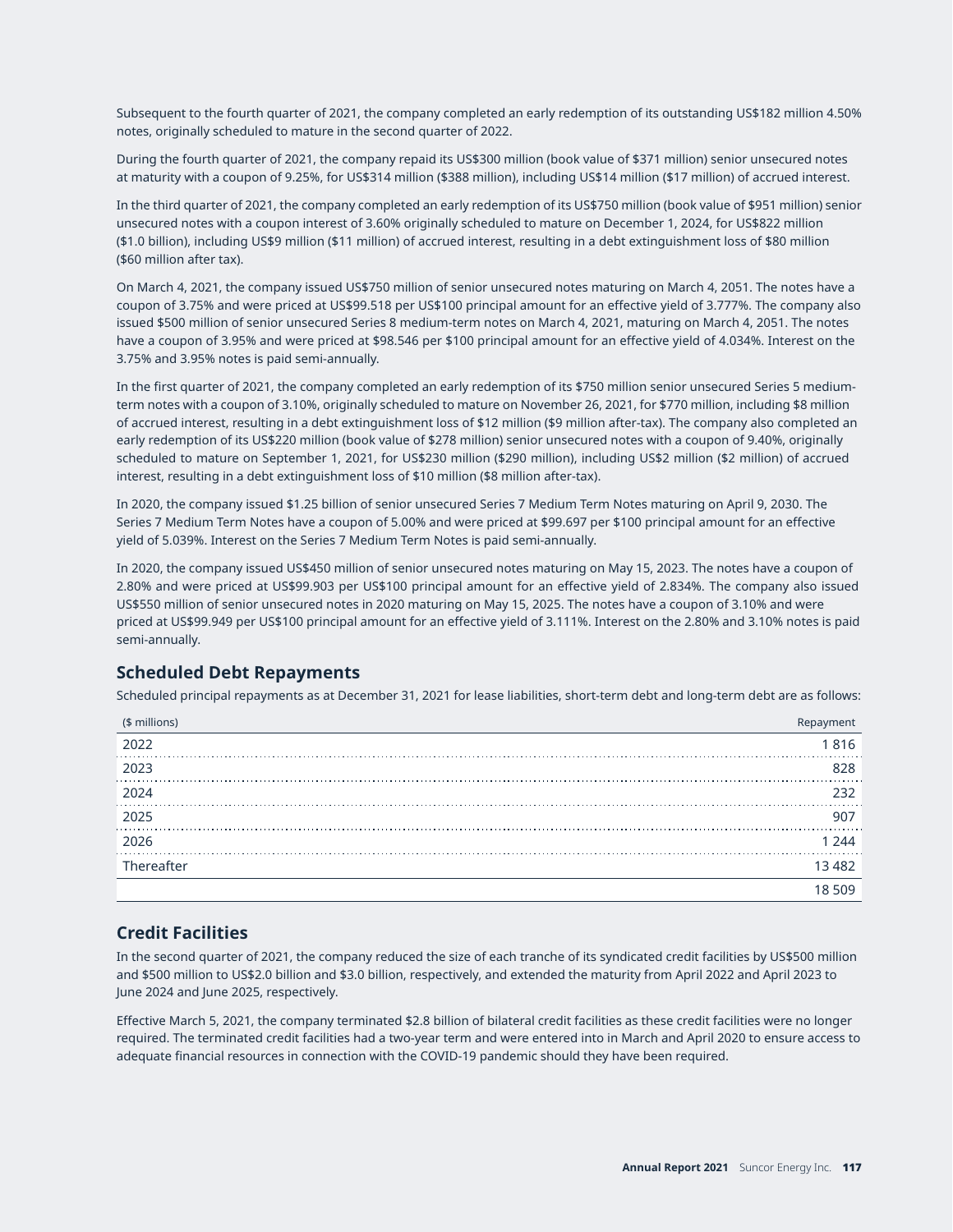#### A summary of available and unutilized credit facilities is as follows:

| (\$ millions)                                              | 2021    |
|------------------------------------------------------------|---------|
| Fully revolving and expires in 2025                        | 3 000   |
| Fully revolving and expires in 2024                        | 2.531   |
| Can be terminated at any time at the option of the lenders | 1 420   |
| <b>Total credit facilities</b>                             | 6951    |
| Credit facilities supporting outstanding commercial paper  | 1 284   |
| Credit facilities supporting standby letters of credit     | (1 147) |
| Total unutilized credit facilities <sup>(1)</sup>          |         |

(1) Available credit facilities for liquidity purposes at December 31, 2021 decreased to \$4.247 billion, compared to \$6.043 billion at December 31, 2020.

## **22. Other Long-Term Liabilities**

| (\$ millions)                                                                            | December 31<br>2021 | December 31<br>2020 |
|------------------------------------------------------------------------------------------|---------------------|---------------------|
| Pensions and other post-retirement benefits (note 23)                                    | 1 207               | 2.004               |
| Share-based compensation plans (note 26)                                                 | 291                 | 143                 |
| Partnership liability (note 27) <sup>(1)</sup>                                           | 427                 | 436                 |
| Deferred revenue                                                                         |                     |                     |
| Libya Exploration and Production Sharing Agreement (EPSA) signature bonus <sup>(2)</sup> |                     |                     |
| Other                                                                                    | 152                 | 148                 |
|                                                                                          |                     |                     |

(1) The company paid \$60 million in 2021 (2020 – \$62 million) in distributions to the partners of the East Tank Farm Development, of which \$51 million (2020 – \$52 million) was allocated to interest expense and \$9 million (2020 – \$10 million) to the principal.

(2) As part of the 2009 acquisition of Petro-Canada, the company assumed the remaining US\$500 million obligation for a signature bonus relating to Petro-Canada's ratification of six EPSAs in Libya. At December 31, 2021, the carrying amount of the Libya EPSAs' signature bonus was \$78 million (December 31, 2020 – \$78 million). The current portion is \$4 million (December 31, 2020 – \$4 million) and is recorded in Accounts Payable and Accrued Liabilities.

## **23. Pensions and Other Post-Retirement Benefits**

The company's defined benefit pension plans provide pension benefits at retirement based on years of service and final average earnings (if applicable). These obligations are met through funded registered retirement plans and through unregistered supplementary pensions that are funded through retirement compensation arrangements, and/or paid directly to recipients. The company's contributions to the funded plans are deposited with independent trustees who act as custodians of the plans' assets, as well as the disbursing agents of the benefits to recipients. Plan assets are managed by a pension committee on behalf of beneficiaries. The committee retains independent managers and advisors.

Asset-liability matching studies are performed by a third-party consultant to set the asset mix by quantifying the risk-and-return characteristics of possible asset mix strategies. Investment and contribution policies are integrated within this study, and areas of focus include asset mix as well as interest rate sensitivity.

Funding of the registered retirement plans complies with applicable regulations that require actuarial valuations of the pension funds at least once every three years in Canada and the U.K., and every year in the United States and Germany. The most recent valuations for the registered Canadian plans and U.K. plans were performed as at December 31, 2019. The company uses a measurement date of December 31 to value the plan assets and remeasure the accrued benefit obligation for accounting purposes.

The company's other post-retirement benefits programs are unfunded and include certain health care and life insurance benefits provided to retired employees and eligible surviving dependants.

The company reports its share of Syncrude's defined benefit and defined contribution pension plans and Syncrude's other postretirement benefits plan.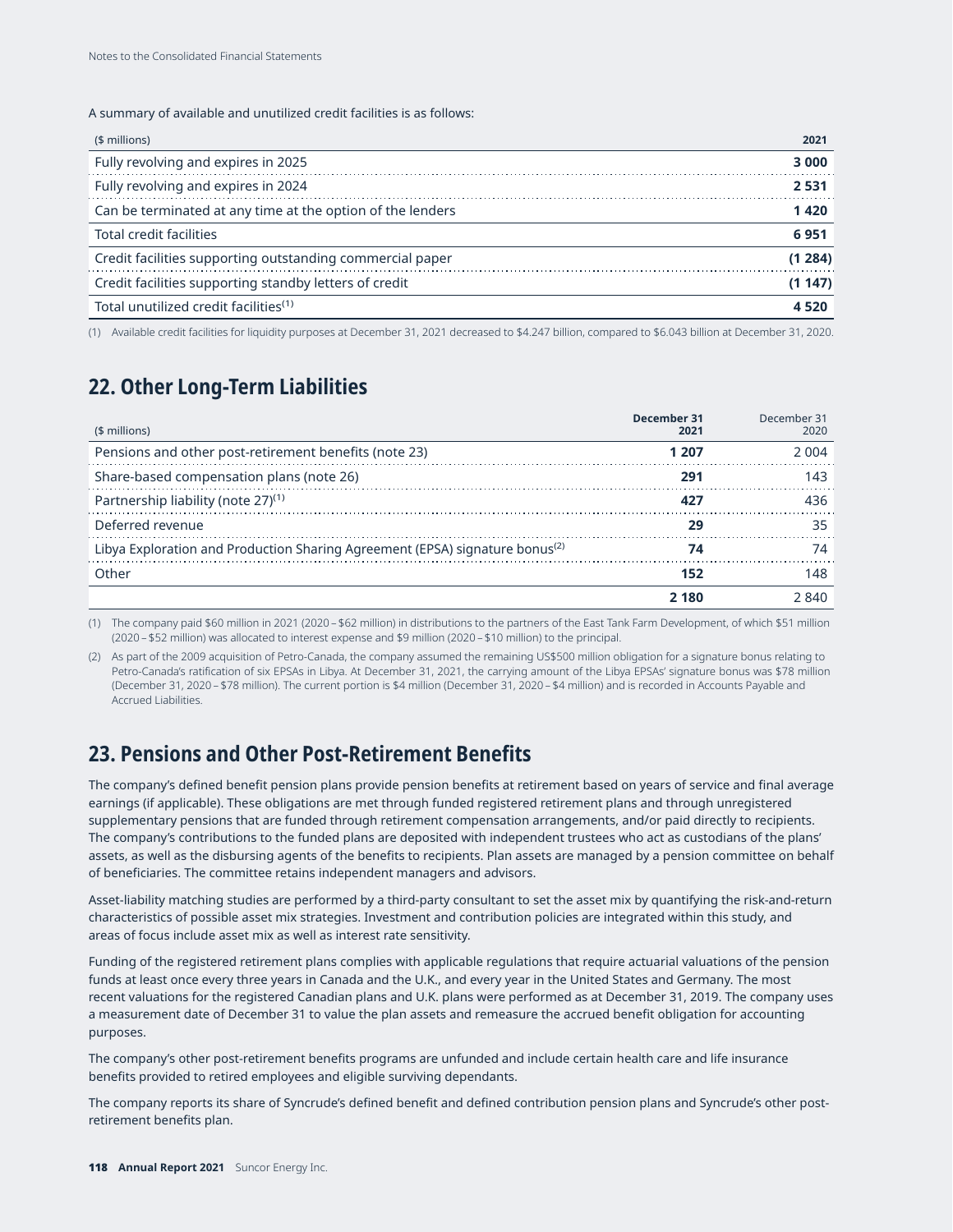The company also provides a number of defined contribution plans, including a U.S. 401(k) savings plan, that provide for an annual contribution of 5% to 11.5% of each participating employee's pensionable earnings.

## **Defined Benefit Obligations and Funded Status**

| <b>Pension Benefits</b>                                                  |         |         | Other<br>Post-Retirement<br><b>Benefits</b> |                   |
|--------------------------------------------------------------------------|---------|---------|---------------------------------------------|-------------------|
| (\$ millions)                                                            | 2021    | 2020    | 2021                                        | 2020              |
| <b>Change in benefit obligation</b>                                      |         |         |                                             |                   |
| Benefit obligation at beginning of year                                  | 8682    | 7 708   | 690                                         | 631               |
| <b>Current service costs</b>                                             | 302     | 272     | 19                                          | 15                |
| Plan participants' contributions                                         | 17      | 17      |                                             |                   |
| <b>Benefits paid</b>                                                     | (350)   | (316)   | (27)                                        | (24)              |
| Interest costs                                                           | 222     | 238     | 18                                          | 19                |
| Foreign exchange                                                         | (6)     | 1       |                                             |                   |
| Settlements                                                              | 11      | 5       |                                             |                   |
| Actuarial remeasurement:                                                 |         |         |                                             |                   |
| Experience gain arising on plan liabilities                              | (1)     | (26)    | (1)                                         | (6)               |
| Actuarial (gain) loss arising from changes in demographic<br>assumptions | (2)     | 50      |                                             | $12 \overline{ }$ |
| Actuarial (gain) loss arising from changes in financial<br>assumptions   | (572)   | 733     | (27)                                        | 43                |
| Benefit obligation at end of year                                        | 8 3 0 3 | 8682    | 672                                         | 690               |
| <b>Change in plan assets</b>                                             |         |         |                                             |                   |
| Fair value of plan assets at beginning of year                           | 7 305   | 6 693   |                                             |                   |
| <b>Employer contributions</b>                                            | (11)    | 132     |                                             |                   |
| Plan participants' contributions                                         | 17      | 17      |                                             |                   |
| Benefits paid                                                            | (325)   | (290)   |                                             |                   |
| Foreign exchange                                                         | (5)     | (1)     |                                             |                   |
| Settlements                                                              | 11      | 5       |                                             |                   |
| Administrative costs                                                     | (2)     | (2)     |                                             |                   |
| Income on plan assets                                                    | 181     | 203     |                                             |                   |
| Actuarial remeasurement:                                                 |         |         |                                             |                   |
| Return on plan assets greater than discount rate                         | 530     | 548     |                                             |                   |
| Fair value of plan assets at end of year                                 | 7701    | 7 3 0 5 |                                             |                   |
| Net unfunded obligation                                                  | 602     | 1 3 7 7 | 672                                         | 690               |

In June 2020, the Government of Alberta issued an amendment to the Employment Pension Plans Regulation to provide additional forms of relief to administrators of Alberta-registered pension plans. The amendment allowed for a temporary increase to the limit of funding excess to reduce or eliminate current service contributions for a single fiscal year for purposes of a contribution holiday. The company was approved for funding relief starting in late 2020 for both the defined benefit plan and the defined contribution plan based on funding levels in the defined benefit plan. In 2021, employer contributions reflect the contribution holiday and a transfer of funds from the defined benefit plan to the defined contribution plan, with the company resuming cash contributions near the end of the year. The company expects to make cash contributions to its defined benefit pension plans in 2022 of \$189 million.

Of the total net unfunded obligations as at December 31, 2021, 98% relates to Canadian pension plans and other postretirement benefits obligation (December 31, 2020 – 96%). The weighted average duration of the defined benefit obligation under the Canadian pension plans and other post-retirement plans is 15.1 years (2020 – 15.8 years).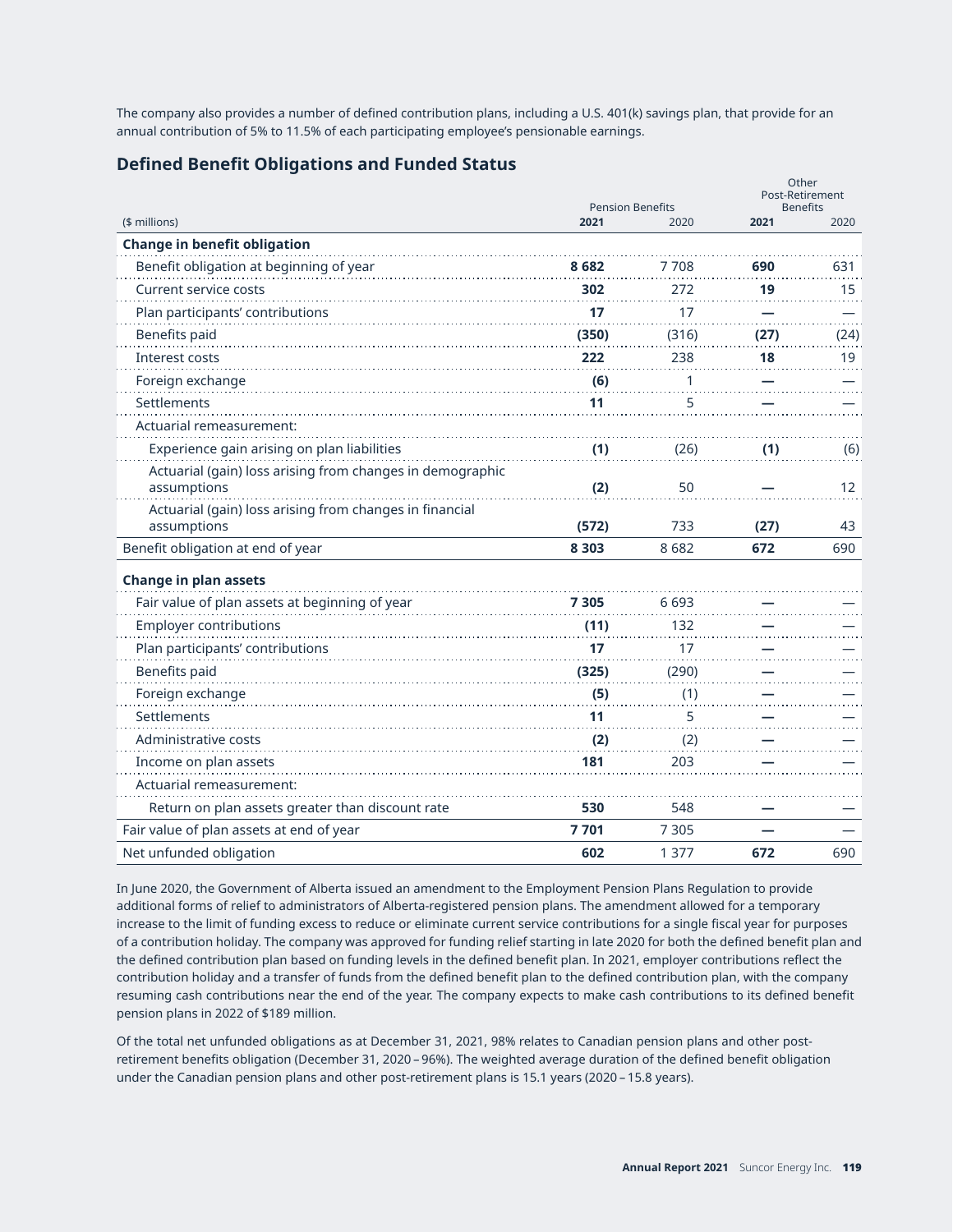The net unfunded obligation is recorded in Accounts Payable and Accrued Liabilities and Other Long-Term Liabilities (note 22) in the Consolidated Balance Sheets.

|                                                 |      | <b>Pension Benefits</b> | Other<br>Post-Retirement | <b>Benefits</b> |
|-------------------------------------------------|------|-------------------------|--------------------------|-----------------|
| (\$ millions)                                   | 2021 | 2020                    | 2021                     | 2020            |
| Analysis of amount charged to earnings:         |      |                         |                          |                 |
| Current service costs                           | 302  | 272                     | 19                       | 15              |
| Interest costs                                  | 41   | 35                      | 18                       | 19              |
| Defined benefit plans expense                   | 343  | 307                     | 37                       | 34              |
| Defined contribution plans expense              | 94   | 83                      |                          |                 |
| Total benefit plans expense charged to earnings | 437  | 390                     |                          |                 |

Components of defined benefit costs recognized in Other Comprehensive Income:

|                                                                               | <b>Pension Benefits</b> |       | Other<br>Post-Retirement<br><b>Benefits</b> |      |
|-------------------------------------------------------------------------------|-------------------------|-------|---------------------------------------------|------|
| (\$ millions)                                                                 | 2021                    | 2020  | 2021                                        | 2020 |
| Return on plan assets (excluding amounts included in net<br>interest expense) | (530)                   | (548) |                                             |      |
| Actuarial (gain) arising from experience on plan liabilities                  | (1)                     | (26)  | (1)                                         | (6)  |
| Actuarial (gain) loss arising from changes in financial<br>assumptions        | (572)                   | 733   | (27)                                        | 43   |
| Actuarial (gain) loss arising from changes in demographic<br>assumptions      | (2)                     | 50    |                                             |      |
| Actuarial (gain) loss recognized in other comprehensive income                | (1 105)                 | 209   | (28)                                        | 49   |

## **Actuarial Assumptions**

The cost of the defined benefit pension plans and other post-retirement benefits received by employees is actuarially determined using the projected unit credit method of valuation that includes employee service to date and present pay levels, as well as the projection of salaries and service to retirement.

The significant weighted average actuarial assumptions were as follows:

|                               | <b>Pension Benefits</b> |                     | Other<br>Post-Retirement<br><b>Benefits</b> |                     |
|-------------------------------|-------------------------|---------------------|---------------------------------------------|---------------------|
| (% )                          | December 31<br>2021     | December 31<br>2020 | December 31<br>2021                         | December 31<br>2020 |
| Discount rate                 | 2.90                    | 2.50                | 2.90                                        | 2.50                |
| Rate of compensation increase | 3.00                    | 3.00                | 3.00                                        | 3.00                |

The discount rate assumption is based on the interest rate on high-quality bonds with maturity terms equivalent to the benefit obligations.

The defined benefit obligation reflects the best estimate of the mortality of plan participants both during and after their employment. The mortality assumption is based on a standard mortality table adjusted for actual experience over the past five years.

In order to measure the expected cost of other post-retirement benefits, it was assumed that the health care costs would increase annually by 5%.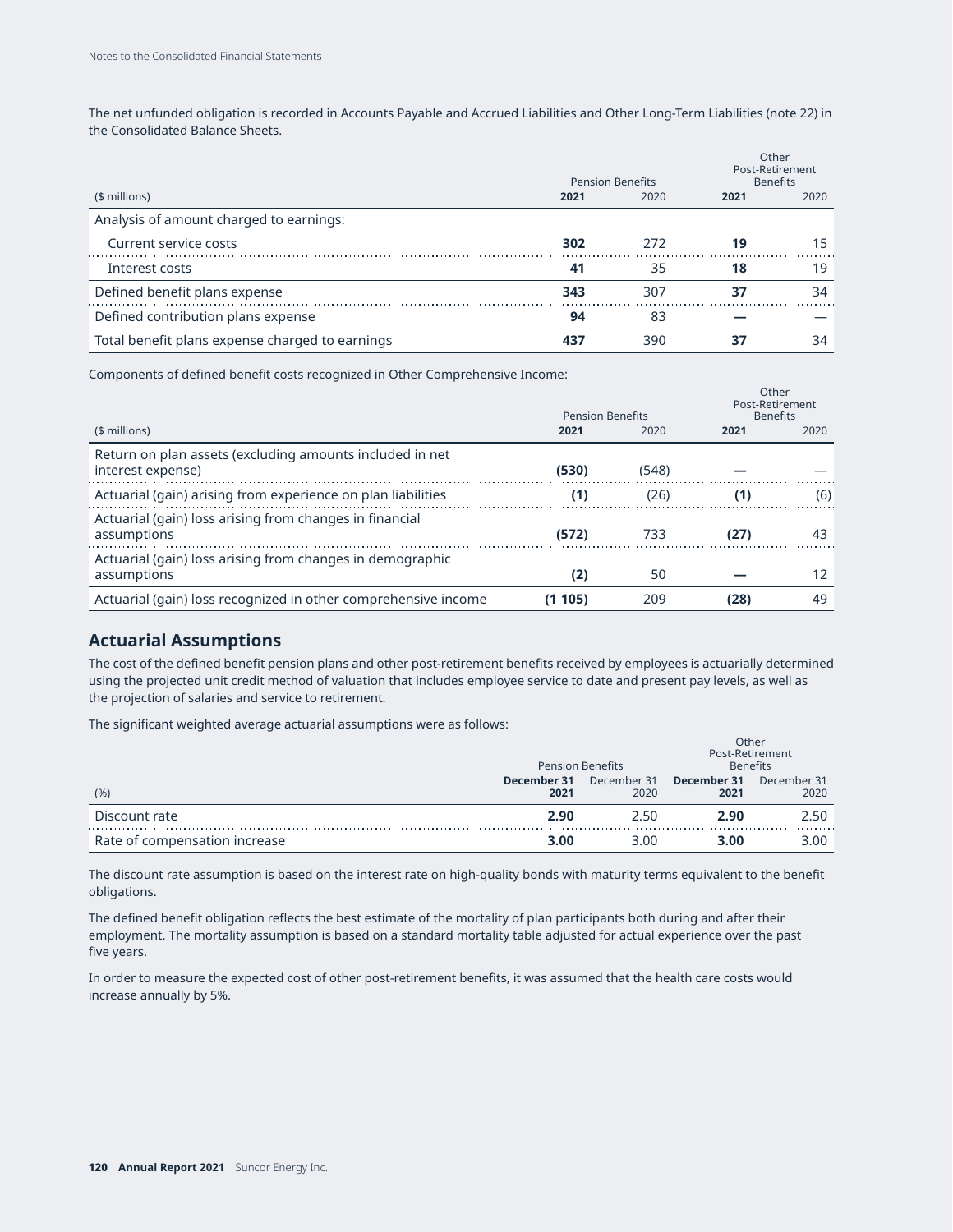Assumed discount rates and health care cost trend rates may have a significant effect on the amounts reported for pensions and other post-retirement benefits obligations for the company's Canadian plans. A change of these assumptions would have the following effects:

|                                                    |          | <b>Pension Benefits</b> |
|----------------------------------------------------|----------|-------------------------|
| (\$ millions)                                      | Increase | Decrease                |
| 1% change in discount rate                         |          |                         |
| Effect on the aggregate service and interest costs | 24       |                         |
| Effect on the benefit obligations                  | (1 155)  | 515                     |
|                                                    |          |                         |

|                                                    | Other<br>Post-Retirement<br><b>Benefits</b> |          |
|----------------------------------------------------|---------------------------------------------|----------|
| $$$ millions)                                      | Increase                                    | Decrease |
| 1% change in discount rate                         |                                             |          |
| Effect on the benefit obligations                  | 80                                          |          |
| 1% change in health care cost                      |                                             |          |
| Effect on the aggregate service and interest costs |                                             |          |
| Effect on the benefit obligations                  | 36                                          |          |

## **Plan Assets and Investment Objectives**

The company's long-term investment objective is to secure the defined pension benefits while managing the variability and level of its contributions. The portfolio is rebalanced periodically, as required, to the plans' target asset allocation as prescribed in the Statement of Investment Policies and Procedures approved by the Board of Directors. Plan assets are restricted to those permitted by legislation, where applicable. Investments are made through pooled, mutual, segregated or exchange traded funds.

The company's weighted average pension plan asset allocations, based on market values as at December 31, are as follows:

| (%)                        | 2021 | 2020 |
|----------------------------|------|------|
| Equities                   | 48   |      |
| Fixed income               | 38   |      |
| Plan assets, comprised of: |      |      |
| – Real Estate              |      |      |
| Total                      | 100  |      |

Equity securities do not include any direct investments in Suncor shares. The fair value of equity and fixed income securities is based on the trading price of the underlying fund. The fair value of real estate investments is based on independent third-party appraisals.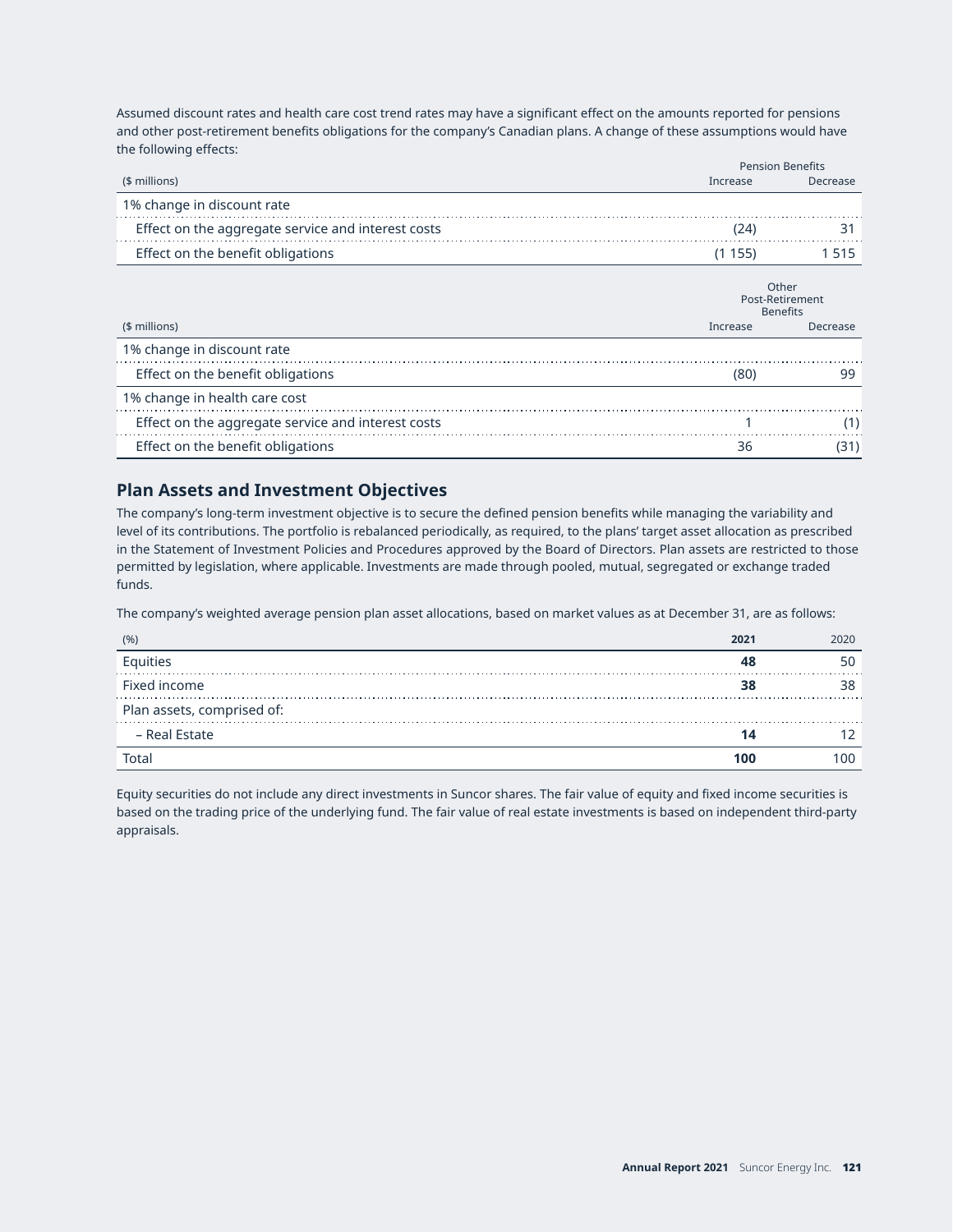## **24. Provisions**

| (\$ millions)           | Decommissioning<br>and Restoration <sup>(1)</sup> | <b>Royalties</b> | Other $(2)$ | <b>Total</b> |
|-------------------------|---------------------------------------------------|------------------|-------------|--------------|
| At December 31, 2019    | 8898                                              | 133              | 276         | 9 3 0 7      |
| Liabilities incurred    | 967                                               | 16               | 190         | 1 1 7 3      |
| Change in discount rate | 402                                               |                  |             | 402          |
| Changes in estimates    | (268)                                             | (71)             | 5           | (334)        |
| Liabilities settled     | (231)                                             | (7)              | (4)         | (242)        |
| Accretion               | 278                                               |                  |             | 278          |
| Foreign exchange        | (2)                                               |                  |             | (2)          |
| At December 31, 2020    | 10 044                                            | 71               | 467         | 10582        |
| Less: current portion   | (250)                                             | (71)             | (206)       | (527)        |
|                         | 9 7 9 4                                           |                  | 261         | 10 055       |
| At December 31, 2020    | 10 044                                            | 71               | 467         | 10582        |
| Liabilities incurred    | 104                                               | 137              | 171         | 412          |
| Change in discount rate | (1260)                                            |                  |             | (1260)       |
| Changes in estimates    | (76)                                              | (12)             | (13)        | (101)        |
| Liabilities settled     | (263)                                             | 26               | (84)        | (321)        |
| Accretion               | 304                                               |                  |             | 304          |
| Asset disposals         | (61)                                              |                  |             | (61)         |
| Foreign exchange        |                                                   |                  |             |              |
| At December 31, 2021    | 8792                                              | 222              | 541         | 9555         |
| Less: current portion   | (266)                                             | (222)            | (291)       | (779)        |
|                         | 8 5 2 6                                           |                  | 250         | 8776         |

(1) Represents decommissioning and restoration provisions associated with the retirement of Property, Plant and Equipment and Exploration and Evaluation assets. The total undiscounted and uninflated amount of estimated future cash flows required to settle the obligations at December 31, 2021 was approximately \$13.8 billion (December 31, 2020 – \$14.1 billion). A weighted average credit-adjusted risk-free interest rate of 3.70% was used to discount the provision recognized at December 31, 2021 (December 31, 2020 – 3.10%). The credit-adjusted risk-free interest rate used reflects the expected time frame of the provisions. Payments to settle the decommissioning and restoration provisions occur on an ongoing basis and will continue over the lives of the operating assets, which can exceed 50 years.

(2) Includes legal and environmental provisions. It also includes a provision, with the offset being recorded to transportation expense, for \$187 million (after-tax \$142 million) related to the Keystone XL pipeline project and a restructuring provision remaining for \$88 million.

## **Sensitivities**

Changes to the discount rate would have the following impact on Decommissioning and Restoration liabilities:

| As at December 31 | 2021   | 2020  |
|-------------------|--------|-------|
| 1% Increase       | (1 497 | 919)  |
| 1% Decrease       | つ 113  | 2 806 |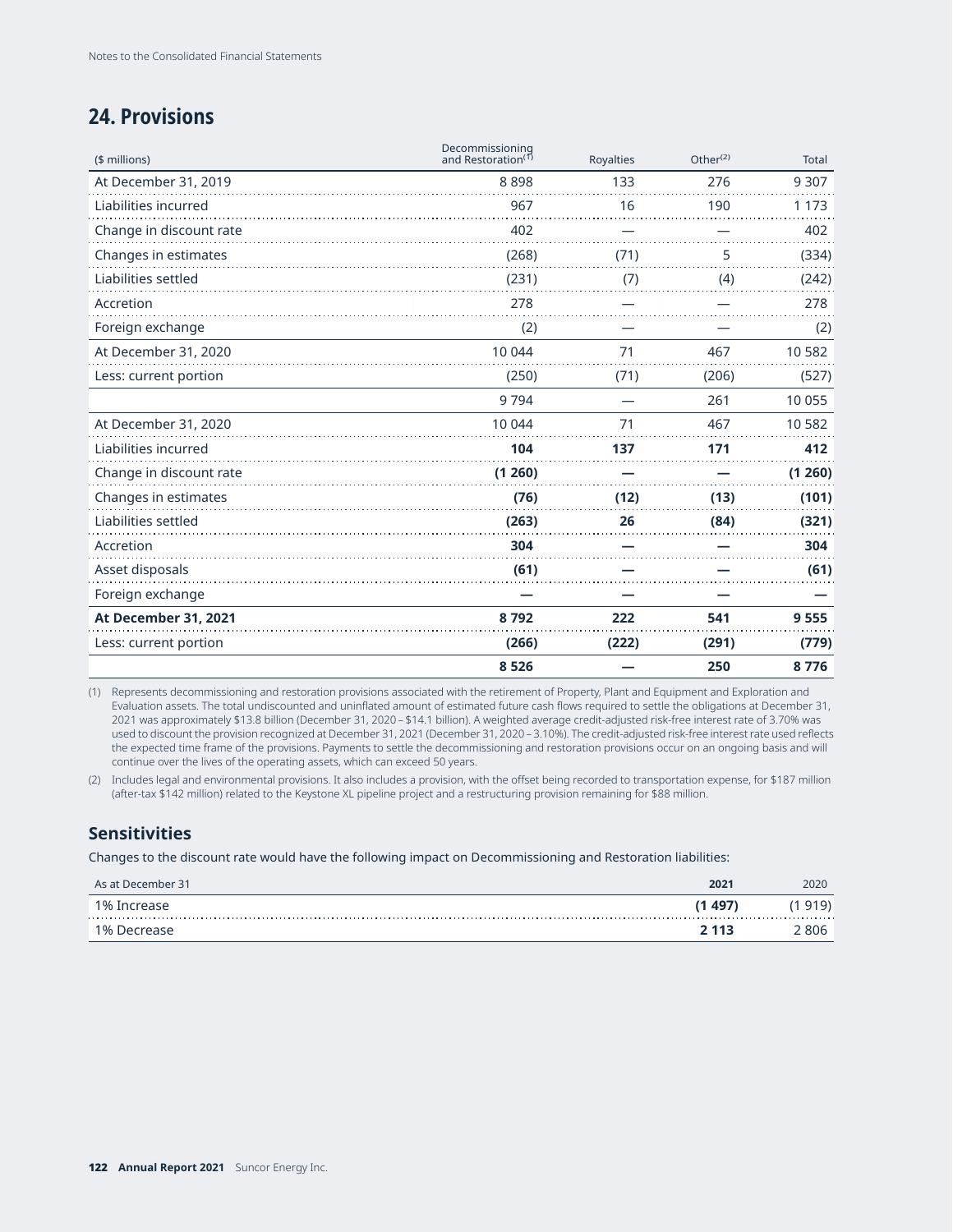# **25. Share Capital**

## **Authorized**

#### **Common Shares**

The company is authorized to issue an unlimited number of common shares without nominal or par value.

#### **Preferred Shares**

The company is authorized to issue an unlimited number of senior and junior preferred shares in series, without nominal or par value.

## **Normal Course Issuer Bid**

During the first quarter of 2021, the company announced its intention to commence a new Normal Course Issuer Bid (the 2021 NCIB) to repurchase common shares through the facilities of the Toronto Stock Exchange (TSX), New York Stock Exchange (NYSE) and/or alternative trading systems. Pursuant to the 2021 NCIB, the company may repurchase for cancellation up to 44,000,000 common shares between February 8, 2021, and February 7, 2022.

During the third quarter of 2021, Suncor received approval from the TSX to amend the 2021 NCIB effective as of the close of markets on July 30, 2021. The amended notice provides that Suncor may increase the maximum number of common shares that may be repurchased under the 2021 NCIB from February 8, 2021, and ending February 7, 2022, from 44,000,000 common shares, or approximately 2.9% of Suncor's issued and outstanding common shares as at January 31, 2021, to 76,250,000 common shares, or approximately 5% of Suncor's issued and outstanding common shares as at January 31, 2021. No other terms of the NCIB were amended.

During the fourth quarter of 2021, Suncor received approval from the TSX to amend its existing NCIB effective as of the close of markets on October 29, 2021. The notice provides that Suncor may increase the maximum number of common shares that may be repurchased in the period beginning February 8, 2021, and ending February 7, 2022, from 76,250,000 shares, or approximately 5% of Suncor's issued and outstanding common shares as at January 31, 2021, to 106,700,000, or approximately 7% of Suncor's public float as at January 31, 2021. No other terms of the NCIB have been amended.

For the twelve months ended December 31, 2021, the company repurchased 84.0 million common shares under the 2021 NCIB at an average price of \$27.45 per share, for a total repurchase cost of \$2.3 billion.

Subsequent to the fourth quarter of 2021, the TSX accepted a notice filed by Suncor to renew its NCIB to purchase the company's common shares through the facilities of the TSX, NYSE and/or alternative trading systems. The notice provides that, beginning February 8, 2022, and ending February 7, 2023, Suncor may purchase for cancellation up to 71,650,000 common shares, which is equal to approximately 5% of Suncor's issued and outstanding common shares as at the date hereof. As at January 31, 2022, Suncor had 1,435,748,494 common shares issued and outstanding.

The following table summarizes the share repurchase activities during the period:

| (\$ millions, except as noted)                           | 2021   | 2020  |
|----------------------------------------------------------|--------|-------|
| Share repurchase activities (thousands of common shares) |        |       |
| Shares repurchased                                       | 83 959 | 7 527 |
| Amounts charged to                                       |        |       |
| Share capital                                            | 1 382  | 124   |
| Retained earnings                                        | 922    | 183   |
| Share repurchase cost                                    | 2.304  | 307   |
| Average repurchase cost per share                        | 27.45  | 40.83 |

Under an automatic repurchase plan agreement with an independent broker, the company has recorded the following liability for share repurchases that may take place during its internal blackout period:

| (\$ millions)                           | December 31<br>2021 | December 31<br>2020 |
|-----------------------------------------|---------------------|---------------------|
| Amounts charged to                      |                     |                     |
| Share capital                           | 120                 |                     |
| Retained earnings                       | 110                 |                     |
| Liability for share purchase commitment | 230                 |                     |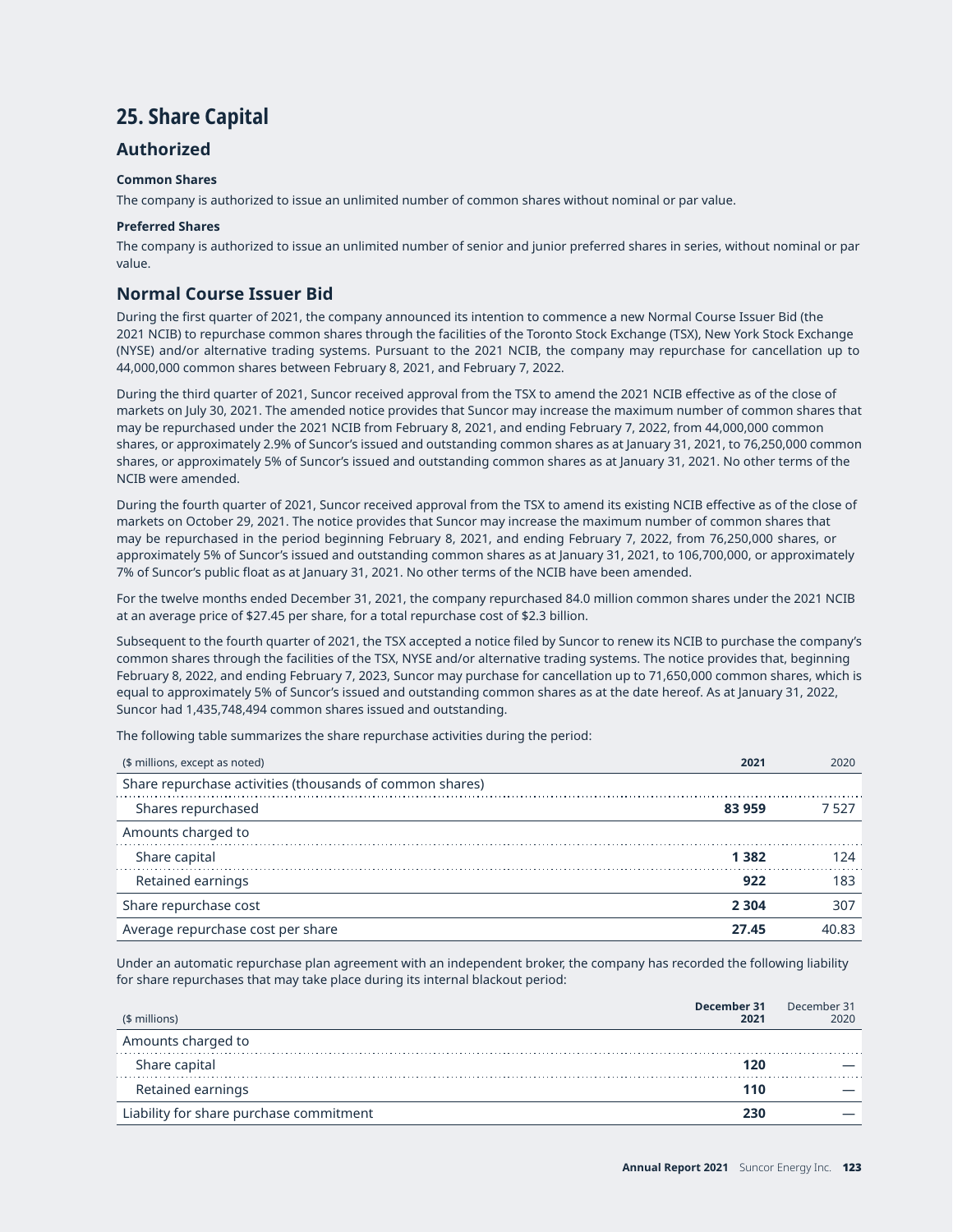# **26. Share-Based Compensation**

### **Share-Based Compensation Expense**

Reflected in the Consolidated Statements of Comprehensive Income within Operating, Selling and General expense are the following share-based compensation amounts:

| $$$ millions)                          | 2021 | 2020 |
|----------------------------------------|------|------|
| Equity-settled plans                   |      |      |
| Cash-settled plans                     | 301  | 28)  |
| Total share-based compensation expense | 322  |      |

## **Liability Recognized for Share-Based Compensation**

Reflected in the Consolidated Balance Sheets within accounts payable and accrued liabilities and other long-term liabilities are the following fair value amounts for the company's cash-settled plans:

| (\$ millions)                 | December 31<br>2021 | December 31<br>2020 |
|-------------------------------|---------------------|---------------------|
| Current liability             | 153                 |                     |
| Long-term liability (note 22) | 291                 | 143                 |
| <b>Total Liability</b>        | 444                 | 260                 |

The intrinsic value of the vested awards at December 31, 2021 was \$200 million (December 31, 2020 – \$149 million).

#### **Stock Option Plans**

Suncor grants stock option awards as a form of retention and incentive compensation.

Stock options granted by the company provide the holder with the right to purchase common shares at the market price on the grant date, subject to fulfilling vesting terms. Options granted have a seven-year life, vest annually over a three-year period and are accounted for as equity-settled awards.

The weighted average fair value of options granted during the period and the weighted average assumptions used in their determination are as noted below:

| Annual dividend per share (dollars)              | 1.05    |         |
|--------------------------------------------------|---------|---------|
| Risk-free interest rate                          | 0.49%   | 35%     |
| <b>Expected life</b>                             | 5 years | 5 years |
| <b>Expected volatility</b>                       | 40%     |         |
| Weighted average fair value per option (dollars) | 5 40    |         |

The expected life is based on historical stock option exercise data and current expectations. The expected volatility considers the historical volatility in the price of Suncor's common shares over a period similar to the life of the options, and is indicative of future trends.

The following table presents a summary of the activity related to Suncor's stock option plans:

|                                        | 2021                         |                                                     |                       | 2020                                                    |
|----------------------------------------|------------------------------|-----------------------------------------------------|-----------------------|---------------------------------------------------------|
|                                        | <b>Number</b><br>(thousands) | Weighted<br>Average<br><b>Exercise Price</b><br>(5) | Number<br>(thousands) | Weighted<br>Average<br><b>Exercise Price</b><br>$($ \$) |
| Outstanding, beginning of year         | 38 373                       | 39.65                                               | 33 882                | 39.70                                                   |
| Granted                                | 3457                         | 22.71                                               | 6 3 4 1               | 38.95                                                   |
| Exercised as options for common shares | (245)                        | 29.82                                               | (804)                 | 35.73                                                   |
| Forfeited/expired                      | (4495)                       | 37.62                                               | (1046)                | 39.91                                                   |
| Outstanding, end of year               | 37 090                       | 38.39                                               | 38 373                | 39.65                                                   |
| Exercisable, end of year               | 28 4 21                      | 39.87                                               | 26 943                | 39.10                                                   |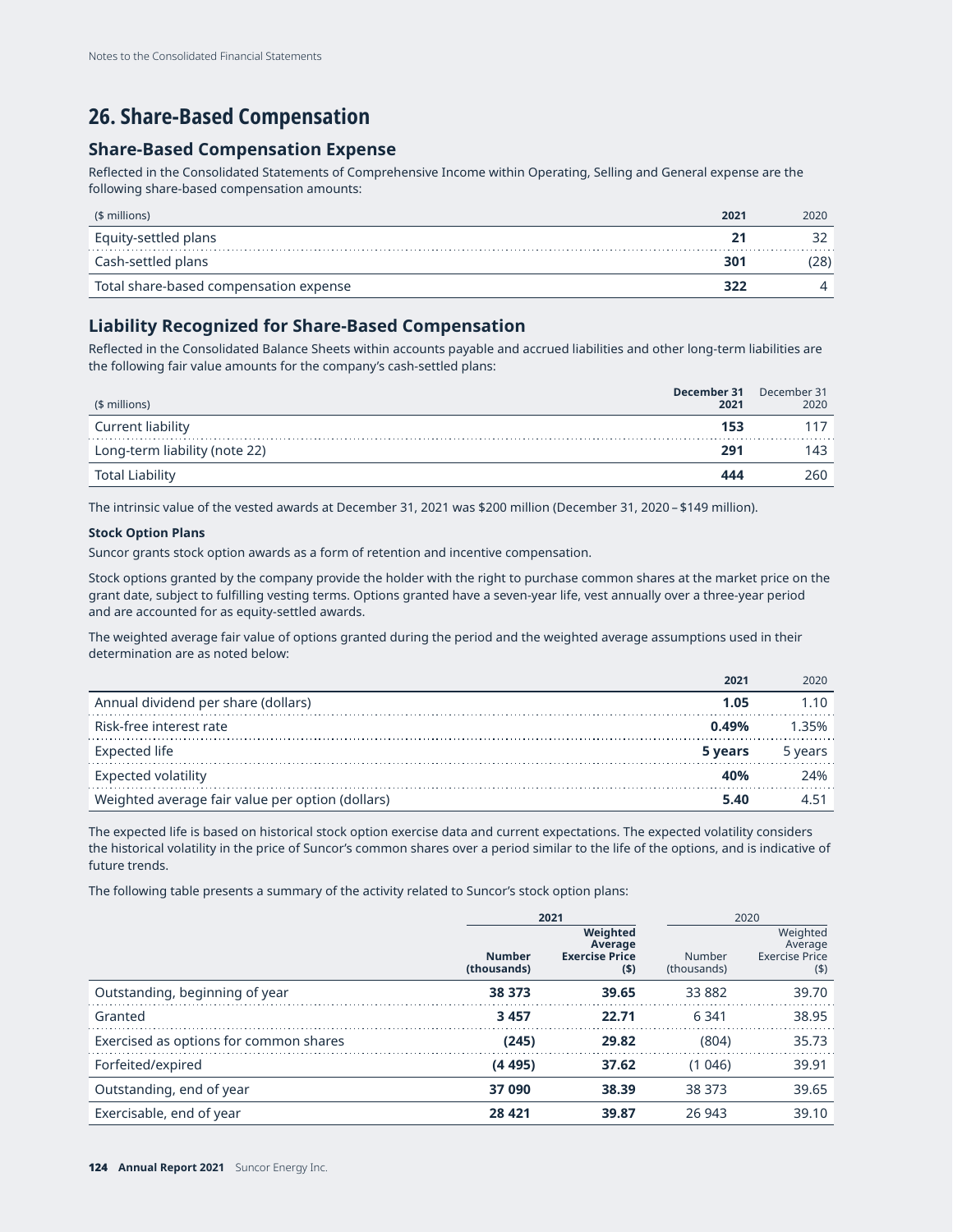For the options outstanding at December 31, 2021, the exercise price ranges and weighted average remaining contractual lives are shown below:

|                      | Outstanding                  |                                                                    |                                                     | Exercisable                  |                                                         |
|----------------------|------------------------------|--------------------------------------------------------------------|-----------------------------------------------------|------------------------------|---------------------------------------------------------|
| Exercise Prices (\$) | <b>Number</b><br>(thousands) | Weighted<br>Average<br>Remaining<br>Contractual<br>Life<br>(years) | Weighted<br>Average<br><b>Exercise Price</b><br>(5) | <b>Number</b><br>(thousands) | Weighted<br>Average<br><b>Exercise Price</b><br>$($ \$) |
| 22.63-24.99          | 3 3 7 8                      | 6                                                                  | 22.65                                               | 30                           | 22.88                                                   |
| 25.00-29.99          | 9                            | 6                                                                  | 29.29                                               |                              |                                                         |
| 30.00-34.99          | 4 6 94                       |                                                                    | 30.23                                               | 4672                         | 30.23                                                   |
| 35.00-39.99          | 9 5 3 7                      | 3                                                                  | 38.99                                               | 6024                         | 38.95                                                   |
| 40.00-44.99          | 19 292                       | 3                                                                  | 42.71                                               | 17516                        | 42.68                                                   |
| 45.00-49.99          | 52                           | 4                                                                  | 48.15                                               | 51                           | 48.16                                                   |
| 50.00-54.27          | 128                          | 3                                                                  | 52.39                                               | 128                          | 52.39                                                   |
| <b>Total</b>         | 37 090                       | 3                                                                  | 38.39                                               | 28 4 21                      | 39.87                                                   |

Common shares authorized for issuance by the Board of Directors that remain available for the granting of future options:

| (thousands) | 2021                      | 2020 |
|-------------|---------------------------|------|
|             | דרח הר<br>. .<br>$-0.001$ | aac  |

#### **Share Unit Plans**

Suncor grants share units as a form of retention and incentive compensation. Share unit plans are accounted for as cash-settled awards.

#### (a) Performance Share Units (PSUs)

A PSU is a time-vested award entitling employees to receive varying degrees of cash (0% – 200% of the company's share price at time of vesting) contingent upon Suncor's total shareholder return (stock price appreciation and dividend income) relative to a peer group of companies. Cash payments for awards granted in 2019 and onwards are contingent upon Suncor's total shareholder return and annual return on capital employed performance. PSUs vest approximately three years after the grant date.

#### (b) Restricted Share Units (RSUs)

A RSU is a time-vested award entitling employees to receive cash calculated based on an average of the company's share price leading up to vesting. RSUs vest approximately three years after the grant date.

In 2022, Syncrude's Long Term Incentive Plans (LTIP) of approximately \$123 million will be converted into Suncor RSUs at a conversion price of \$30.93.

#### (c) Deferred Share Units (DSUs)

A DSU is redeemable for cash or a common share for a period of time after a unitholder ceases employment or Board membership. The DSU Plan is limited to executives and members of the Board of Directors. Members of the Board of Directors receive an annual grant of DSUs as part of their compensation and may elect to receive their fees in cash only or in increments of 50% or 100% allocated to DSUs. Executives may elect to receive their annual incentive bonus in cash only or in increments of 25%, 50%, 75% or 100% allocated to DSUs.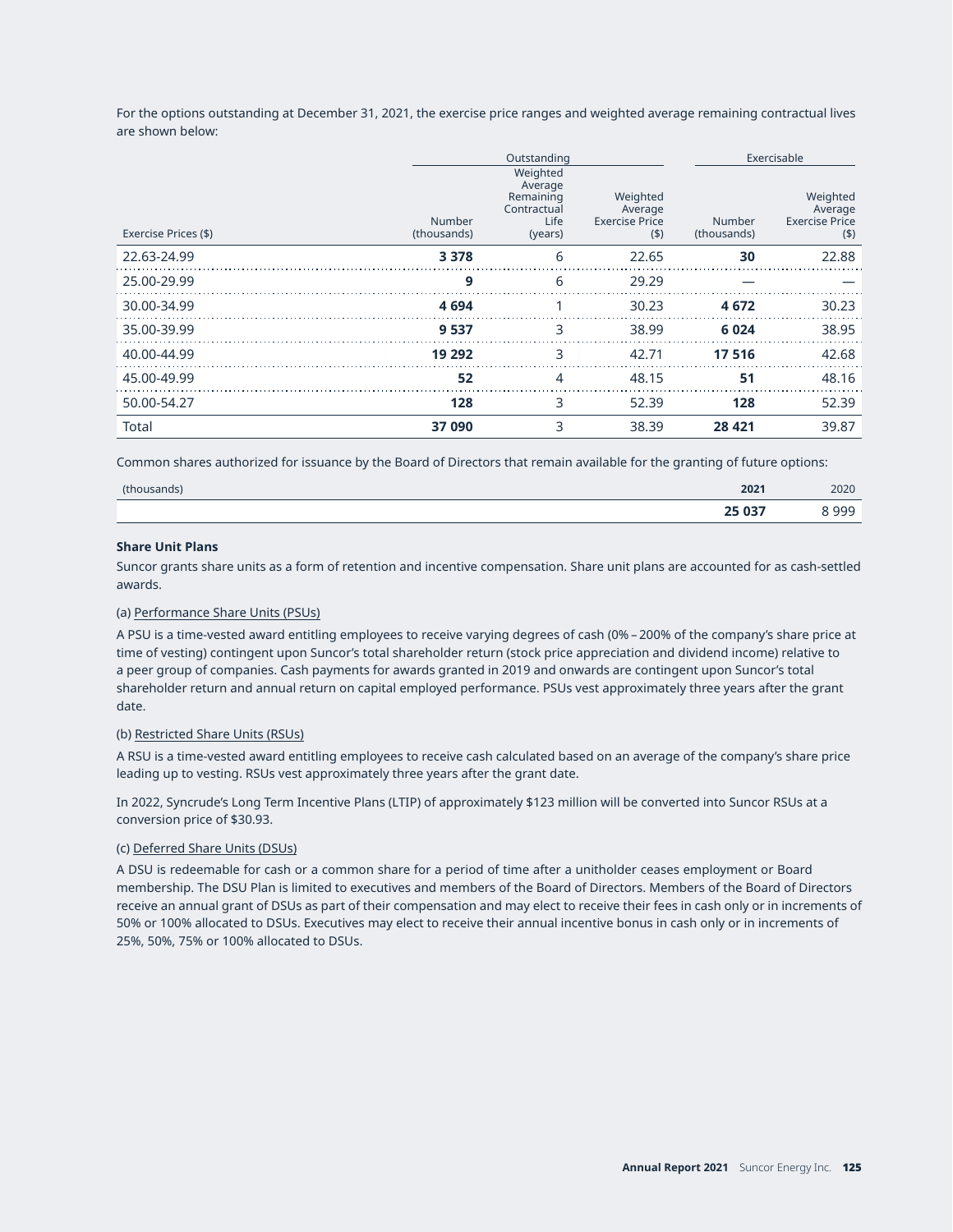The following table presents a summary of the activity related to Suncor's share unit plans:

| (thousands)                           | <b>PSU</b> | <b>RSU</b> | <b>DSU</b> |
|---------------------------------------|------------|------------|------------|
| Outstanding, December 31, 2019        | 2 1 9 3    | 13 602     | 1 2 8 7    |
| Granted                               | 1 2 3 2    | 6.567      | 289        |
| Redeemed for cash                     | (1086)     | (4707)     | (191)      |
| Forfeited/expired                     | (54)       | (367)      |            |
| Outstanding, December 31, 2020        | 2 2 8 5    | 15 095     | 1 385      |
| Granted                               | 1 2 8 5    | 11 954     | 164        |
| Redeemed for cash                     | (751)      | (4609)     | (167)      |
| Forfeited/expired                     | (53)       | (1003)     |            |
| <b>Outstanding, December 31, 2021</b> | 2766       | 21 437     | 1 3 8 2    |

#### **Stock Appreciation Rights (SARs)**

A SAR entitles the holder to receive a cash payment equal to the difference between the stated exercise price and the market price of the company's common shares on the date the SAR is exercised, and is accounted for as a cash-settled award.

SARs have a seven-year life and vest annually over a three-year period.

The following table presents a summary of the activity related to Suncor's SARs plan:

|                                | 2021                         |                                                     | 2020                  |                                                         |
|--------------------------------|------------------------------|-----------------------------------------------------|-----------------------|---------------------------------------------------------|
|                                | <b>Number</b><br>(thousands) | Weighted<br>Average<br><b>Exercise Price</b><br>(5) | Number<br>(thousands) | Weighted<br>Average<br><b>Exercise Price</b><br>$($ \$) |
| Outstanding, beginning of year | 509                          | 39.25                                               | 385                   | 39.83                                                   |
| Granted                        | 10                           | 22.63                                               | 132                   | 37.41                                                   |
| Exercised                      |                              |                                                     | (7)                   | 36.38                                                   |
| Forfeited/expired              | (56)                         | 37.78                                               | (1)                   | 39.08                                                   |
| Outstanding, end of year       | 463                          | 39.06                                               | 509                   | 39.25                                                   |
| Exercisable, end of year       | 357                          | 39.68                                               | 307                   | 39.09                                                   |

## **27. Financial Instruments and Risk Management**

The company's financial instruments consist of cash and cash equivalents, accounts receivable, derivative contracts, substantially all accounts payable and accrued liabilities, debt, and certain portions of other assets and other long-term liabilities.

### **Non-Derivative Financial Instruments**

The fair values of cash and cash equivalents, accounts receivable, short-term debt, and accounts payable and accrued liabilities approximate their carrying values due to the short-term maturities of those instruments.

The company's long-term debt and long-term financial liabilities are recorded at amortized cost using the effective interest method. At December 31, 2021, the carrying value of fixed-term debt accounted for under amortized cost was \$14.2 billion (December 31, 2020 – \$15.2 billion) and the fair value at December 31, 2021 was \$17.4 billion (December 31, 2020 – \$18.8 billion). The decrease in carrying value and fair value of debt is mainly due to repayment of debt during the year. The estimated fair value of long-term debt is based on pricing sourced from market data, which is considered a Level 2 fair value input.

Suncor entered into a partnership with Fort McKay First Nation (FMFN) and Mikisew Cree First Nation (MCFN) in 2018 where FMFN and MCFN acquired a combined 49% partnership interest in the East Tank Farm Development. The partnership liability is recorded at amortized cost using the effective interest method. At December 31, 2021, the carrying value of the Partnership liability accounted for under amortized cost was \$436 million (December 31, 2020 – \$445 million).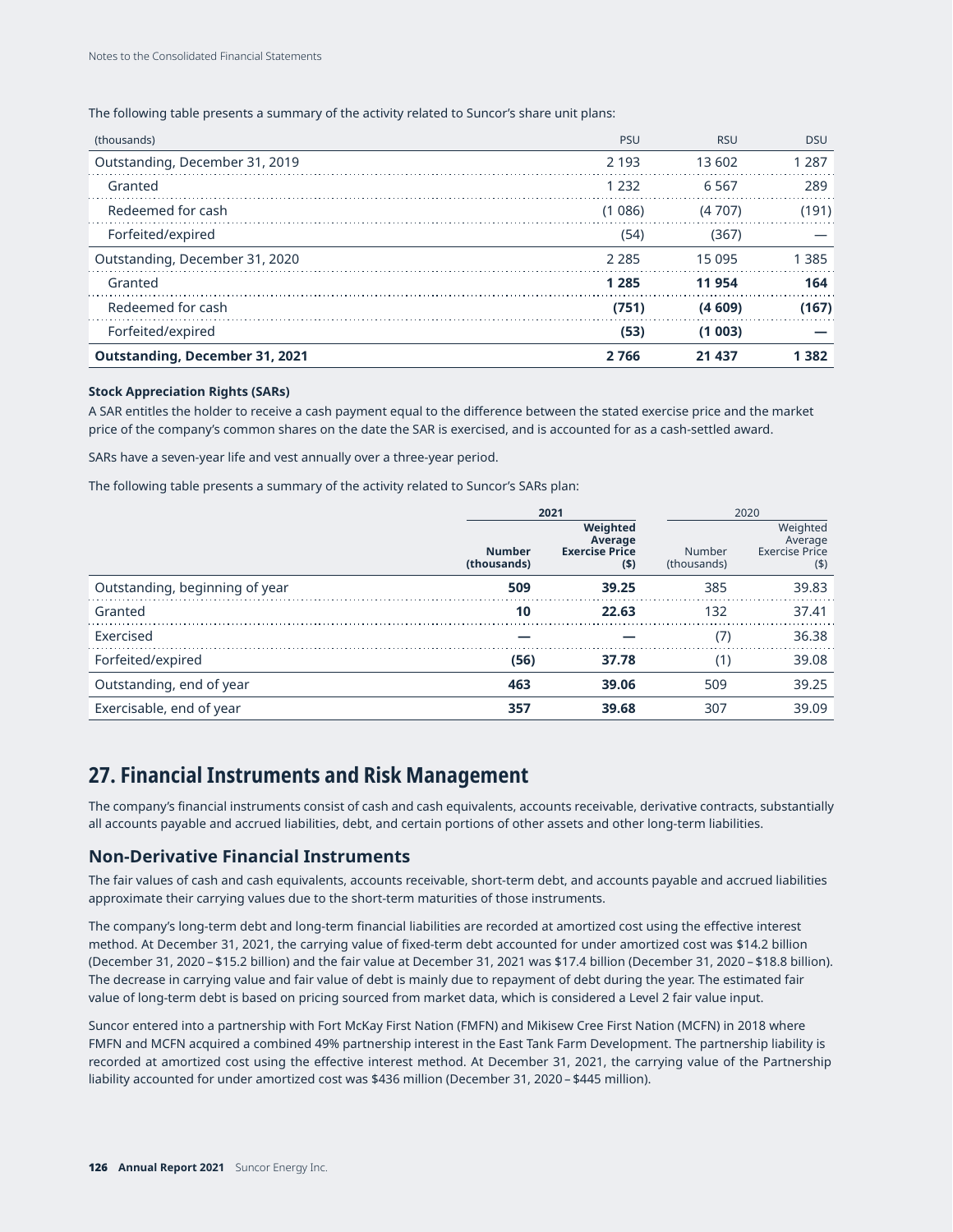## **Derivative Financial Instruments**

#### **(a) Non-Designated Derivative Financial Instruments**

The company uses derivative financial instruments, such as physical and financial contracts, to manage certain exposures to fluctuations in interest rates, commodity prices and foreign currency exchange rates, as part of its overall risk management program, as well as for trading purposes.

The changes in the fair value of non-designated derivatives are as follows:

| (\$ millions)                                                         | 2021  | 2020 |
|-----------------------------------------------------------------------|-------|------|
| Fair value outstanding, beginning of year                             | (121) | 39)  |
| Cash settlements - paid (received) during the year                    | 178   |      |
| Changes in fair value recognized in earnings during the year (note 7) | (155) |      |
| Fair value outstanding, end of year                                   | (98   |      |

#### **(b) Fair Value Hierarchy**

To estimate the fair value of derivatives, the company uses quoted market prices when available, or third-party models and valuation methodologies that utilize observable market data. In addition to market information, the company incorporates transaction-specific details that market participants would utilize in a fair value measurement, including the impact of nonperformance risk. However, these fair value estimates may not necessarily be indicative of the amounts that could be realized or settled in a current market transaction. The company characterizes inputs used in determining fair value using a hierarchy that prioritizes inputs depending on the degree to which they are observable. The three levels of the fair value hierarchy are as follows:

- Level 1 consists of instruments with a fair value determined by an unadjusted quoted price in an active market for identical assets or liabilities. An active market is characterized by readily and regularly available quoted prices where the prices are representative of actual and regularly occurring market transactions to assure liquidity.
- Level 2 consists of instruments with a fair value that is determined by quoted prices in an inactive market, prices with observable inputs, or prices with insignificant non-observable inputs. The fair value of these positions is determined using observable inputs from exchanges, pricing services, third-party independent broker quotes, and published transportation tolls. The observable inputs may be adjusted using certain methods, which include extrapolation over the quoted price term and quotes for comparable assets and liabilities.
- Level 3 consists of instruments with a fair value that is determined by prices with significant unobservable inputs. As at December 31, 2021, the company does not have any derivative instruments measured at fair value Level 3.

In forming estimates, the company utilizes the most observable inputs available for valuation purposes. If a fair value measurement reflects inputs of different levels within the hierarchy, the measurement is categorized based upon the lowest level of input that is significant to the fair value measurement.

The following table presents the company's derivative financial instrument assets and liabilities measured at fair value for each hierarchy level as at December 31, 2021 and 2020.

| $$$ millions)                       | Level 1 | Level 2 | Level 3 | <b>Total Fair</b><br>Value |
|-------------------------------------|---------|---------|---------|----------------------------|
| Accounts receivable                 | 63      | 90      |         | 153                        |
| Accounts payable                    | (202)   | [72]    |         | 274)                       |
| Balance at December 31, 2020        | (139)   | 18      |         | 121                        |
| Accounts receivable                 | 35      | 88      |         | 123                        |
| Accounts payable                    | (134)   | (87)    |         | .221'                      |
| <b>Balance at December 31, 2021</b> | (99)    |         |         | (98)                       |

During the year ended December 31, 2021, there were no transfers between Level 1 and Level 2 fair value measurements.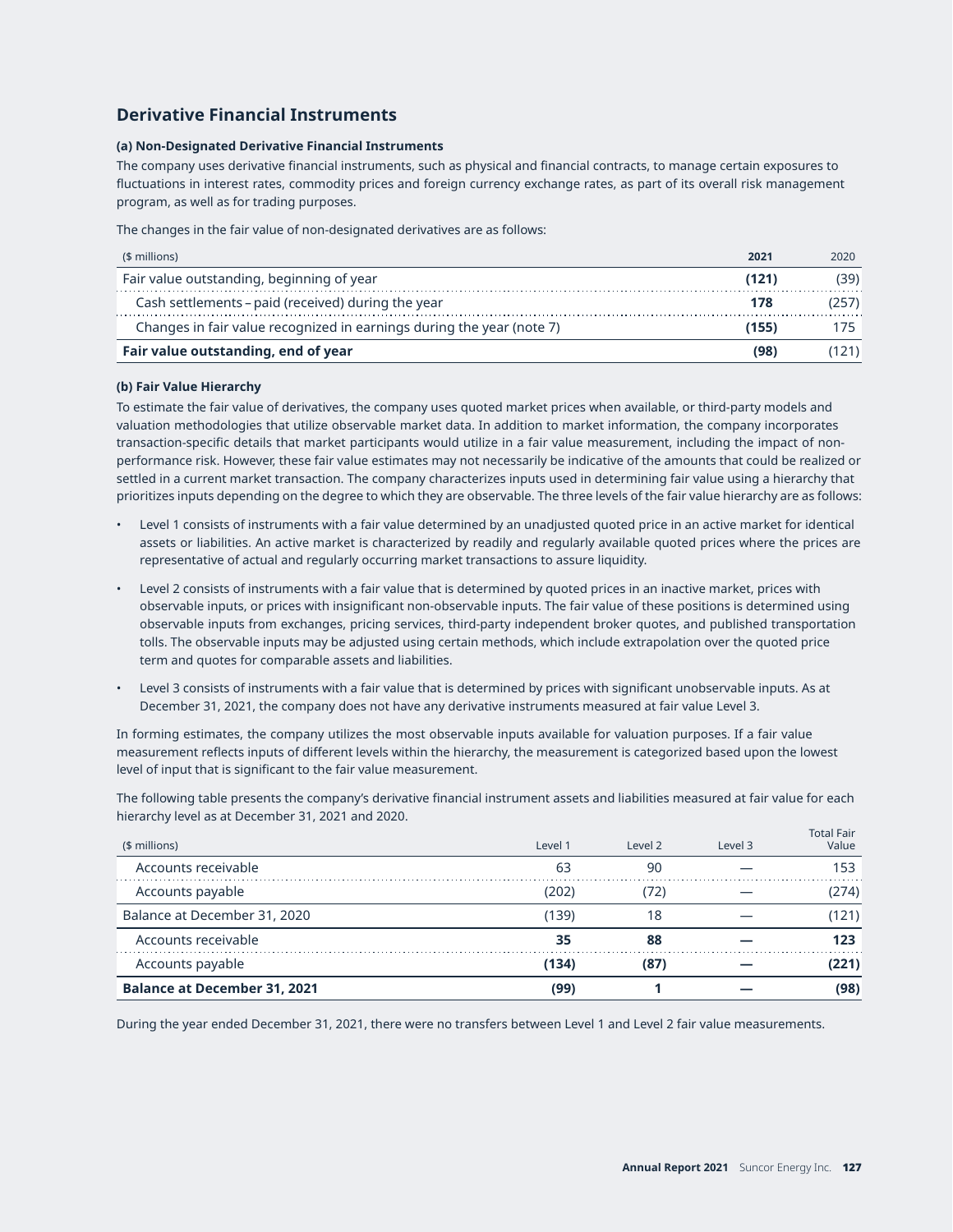## **Offsetting Financial Assets and Liabilities**

The company enters into arrangements that allow for offsetting of derivative financial instruments and accounts receivable (payable), which are presented on a net basis on the balance sheet, as shown in the table below as at December 31, 2021 and 2020.

#### **Financial Assets**

| $$$ millions)                       | Gross<br>Assets | Gross<br>Liabilities<br>Offset | Net Amounts<br>Presented |
|-------------------------------------|-----------------|--------------------------------|--------------------------|
| Fair value of derivative assets     | 2890            | (2737)                         | 153                      |
| Accounts receivable                 | 2999            | (1398)                         | 1 601                    |
| Balance at December 31, 2020        | 5889            | (4135)                         | 1 754                    |
| Fair value of derivative assets     | 6 5 2 7         | (6404)                         | 123                      |
| Accounts receivable                 | 5 0 4 8         | (2734)                         | 2 3 1 4                  |
| <b>Balance at December 31, 2021</b> | 11 575          | (9 138)                        | 2437                     |

#### **Financial Liabilities**

| $$$ millions)                        | Gross<br>Liabilities | Gross<br>Assets<br>Offset | <b>Net Amounts</b><br>Presented |
|--------------------------------------|----------------------|---------------------------|---------------------------------|
| Fair value of derivative liabilities | (3011)               | 2737                      | (274)                           |
| Accounts payable                     | (2385)               | 1 3 9 8                   | (987)                           |
| Balance at December 31, 2020         | (5396)               | 4 1 3 5                   | (1261)                          |
| Fair value of derivative liabilities | (6625)               | 6404                      | (221)                           |
| Accounts payable                     | (4205)               | 2 7 3 4                   | (1471)                          |
| <b>Balance at December 31, 2021</b>  | (10 830)             | 9 1 3 8                   | (1692)                          |

### **Risk Management**

The company is exposed to a number of different risks arising from financial instruments. These risk factors include market risks, comprising commodity price risk, foreign currency risk and interest rate risk, as well as liquidity risk and credit risk.

The company maintains a formal governance process to manage its financial risks. The company's Commodity Risk Management Committee (CRMC) is charged with the oversight of the company's trading and credit risk management activities. These activities are intended to manage risk associated with open price exposure of specific volumes in transit or storage, enhance the company's operations, and enhance profitability through informed market calls, market diversification, economies of scale, improved transportation access, and leverage of assets, both physical and contractual. The CRMC, acting under the authority of the company's Board of Directors, meets regularly to monitor limits on risk exposures, review policy compliance and validate riskrelated methodologies and procedures.

#### **1) Market Risk**

Market risk is the risk or uncertainty arising from market price movements and their impact on the future performance of the business. The market price movements that could adversely affect the value of the company's financial assets, liabilities and expected future cash flows include commodity price risk, foreign currency exchange risk and interest rate risk.

#### (a) Commodity Price Risk

Suncor's financial performance is closely linked to crude oil and refined product prices (including pricing differentials for various product types) and, to a lesser extent, natural gas and electricity prices. The company may reduce its exposure to commodity price risk through a number of strategies. These strategies include entering into derivative contracts to limit exposure to changes in crude oil and refined product prices during transportation and natural gas prices.

An increase of US\$10/bbl of crude oil as at December 31, 2021 would increase pre-tax earnings for the company's outstanding derivative financial instruments by approximately \$58 million (2020 – \$95 million increase).

#### (b) Foreign Currency Exchange Risk

The company is exposed to foreign currency exchange risk on revenues, capital expenditures, or financial instruments that are denominated in a currency other than the company's functional currency (Canadian dollars). As crude oil is priced in U.S. dollars, fluctuations in US\$/Cdn\$ exchange rates may have a significant impact on revenues. This exposure is partially offset through the issuance of U.S. dollar denominated debt. A 1% strengthening in the Cdn\$ relative to the US\$ as at December 31, 2021 would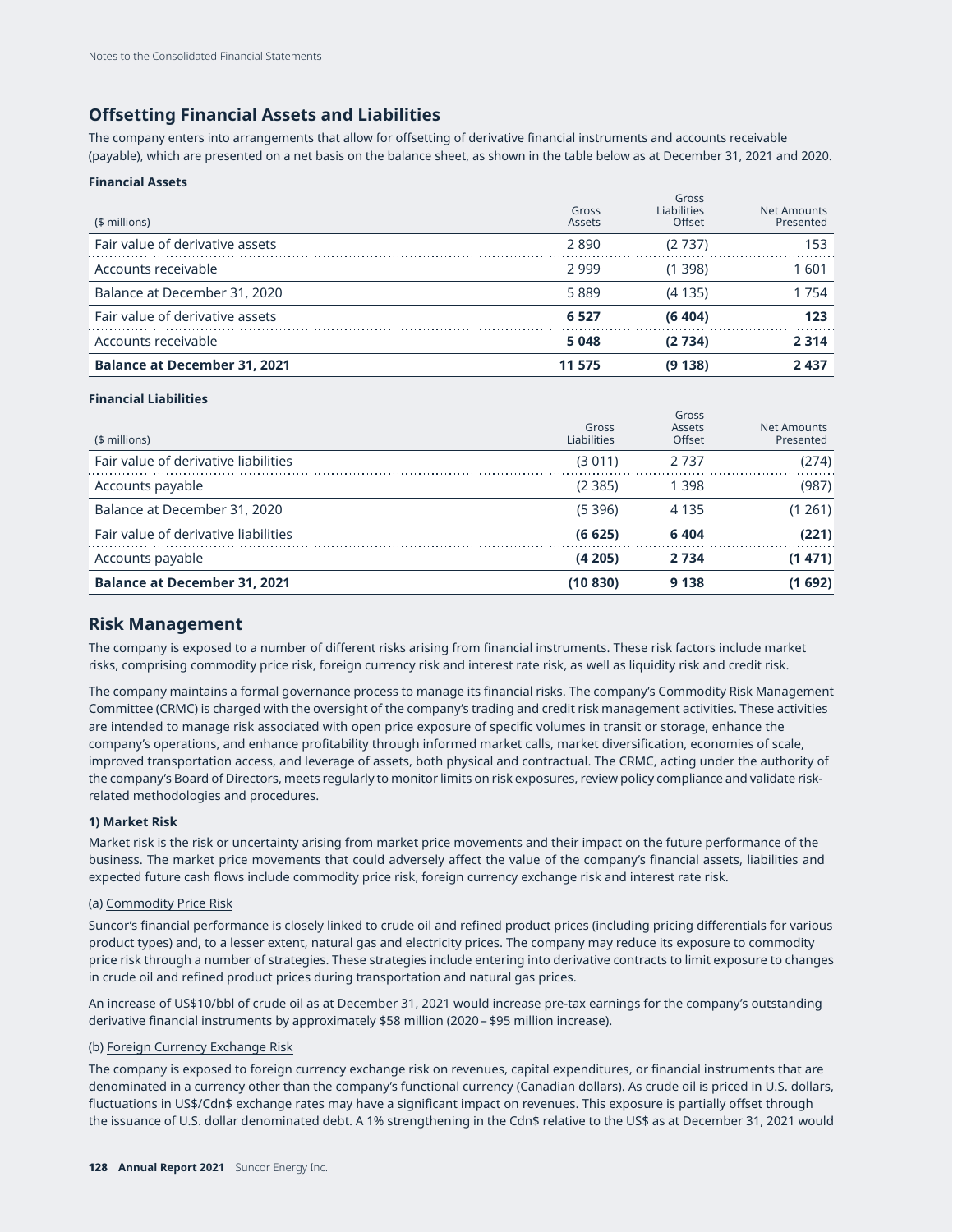increase pre-tax earnings related to the company's U.S. dollar denominated long-term debt, commercial paper and working capital by approximately \$133 million (2020 – \$182 million).

#### (c) Interest Rate Risk

The company is exposed to interest rate risk as changes in interest rates may affect future cash flows and the fair values of its financial instruments. The primary exposure is related to its revolving-term debt of commercial paper and future debt issuances.

To manage the company's exposure to interest rate volatility, the company may periodically enter into interest rate swap contracts to fix the interest rate of future debt issuances. As at December 31, 2021, the company had no outstanding forward interest rate swaps. The weighted average interest rate on total debt, including lease liabilities, for the year ended December 31, 2021 was 5.0% (2020 – 5.3%).

The company's net earnings are sensitive to changes in interest rates on the floating rate portion of the company's debt, which are offset by cash balances. To the extent interest expense is not capitalized, if interest rates applicable to floating rate instruments increased by 1%, it is estimated that the company's pre-tax earnings would increase by approximately \$9 million primarily due to a higher cash balance compared to the short-term debt balance (2020 – approximately \$17 million decrease). This assumes that the amount and mix of fixed and floating rate debt remains unchanged from December 31, 2021. The proportion of floating interest rate exposure at December 31, 2021 was 7.0% of total debt outstanding (2020 – 16.4%).

#### **2) Liquidity Risk**

Liquidity risk is the risk that Suncor will not be able to meet its financial obligations when due. The company mitigates this risk by forecasting spending requirements as well as cash flow from operating activities, and maintaining sufficient cash, credit facilities, and debt shelf prospectuses to meet these requirements. The company's available credit facilities decreased by \$2.0 billion during the year ended December 31, 2021, primarily due to the cancellation of \$2.8 billion in bi-lateral credit facilities that were no longer required as they were entered into in March and April 2020 to ensure access to adequate financial resources in connection with the COVID-19 pandemic, and a reduction in the size of the company's syndicated credit facilities. Suncor's cash and cash equivalents and total credit facilities at December 31, 2021 were \$2.2 billion and \$7.0 billion, respectively. Of Suncor's \$7.0 billion in total credit facilities, \$4.5 billion were unutilized at December 31, 2021. In addition, Suncor has \$4.50 billion of unused capacity under a Canadian debt shelf prospectus and an unused capacity of US\$4.25 billion under a U.S. universal shelf prospectus. The ability of the company to raise additional capital utilizing these shelf prospectuses is dependent on market conditions. The company believes it has sufficient funding through the use of these facilities and access to capital markets to meet its future capital requirements.

Surplus cash is invested into a range of short-dated money market securities. Investments are only permitted in high credit quality government or corporate securities. Diversification of these investments is managed through counterparty credit limits.

The following table shows the timing of cash outflows related to trade and other payables and debt.

|                 | December 31, 2020                             |                                                                |              |                      |
|-----------------|-----------------------------------------------|----------------------------------------------------------------|--------------|----------------------|
| $$$ millions)   | Trade and<br>Other<br>Payables <sup>(1)</sup> | Gross<br>Derivative<br>Liabilities <sup><math>(2)</math></sup> | $Debt^{(3)}$ | Lease<br>Liabilities |
| Within one year | 4410                                          | 2849                                                           | 5773         | 474                  |
| 2 to 3 years    | 37                                            | 162                                                            | 2 2 3 3      |                      |
| 4 to 5 years    | 37                                            |                                                                | 3 0 0 9      | 63 <sup>′</sup>      |
| Over 5 years    |                                               |                                                                | 17834        | 2779                 |
|                 | 4 ARA                                         | 3 0 1 1                                                        | 28849        | 4655                 |

|                 |                                                             | <b>December 31, 2021</b>                        |              |                      |  |  |
|-----------------|-------------------------------------------------------------|-------------------------------------------------|--------------|----------------------|--|--|
| (\$ millions)   | <b>Trade and</b><br><b>Other</b><br>Payables <sup>(1)</sup> | Gross<br><b>Derivative</b><br>Liabilities $(2)$ | $Deht^{(3)}$ | Lease<br>Liabilities |  |  |
| Within one year | 6 2 8 2                                                     | 6 4 6 6                                         | 2 2 5 3      | 459                  |  |  |
| 2 to 3 years    | 37                                                          | 159                                             | 2015         | 779                  |  |  |
| 4 to 5 years    | 37                                                          |                                                 | 3 1 2 7      | 660                  |  |  |
| Over 5 years    |                                                             |                                                 | 18836        | 2 6 3 3              |  |  |
|                 | 6356                                                        | 6 625                                           | 26 231       |                      |  |  |

(1) Trade and other payables exclude net derivative liabilities of \$221 million (2020 – \$274 million).

(2) Gross derivative liabilities of \$6.625 billion (2020 – \$3.011 billion) are offset by gross derivative assets of \$6.404 billion (2020 – \$2.737 billion), resulting in a net amount of \$221 million (2020 – \$274 million).

(3) Debt includes short-term debt, long-term debt and interest payments on fixed-term debt.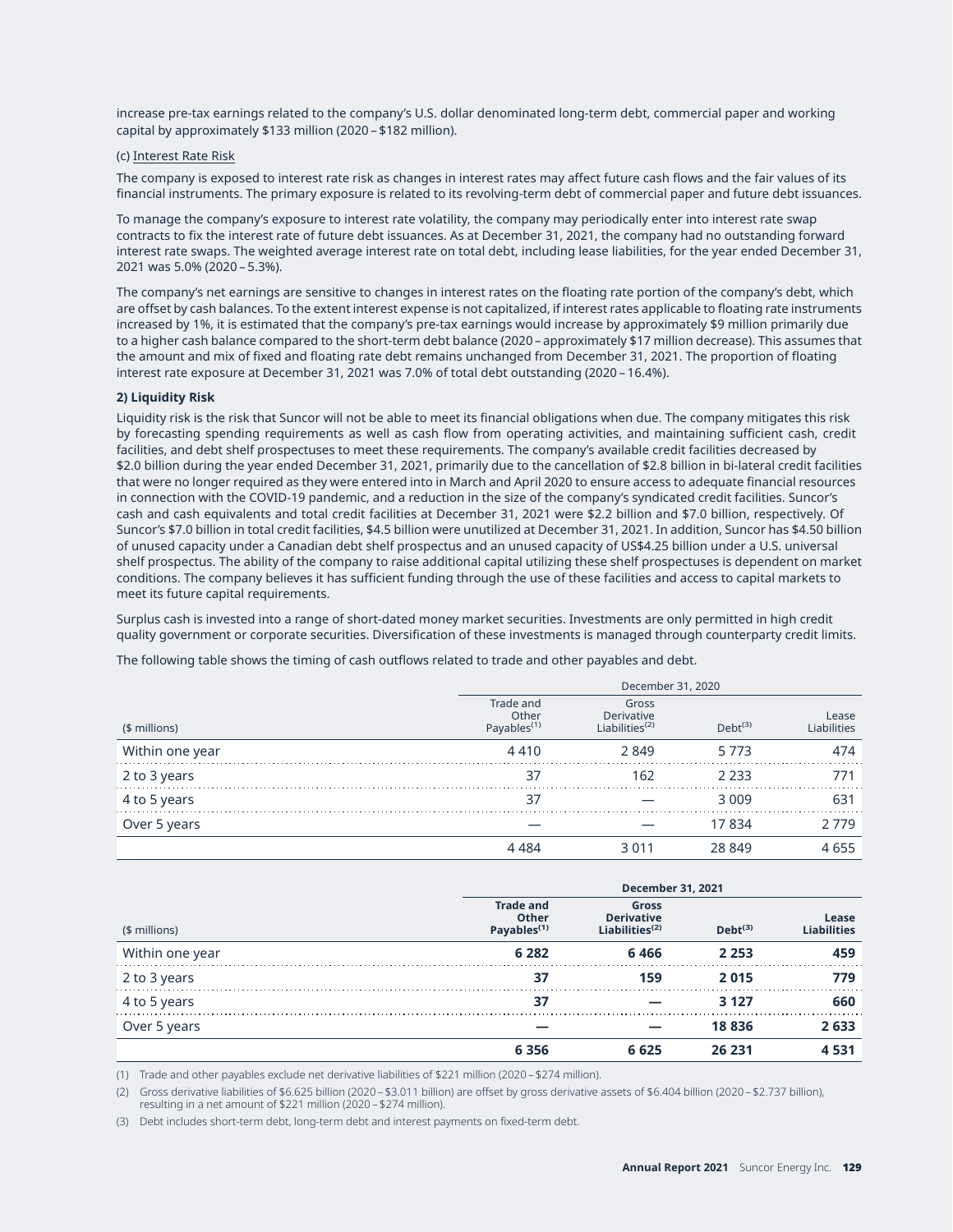#### **3) Credit Risk**

Credit risk is the risk that a customer or counterparty will fail to perform an obligation or fail to pay amounts due, causing a financial loss. The company's credit policy is designed to ensure there is a standard credit practice throughout the company to measure and monitor credit risk. The policy outlines delegation of authority, the due diligence process required to approve a new customer or counterparty and the maximum amount of credit exposure per single entity. Before transactions begin with a new customer or counterparty, its creditworthiness is assessed, and a credit rating and a maximum credit limit are assigned. The assessment process is outlined in the credit policy and considers both quantitative and qualitative factors. The company constantly monitors the exposure to any single customer or counterparty along with the financial position of the customer or counterparty. If it is deemed that a customer or counterparty has become materially weaker, the company will work to reduce the credit exposure and lower the assigned credit limit. Regular reports are generated to monitor credit risk and the Credit Committee meets quarterly to ensure compliance with the credit policy and review the exposures.

A substantial portion of the company's accounts receivable are with customers in the oil and gas industry and are subject to normal industry credit risk. While the industry has experienced credit downgrades due to the COVID-19 pandemic, Suncor has not been significantly affected as the majority of Suncor's customers are large and established downstream companies with investment grade credit ratings. At December 31, 2021, substantially all of the company's trade receivables were current.

The company may be exposed to certain losses in the event that counterparties to derivative financial instruments are unable to meet the terms of the contracts. The company's exposure is limited to those counterparties holding derivative contracts owing to the company at the reporting date. At December 31, 2021, the company's net exposure was \$123 million (December 31, 2020 – \$153 million).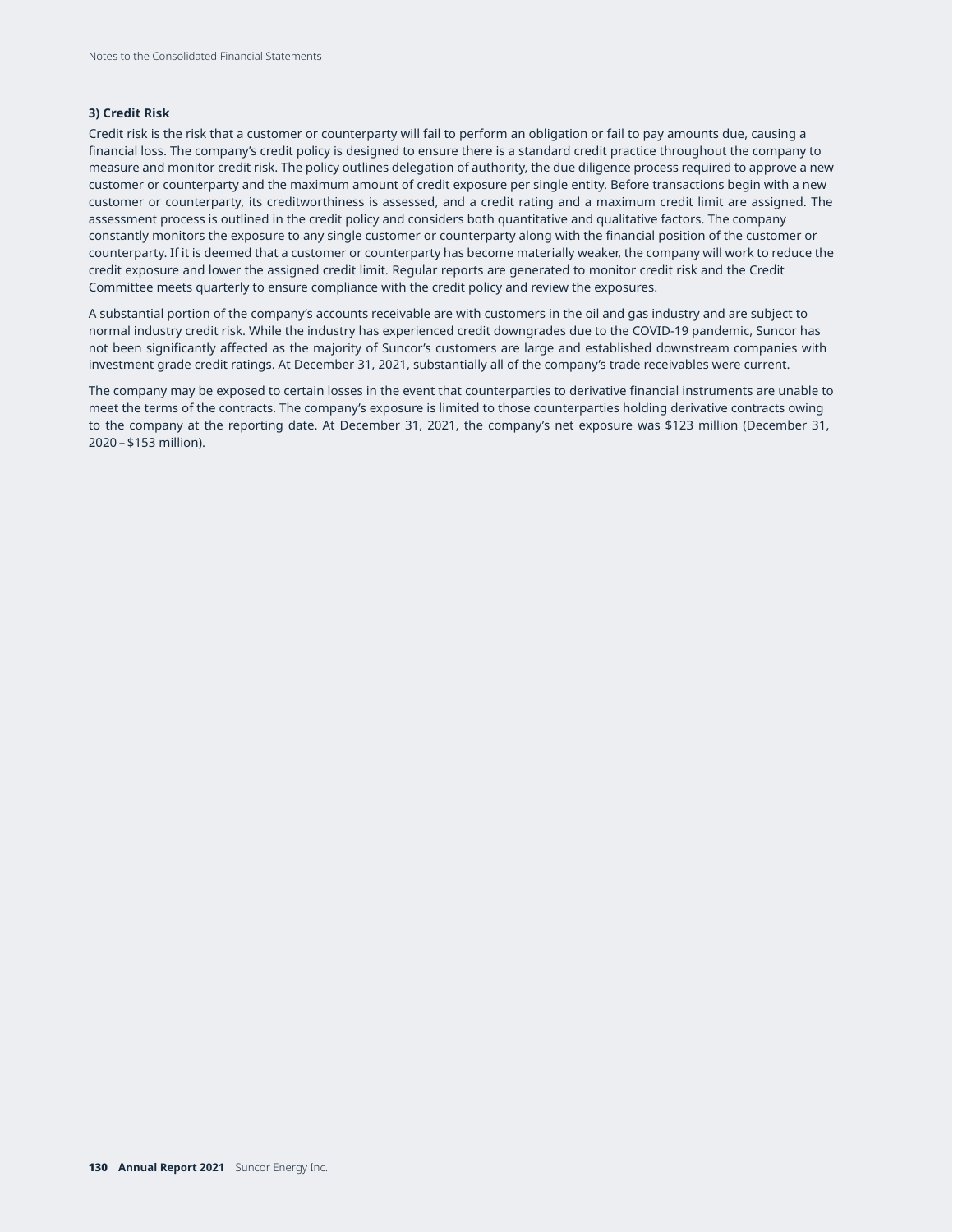# **28. Capital Structure Financial Policies**

The company's primary capital management strategy is to maintain a conservative balance sheet, which supports a solid investment grade credit rating profile. This objective affords the company the financial flexibility and access to the capital it requires to execute on its growth objectives.

The company's capital is primarily monitored by reviewing the ratios of net debt to adjusted funds from operations<sup>(2)</sup> and total debt to total debt plus shareholders' equity.

Net debt to adjusted funds from operations<sup>(2)</sup> is calculated as short-term debt plus total long-term debt less cash and cash equivalents, divided by adjusted funds from operations for the year then ended.

Total debt to total debt plus shareholders' equity is calculated as short-term debt plus total long-term debt divided by short-term debt plus total long-term debt plus shareholders' equity. This financial covenant under the company's various banking and debt agreements shall not be greater than 65%.

The company's financial covenant is reviewed regularly and controls are in place to maintain compliance with the covenant. The company complied with financial covenants for the years ended December 31, 2021 and 2020. The company's financial measures, as set out in the following schedule, were unchanged from 2020. The company believes that achieving its capital target helps to provide the company access to capital at a reasonable cost by maintaining solid investment grade credit ratings. Total debt to total debt plus shareholders' equity was 33.4% at December 31, 2021 and decreased due to lower debt levels and higher shareholders' equity as a result of increased net earnings. The company operates in a fluctuating business environment and ratios may periodically fall outside of management's targets. The company addresses these fluctuations by capital expenditure reductions and sales of non-core assets to ensure net debt achieves management's targets.

|                                                             | Capital<br>Measure | December 31 | December 31 |
|-------------------------------------------------------------|--------------------|-------------|-------------|
| $($$ millions)                                              | Target             | 2021        | 2020        |
| Components of ratios                                        |                    |             |             |
| Short-term debt                                             |                    | 1 2 8 4     | 3 5 6 6     |
| Current portion of long-term debt                           |                    | 231         | 1 413       |
| Current portion of long-term lease liabilities              |                    | 310         | 272         |
| Long-term debt                                              |                    | 13 989      | 13812       |
| Long-term lease liabilities                                 |                    | 2 5 4 0     | 2636        |
| Total debt $(1)$                                            |                    | 18 3 54     | 21 699      |
| Less: Cash and cash equivalents                             |                    | 2 2 0 5     | 1885        |
| Net debt $(1)$                                              |                    | 16 149      | 19814       |
| Shareholders' equity                                        |                    | 36 614      | 35 757      |
| Total capitalization (total debt plus shareholders' equity) |                    | 54 968      | 57 456      |
| Adjusted funds from operations <sup>(2)</sup>               |                    | 10 257      | 3876        |
| Net debt to adjusted funds from operations                  | <3.0 times         | 1.6         | 5.1         |
| Total debt to total debt plus shareholders' equity          | 20% - 35%          | 33.4%       | 37.8%       |

(1) Total debt and net debt are non-GAAP financial measures.

(2) Adjusted funds from operations is calculated as cash flow from operating activities before changes in non-cash working capital, and is a non-GAAP financial measure.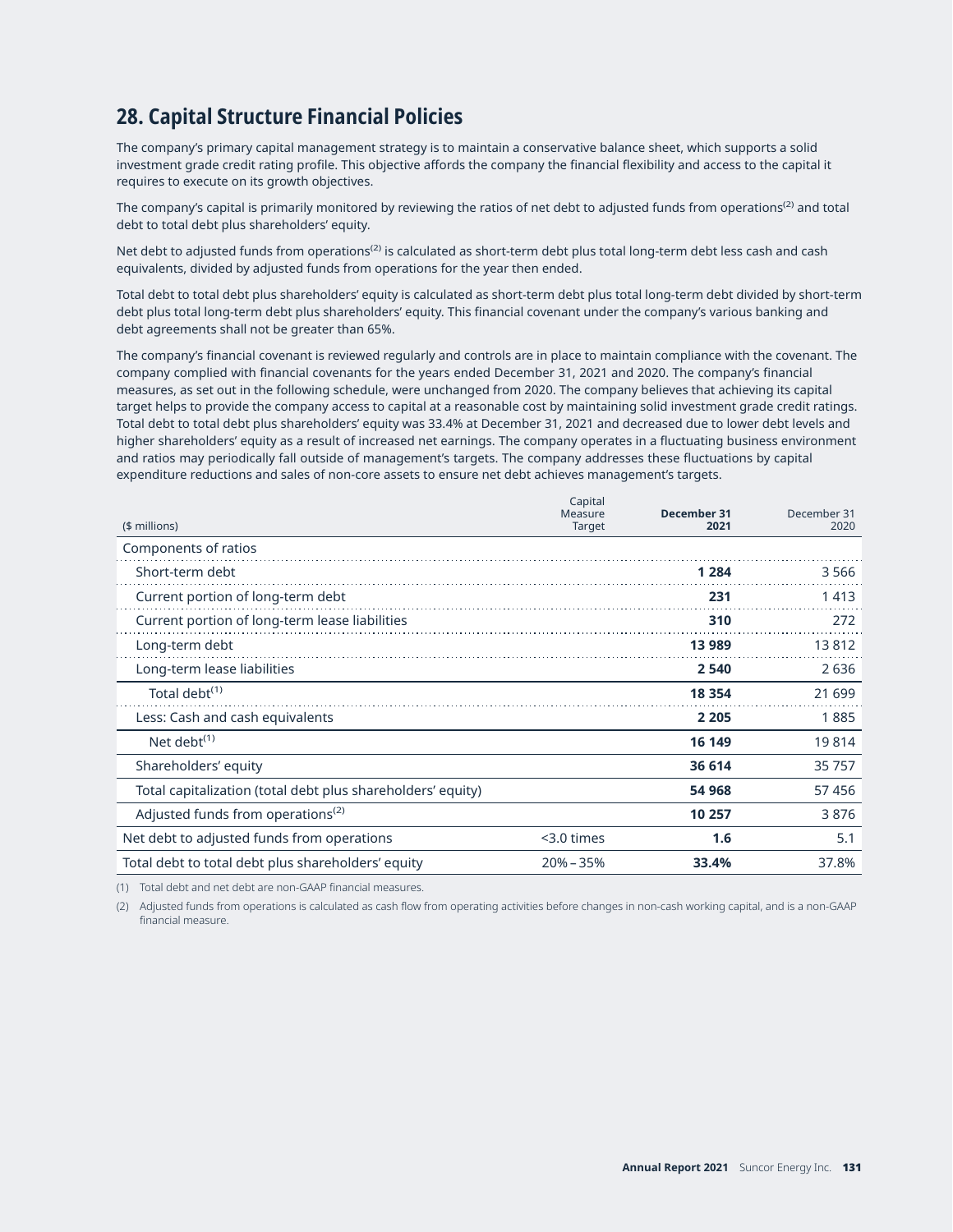## **29. Joint Arrangements**

## **Joint Operations**

The company's material joint operations as at December 31 are set out below:

|                                                                  |                           | Country of<br>Incorporation and       |                            |                     |
|------------------------------------------------------------------|---------------------------|---------------------------------------|----------------------------|---------------------|
| <b>Material Joint Operations</b>                                 | <b>Principal Activity</b> | Principal Place of<br><b>Business</b> | <b>Ownership %</b><br>2021 | Ownership %<br>2020 |
| Oil Sands                                                        |                           |                                       |                            |                     |
| Operated by Suncor:                                              |                           |                                       |                            |                     |
| Fort Hills Energy Limited Partnership                            | Oil sands development     | Canada                                | 54.11                      | 54.11               |
| <b>Meadow Creek</b>                                              | Oil sands development     | Canada                                | 75.00                      | 75.00               |
| Syncrude <sup>(1)</sup>                                          | Oil sands development     | Canada                                | 58.74                      |                     |
| Non-operated:                                                    |                           |                                       |                            |                     |
| Syncrude <sup>(1)</sup>                                          | Oil sands development     | Canada                                |                            | 58.74               |
| <b>Exploration and Production</b>                                |                           |                                       |                            |                     |
| Operated by Suncor:                                              |                           |                                       |                            |                     |
| Terra Nova <sup>(2)</sup>                                        | Oil and gas production    | Canada                                | 48.00                      | 37.68               |
| Non-operated:                                                    |                           |                                       |                            |                     |
| <b>Buzzard</b>                                                   | Oil and gas production    | <b>United Kingdom</b>                 | 29.89                      | 29.89               |
| Fenja Development JV                                             | Oil and gas production    | Norway                                | 17.50                      | 17.50               |
| Golden Eagle Area Development <sup>(3)</sup>                     | Oil and gas production    | United Kingdom                        |                            | 26.69               |
| Hibernia and the Hibernia South<br>Extension Unit <sup>(4)</sup> | Oil and gas production    | Canada                                | 19.48-20.00                | 19.19-20.00         |
| Hebron                                                           | Oil and gas production    | Canada                                | 21.03                      | 21.03               |
| Harouge Oil Operations                                           | Oil and gas production    | Libya                                 | 49.00                      | 49.00               |
| North Sea Rosebank Project                                       | Oil and gas production    | United Kingdom                        | 40.00                      | 40.00               |
| Oda                                                              | Oil and gas production    | Norway                                | 30.00                      | 30.00               |
| White Rose and the White Rose<br>Extensions <sup>(5)</sup>       | Oil and gas production    | Canada                                | 26.13-27.50                | 26.13-27.50         |

(1) Suncor became the operator of the Syncrude project effective September 30, 2021.

(2) In the third quarter of 2021, Suncor finalized an agreement with the co-owners of the Terra Nova Project to restructure the project ownership and move forward with the Asset Life Extension Project. The agreement increased the company's working interest to 48.00%.

(3) Suncor sold its 26.69% working interest in the Golden Eagle Area Development in the fourth quarter of 2021.

(4) In the first quarter of 2021, the first redetermination of the Hibernia South Extension Unit increased the company's interest by 0.29% (from 19.19% to approximately 19.48%).

(5) In the third quarter of 2021, Suncor entered into a conditional agreement to increase its interest by 12.50% to approximately 40.00% in the White Rose asset subject to the sanctioning of the West White Rose Project.

### **Joint Ventures and Associates**

The company does not have any joint ventures or associates that are considered individually material. Summarized aggregate financial information of the joint ventures and associates, which are all included in the company's Refining and Marketing operations, are shown below:

|                                     | Joint ventures |      | <b>Associates</b> |      |
|-------------------------------------|----------------|------|-------------------|------|
| $$$ millions)                       | 2021           | 2020 | 2021              | 2020 |
| Net earnings (loss)                 |                | (10) | (2)               |      |
| Total comprehensive earnings (loss) |                | (10) | (2)               |      |
| Carrying amount as at December 31   | 63             | 58   | 66                | 68   |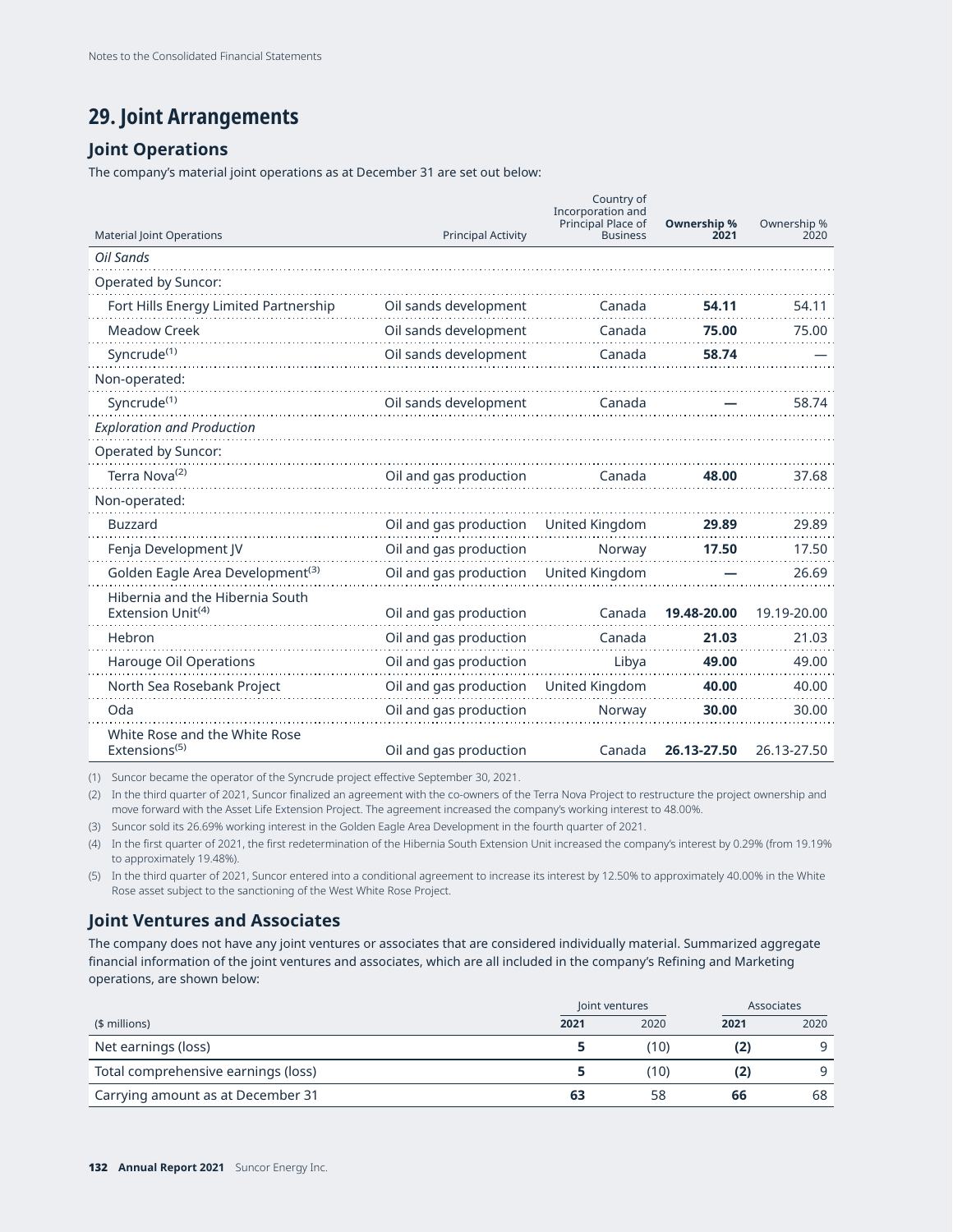# **30. Subsidiaries**

Material subsidiaries, each of which is wholly owned, either directly or indirectly, by the company as at December 31, 2021 are shown below:

| <b>Material Subsidiaries</b>                | <b>Principal Activity</b>                                                                                                                                                                                                                                                                                                                                                                                                              |
|---------------------------------------------|----------------------------------------------------------------------------------------------------------------------------------------------------------------------------------------------------------------------------------------------------------------------------------------------------------------------------------------------------------------------------------------------------------------------------------------|
| <b>Canadian Operations</b>                  |                                                                                                                                                                                                                                                                                                                                                                                                                                        |
| Suncor Energy Oil Sands Limited Partnership | This partnership holds most of the company's Oil Sands<br>operations assets.                                                                                                                                                                                                                                                                                                                                                           |
| <b>Suncor Energy Ventures Corporation</b>   | A subsidiary which indirectly owns a 36.74% ownership in the<br>Syncrude joint operation.                                                                                                                                                                                                                                                                                                                                              |
| Suncor Energy Ventures Partnership          | A subsidiary which owns a 22% ownership in the Syncrude<br>joint operation.                                                                                                                                                                                                                                                                                                                                                            |
| Suncor Energy Products Partnership          | This partnership holds substantially all of the company's<br>Canadian refining and marketing assets.                                                                                                                                                                                                                                                                                                                                   |
| Suncor Energy Marketing Inc.                | Through this subsidiary, production from the upstream<br>Canadian businesses is marketed. This subsidiary also<br>administers Suncor's energy trading activities and power<br>business, markets certain third-party products, procures<br>crude oil feedstock and natural gas for its downstream<br>business, and procures and markets natural gas liquids<br>(NGLs) and liquefied petroleum gas (LPG) for its downstream<br>business. |
| <b>U.S. Operations</b>                      |                                                                                                                                                                                                                                                                                                                                                                                                                                        |
| Suncor Energy (U.S.A.) Marketing Inc.       | A subsidiary that procures, markets and trades crude oil, in<br>addition to procuring crude oil feedstock for the company's<br>refining operations.                                                                                                                                                                                                                                                                                    |
| Suncor Energy (U.S.A.) Inc.                 | A subsidiary through which the company's U.S. refining and<br>marketing operations are conducted.                                                                                                                                                                                                                                                                                                                                      |
| <b>International Operations</b>             |                                                                                                                                                                                                                                                                                                                                                                                                                                        |
| Suncor Energy UK Limited                    | A subsidiary through which the majority of the company's<br>North Sea operations are conducted.                                                                                                                                                                                                                                                                                                                                        |

The table does not include wholly owned subsidiaries that are immediate holding companies of the operating subsidiaries. For certain foreign operations of the company, there are restrictions on the sale or transfer of production licences, which would require approval of the applicable foreign government.

## **31. Related Party Disclosures**

## **Related Party Transactions**

The company enters into transactions with related parties in the normal course of business, which includes purchases of feedstock, distribution of refined products, and sale of refined products and byproducts. These transactions are with joint ventures and associated entities in the company's Refining and Marketing operations, including pipeline, refined product and petrochemical companies. A summary of the significant related party transactions as at and for the years ended December 31, 2021 and 2020 are as follows:

| (\$ millions)                            | 2021 | 2020 |
|------------------------------------------|------|------|
| Sales <sup>(1)</sup>                     | 1011 |      |
| Purchases                                | 247  |      |
| Accounts receivable                      |      |      |
| Accounts payable and accrued liabilities |      |      |

(1) Includes sales to Petroles Cadeko Inc. of \$411 million (2020 – \$93 million) and Parachem Chemicals Inc. of \$343 million (2020 – \$173 million).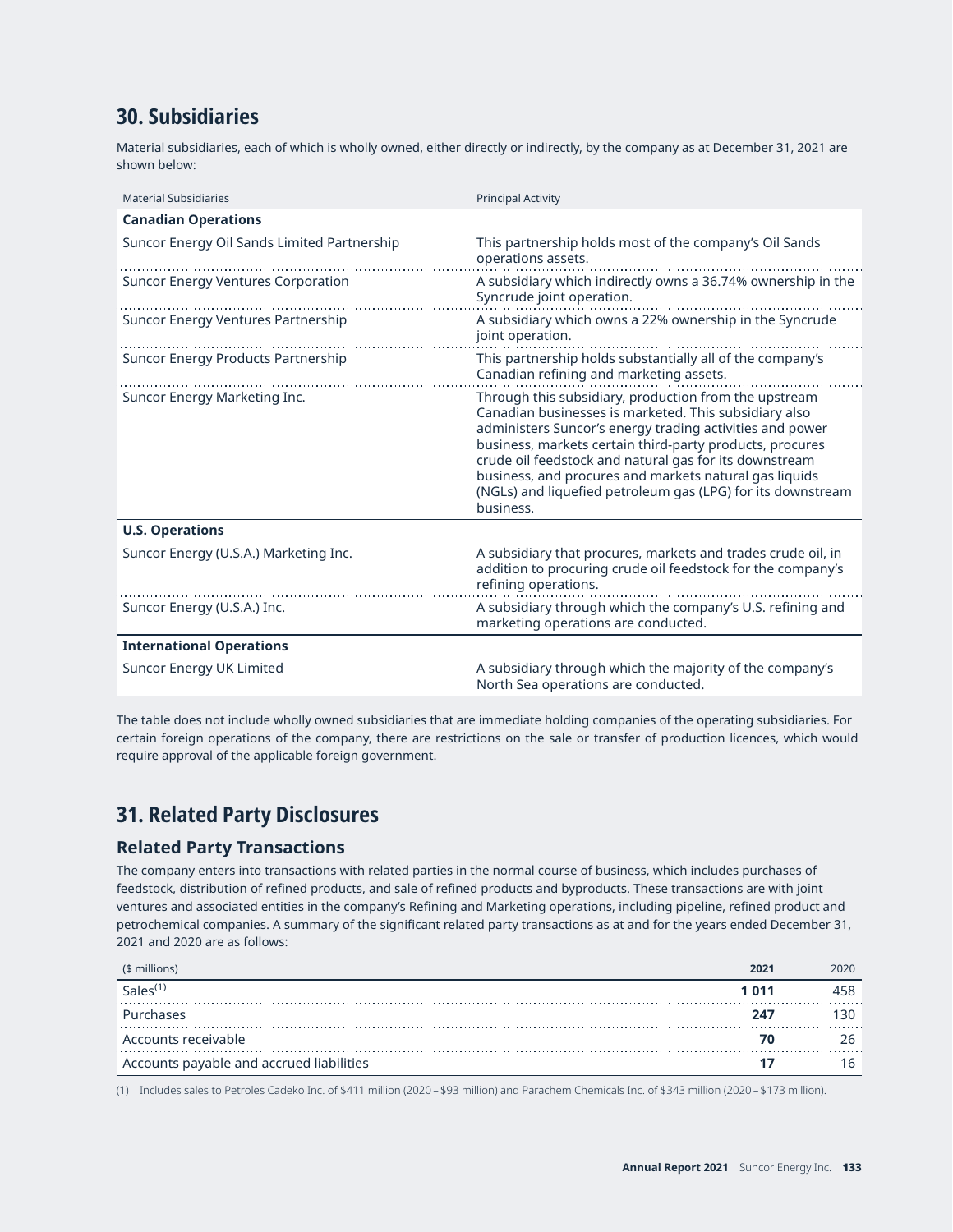### **Compensation of Key Management Personnel**

Compensation of the company's Board of Directors and members of the Executive Leadership Team for the years ended December 31 is as follows:

| (\$ millions)                              | 2021 | 2020 |
|--------------------------------------------|------|------|
| Salaries and other short-term benefits     |      |      |
| Pension and other post-retirement benefits |      |      |
| Share-based compensation                   |      | (9)  |
|                                            |      |      |

## **32. Commitments, Contingencies and Guarantees**

### **(a) Commitments**

Future payments under the company's commitments, including service arrangements for pipeline transportation agreements and for other property and equipment, are as follows:

|                                     |       | Payment Due by Period |         |         |         |            |              |
|-------------------------------------|-------|-----------------------|---------|---------|---------|------------|--------------|
| (\$ millions)                       | 2022  | 2023                  | 2024    | 2025    | 2026    | Thereafter | <b>Total</b> |
| Commitments                         |       |                       |         |         |         |            |              |
| Product transportation and storage  | 1 150 | 1 2 1 0               | 1 2 1 1 | 1 1 2 8 | 1 1 3 5 | 7814       | 13 648       |
| Energy services                     | 159   | 160                   | 151     | 112     | 66      | 75         | 723          |
| <b>Exploration work commitments</b> |       | 20                    |         | 64      |         | 454        | 539          |
| Other                               | 648   | 185                   | 108     | 83      | 62      | 339        | 1425         |
|                                     | 1957  | 1.575                 | 1 470   | 1.387   | 1 264   | 8682       | 16 335       |

In addition to the commitments in the above table, the company has other obligations for goods and services and raw materials entered into in the normal course of business, which may terminate on short notice. Such obligations include commodity purchase obligations which are transacted at market prices.

### **(b) Contingencies**

#### **Legal and Environmental Contingent Liabilities and Assets**

The company is defendant and plaintiff in a number of legal actions that arise in the normal course of business. The company believes that any liabilities or assets that might arise pertaining to such matters would not have a material effect on its consolidated financial position.

The company may also have environmental contingent liabilities, beyond decommissioning and restoration liabilities (recognized in note 24), which are reviewed individually and are reflected in the company's consolidated financial statements if material and more likely than not to be incurred. These contingent environmental liabilities primarily relate to the mitigation of contamination at sites where the company has had operations. For any unrecognized environmental contingencies, the company believes that any liabilities that might arise pertaining to such matters would not have a material effect on its consolidated financial position.

Costs attributable to these commitments and contingencies are expected to be incurred over an extended period of time and to be funded from the company's cash flow from operating activities. Although the ultimate impact of these matters on net earnings cannot be determined at this time, the impact is not expected to be material.

Contingent assets are only disclosed when the inflow of economic benefits is probable. When the economic benefit becomes virtually certain, the asset is no longer contingent and is recognized in the consolidated financial statements.

### **(c) Guarantees**

At December 31, 2021, the company has provided loan guarantees to certain retail licensees and wholesale marketers. Suncor's maximum potential amount payable under these loan guarantees is \$134 million.

The company has also agreed to indemnify holders of all notes and debentures and the company's credit facility lenders (see note 21) for added costs relating to withholding taxes. Similar indemnity terms apply to certain facility and equipment leases. There is no limit to the maximum amount payable under these indemnification agreements. The company is unable to determine